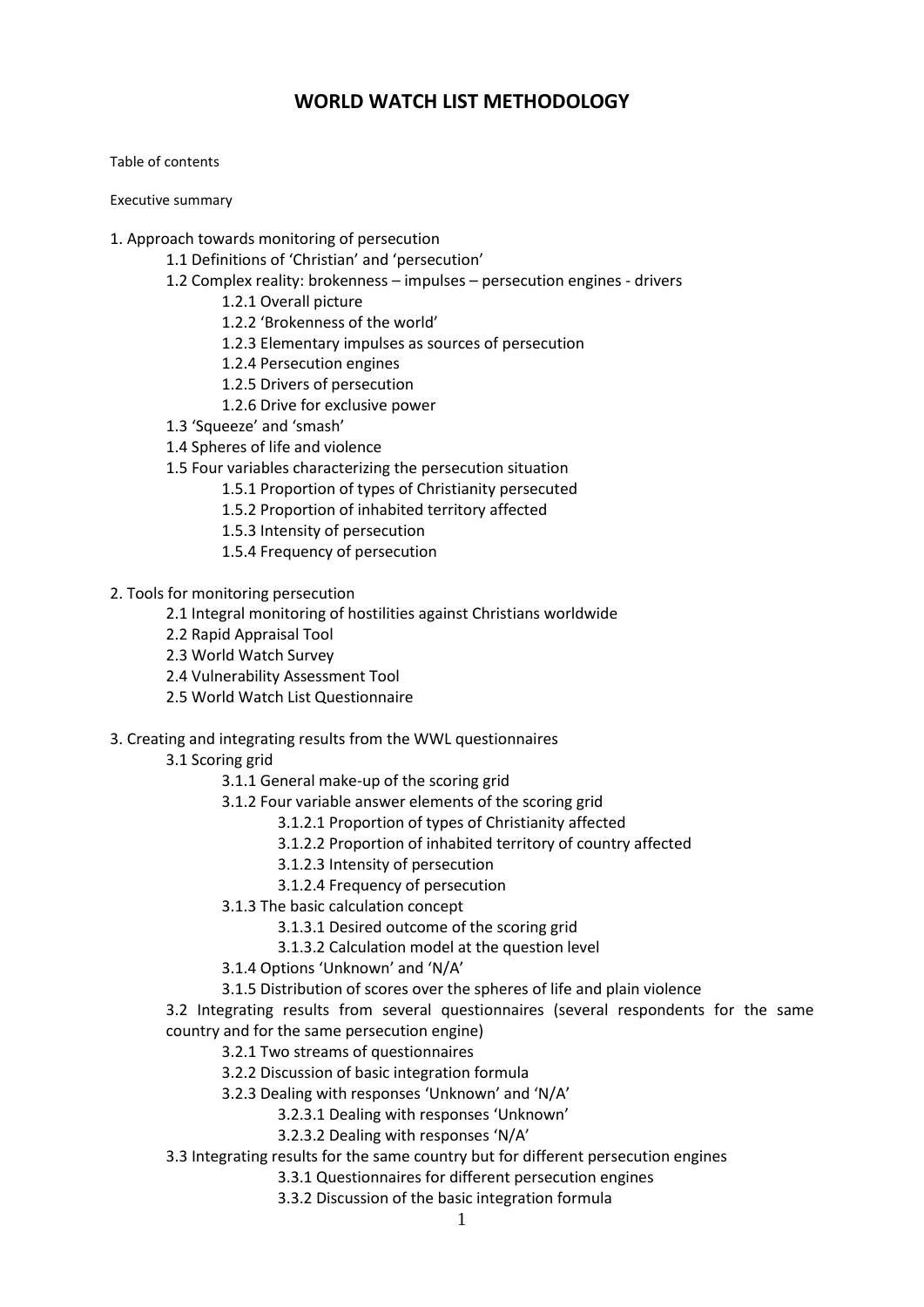- 3.3.3 Illustration of the calculation model
- 4. Work Flow and Information Gathering Process
	- 4.1 Preparation: defining determinants of persecution
	- 4.2 Processing of the WWL questionnaire
		- 4.2.1 Sending WWL questionnaire to Field & receiving first results
		- 4.2.2 First check by World Watch Unit
		- 4.2.3 Cross-check by external experts
			- 4.2.3.1 Introduction
			- 4.2.3.2 Sequential option
			- 4.2.3.3 Parallel option with World Watch Survey
			- 4.2.3.4 Parallel option with WWL questionnaire
		- 4.2.4 Final completion by Field & checking by World Watch Unit
		- 4.2.5 Determination of country score
		- 4.2.6 Overall check & follow-up by World Watch Unit
	- 4.3 Time frame for the WWL process
	- 4.4 Learning by doing and peer group review
- 5. Analysis and communication of results
	- 5.1 Persecution pattern
	- 5.2 Listing of countries according to scores
	- 5.3 Grouping of scores
	- 5.4 Ranking of countries
	- 5.5 Country persecution profiles
- 6. Evaluative process and credibility rate system
	- 6.1 Credibility of WWL results at country level
	- 6.2 Credibility of WWL results at the overall level
		- 6.2.1 Average credibility rate per country
		- 6.2.2 Consistent application of RAPT, and World Watch Survey or VAT
		- 6.2.3 Credibility rate for WWL
- ANNEXES
- Annex 1A: Rapid Appraisal Tool methodology in detail
- Annex 1B: Rapid Appraisal Tool results for the world
- Annex 2: World Watch Survey
- Annex 3: Vulnerability Assessment Tool
- Annex 4A: Word version of the WWL questionnaire
- Annex 4B: Excel version of the WWL questionnaire
- Annex 5: Compilation file
- Annex 6: Building plan of the country persecution profile

# **EXECUTIVE SUMMARY**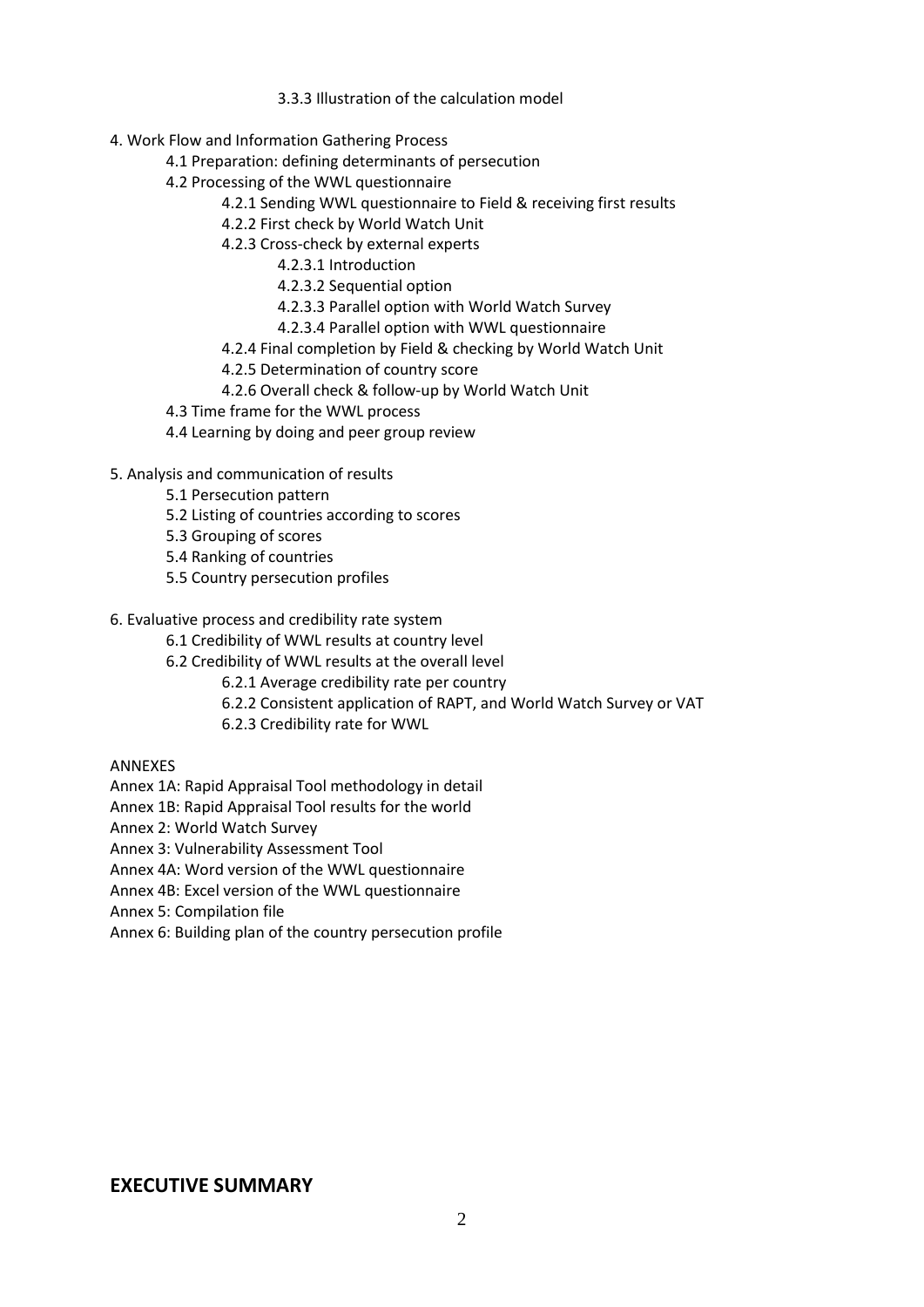One of the main tools of Open Doors to track and measure the extent of persecution in the world is the World Watch List (WWL). Open Doors has been monitoring persecution of Christians worldwide since the 1970s. During the 1980s and 1990s, the WWL methodology evolved gradually. In 2012, Open Doors' research unit, World Watch Research (WWR), comprehensively revised the methodology of the WWL in order to provide greater credibility, transparency, objectivity and scientific quality. In 2013, further refinement of the methodology took place.

A persecution situation presents a complex reality. It is not always clear if and to which extent pressure felt by Christians or even violence against them is directly related to them being Christian. Sometimes, just living in a chaotic world creates substantial amounts of suffering for Christians and others alike. Other times, suffering results from antipathy, hatred or it could simply be 'double vulnerability' of Christians in a problematic context, and will be called *persecution*. *Persecution* is 'any hostility experienced as a result of one's identification with Christ. This can include hostile attitudes, words and actions towards Christians'. This is what the WWL methodology tries to monitor and capture.

*Persecution* is when Christians and their communities experience specific pressure and/or violence in a situation of 'brokenness' that are related to persecution dynamics prevalent in their environments and are forcing them to comply with the drivers of these dynamics. The WWL methodology regroups these dynamics in three different impulses, fuelling eight different persecution engines and being driven by specific actors or drivers of persecution. The eight persecution engines are *Islamic extremism*, *Other religious militancy*, *Tribal antagonism*, *Ecclesiastical arrogance*, *Communist oppression*, *Aggressive secularism*, *Totalitarian paranoia* and *Organized corruption*.

World Watch Research distinguishes two main expressions of persecution: *squeeze* (the pressure Christians experience in all areas of life) and *smash* (plain violence). Nevertheless, while it would seem that *smash* is the most prevalent and invasive expression of persecution, it is often the *squeeze* that is most prevalent and invasive. While *smash* can be measured and tracked through incidents of violence, *squeeze* needs to be tracked otherwise. It needs to be tracked by discerning how the act of Christian life and witness itself is being squeezed in all the different areas of life.

The WWL methodology has defined the 'five spheres concept' to track the expressions of persecution in different areas of life: private life, family life, community life, national life and church life. These five spheres express the *squeeze* (pressure) in each sphere of life. A sixth building block expresses the *smash* (plain violence). The sixth block potentially cuts across all five spheres of life.

The team of World Watch Research has designed a system for integral monitoring of hostilities against Christians worldwide. The different components of the system are specified as follows: the Rapid Appraisal Tool (RAPT), combining information from other sources and internet search. High scores on RAPT necessitate further research through the World Watch Survey. The Vulnerability Assessment Tool (VAT) is an alternative to the World Watch Survey. In-depth research is done through the World Watch List (WWL) questionnaire.

In order to be able to score countries for the World Watch List, a scoring system has been developed. The scoring grid consists of four categories of 'Yes' and 'No'. The answer to each question in blocks 1 to 5 which measure pressure on Christians (*squeeze*) is the rounded average of four elements: Proportion of types of Christianity persecuted, Proportion of inhabited territory affected, Intensity of persecution, and Frequency of persecution.

World Watch Research distinguishes two categories of questionnaires:

- a) questionnaires belonging to the so-called 'field stream', which are filled out by Open Doors' field staff and/or key contacts;
- b) questionnaires belonging to the so-called 'non-field stream', which are filled out by external experts.

If both streams include multiple respondents, the respective questionnaires will be integrated separately first, before integrating the two streams. If it is not possible for one of the streams to obtain a questionnaire, it is possible to use the World Watch Survey and other narrative sources instead. However, in that case, the persecution analyst of World Watch Research could use the provided information to fill out a WWL questionnaire in order to construct that stream.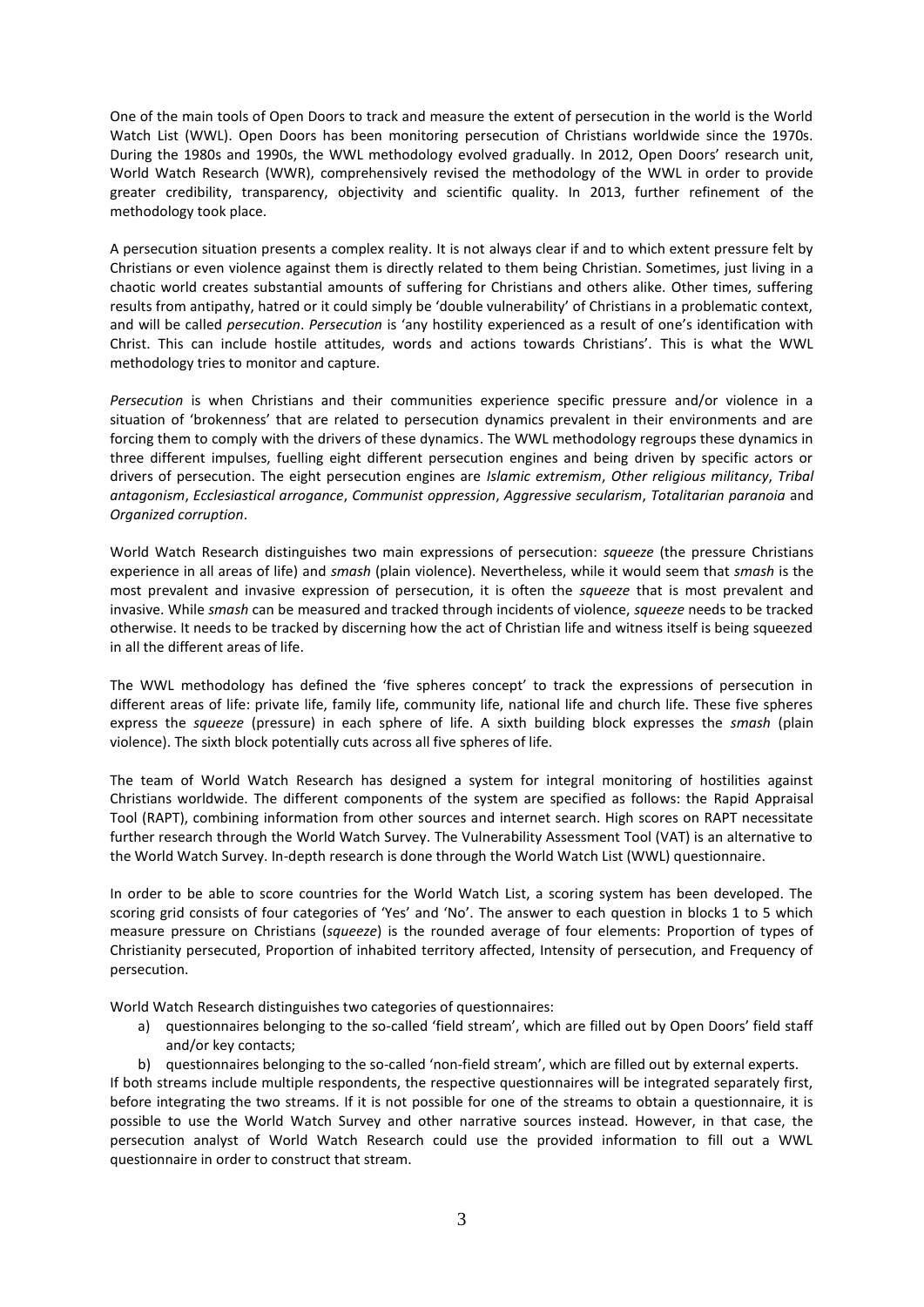There are different stages to the information gathering process. The operational process for the 'field stream' questionnaires starts with sending WWL questionnaires to Field (Open Doors' network in the countries under investigation) and ask Field to fill out the questionnaires per country and per persecution engine. The WWR persecution analyst then receives the completed WWL questionnaires from Field and performs the first check.

The WWL methodology recognizes the importance of cross-checks of Field results by external experts. To facilitate a cross-check of results by external experts, the WWL methodology has defined three options for their involvement: sequential to the Field process, parallel to the Field process with use of the World Watch Survey, and parallel to the Field process with use of WWL questionnaire.

The detailed country scores of the six blocks of the WWL questionnaire converge into a specific pattern, the *country persecution pattern*. This persecution pattern consists of the following elements: average score over blocks 1 to 5 (different spheres of life), deviance from the average score of the scores of the different spheres of life, and level of violence experienced by Christians in the country. These elements are often characteristic for the persecution situation in the country.

As a result of the WWL process, each country gets a specific final score. The final score can be the result of different persecution engines. For instance, one country may score high on *Islamic extremism* while another country has a comparable score on *Totalitarian paranoia*. The WWL methodology permits to compare different persecution realities, because it takes its starting point in the pressure and violence Christians experience in their different spheres of life. Whether this pressure or violence originates from the same or different persecution engines is not relevant for the final scores.

The WWL ranks countries according to their final scores. The most important reason to rank the countries is to be able to present a complex reality to the broader public. For this to be done properly, the WWL must always be paired with country persecution profiles that explain the particularities of the persecution situation in the country.

World Watch Research has defined a credibility rate system. The credibility rate is an internal rating. The credibility rate is mainly applied for the countries listed in the WWL but also touches upon countries not included in the WWL. It starts with credibility rates for countries, and then looks at the overall WWL situation. This credibility rate system is still in a pilot phase and can be adapted according to work experiences.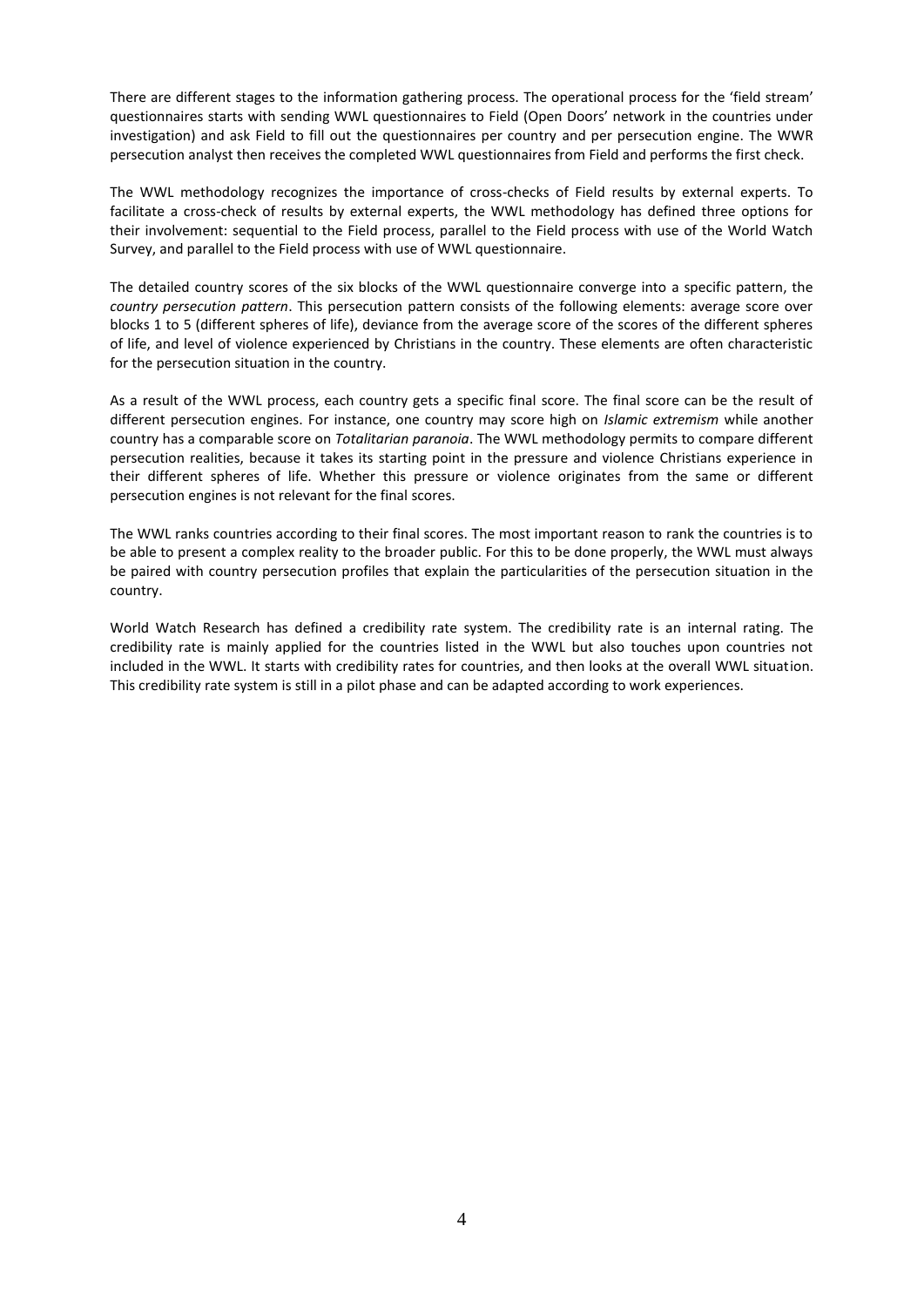# **WORLD WATCH LIST METHODOLOGY**

# **1. Approach towards monitoring of persecution**

One of the main tools of Open Doors to track and measure the extent of persecution in the world is the World Watch List (WWL). Open Doors has been monitoring persecution of Christians worldwide since the 1970s. During the 1980s and 1990s, the WWL methodology evolved gradually. In 2012, the methodology of the WWL was comprehensively revised in order to provide greater credibility, transparency, objectivity and scientific quality. In 2013, further refinement of the methodology took place.

The WWL is based on the comparison of expert opinions (Open Doors' field researchers, external experts, academics). However, before entering into the more technical details of measuring, scoring and analyzing persecution related results from a multitude of countries, this chapter elaborates upon several basic tenets of the approach towards persecution.

This section deals with the definitions of 'Christian' and 'persecution' (**1.1**), the complex reality of persecution (**1.2**), 'squeeze' and 'smash' (**1.3**), spheres of life and violence (**1.4**), and the four variables characterizing the persecution situation (**1.5**).

# **1.1 Definitions of 'Christian' and 'persecution'**

The WWL methodology has defined definitions for 'Christian' and 'persecution (of Christians)' to clarify which people it monitors and what sort of situations or incidents involving those people it takes into consideration. This way, the methodology can fulfill its goal, which is to monitor persecution of Christians and their communities.

The WWL methodology uses the following definitions:

#### **Christian:**

A Christian is 'anyone who self-identifies as a Christian and/or someone belonging to a Christian community as defined by the church's historic creeds'.

This definition is part theological and part sociological. It includes all people who self-identify as Christians, also those that do not belong to any specific denomination such as the Roman Catholics, Orthodox or Protestants. These latter groups define themselves according to the theological creeds of church history. The WWL methodology opts for this broad definition, following other instruments that report on worldwide Christianity.

#### **Persecution:**

Persecution is 'any hostility experienced as a result of one's identification with Christ. This can include hostile attitudes, words and actions towards Christians'.

Here the WWL methodology has opted for a theological rather than a sociological definition. While the definition has its challenges because of its inclusiveness, it seems it best covers the full range of hostility that is experienced by Christians as a result of their Christian walk, rather than limit the term persecution to more purely deliberate persecution or extreme forms of suffering. This is because it is very difficult in practice to say what is, in fact, extreme. Often losing a job can be far worse in its effects than a beating in prison. Or being shunned by one's parents can be more psychologically scarring than being part of a skirmish on the street. Also, to say that persecution has to be deliberate underestimates the implicit and indirect power of culture which has built up over decades a society or situation that freezes Christians out of normal life.

The WWL methodology recognizes that hostile attitudes, words and actions towards Christians not necessarily originate from outside Christianity but can also originate from within Christianity. For this reason one of the persecution engines defined and analyzed by the team of World Watch Research (WWR) is *Ecclesiastical arrogance.* (See **1.2.4**.)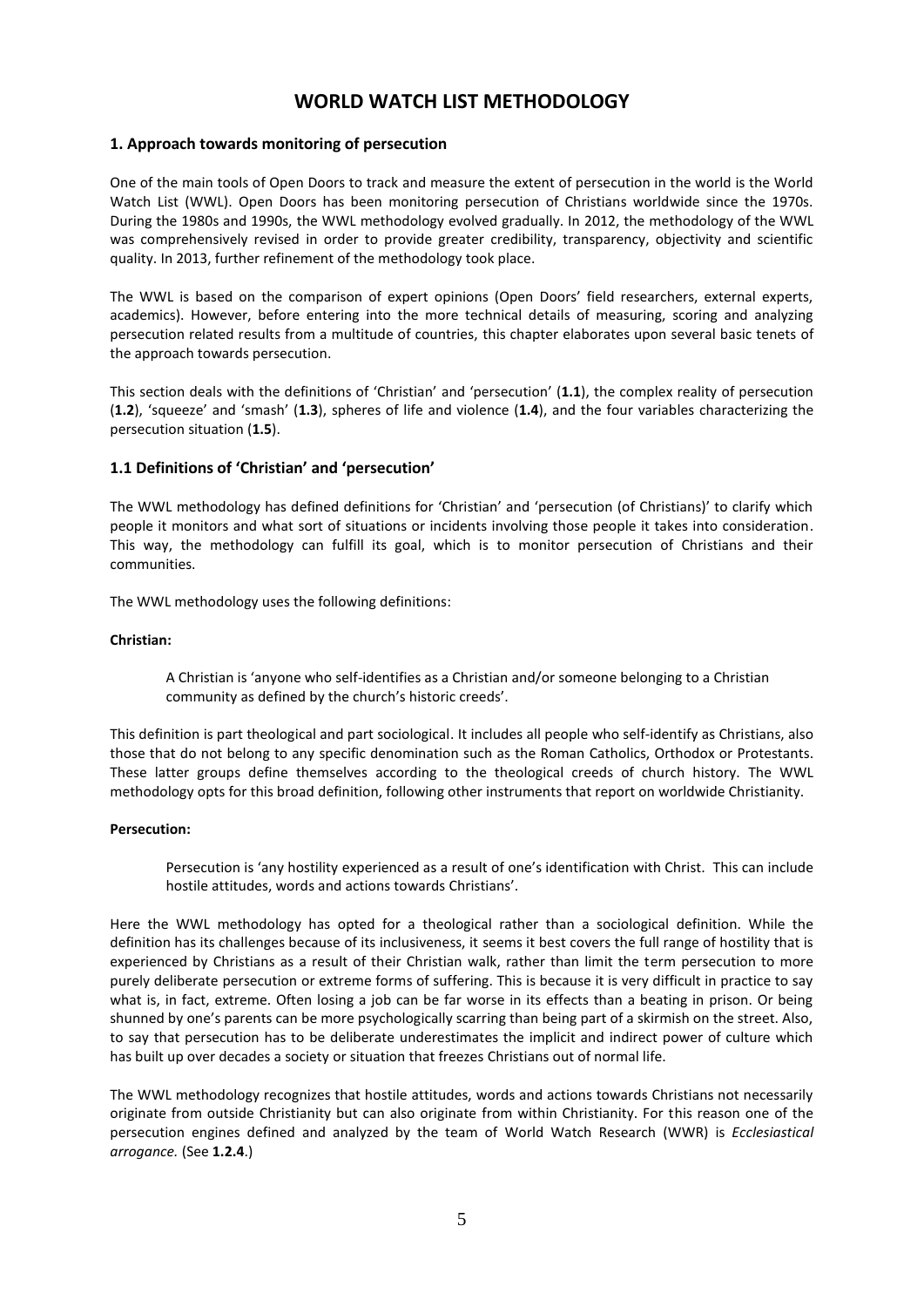## **1.2 Complex reality: brokenness – impulses – persecution engines - drivers**

A persecution situation presents a complex reality. It is not always clear if and to which extent pressure felt by Christians or even violence against them is directly related to them being Christian. Sometimes, just living in a chaotic world creates substantial amounts of suffering for Christians and others alike. Other times, suffering results from antipathy, hatred or it could simply be 'double vulnerability' of Christians in a problematic context, and will be called *persecution*. The latter is what the WWL methodology tries to monitor and capture.

This section explains the overall picture (**1.2.1**), 'brokenness' of the world (**1.2.2**), elementary impulses as sources of persecution (**1.2.3**), persecution engines (**1.2.4**), drivers of persecution (**1.2.5**), and the drive for exclusive power (**1.2.6**)

# **1.2.1 Overall picture**

The WWL methodology sees Christians and their communities living in a world that is often far from being perfect. To a greater or lesser extent, they live in problematic circumstances, as all other inhabitants of the same areas do. The WWL methodology calls this a situation of 'brokenness' of the world: many issues affect human's well-being and well-fare. (See **1.2.2**.) Although these issues can cause Christians to feel pressured or violated, the WWL methodology deals with 'brokenness' in situations in which Christians and their communities also suffer from specific persecution dynamics.

*Persecution* is when Christians and their communities experience specific pressure and/or violence in this situation of 'brokenness' that are related to persecution dynamics prevalent in their environments and are forcing them to comply with the drivers of these dynamics. The WWL methodology regroups these dynamics in three different impulses (**1.2.3**), fuelling eight different persecution engines (**1.2.4**) and being driven by specific actors or drivers of persecution (**1.2.5**). The diagram shows the relation between impulses, persecution engines and the drive for exclusive power (**1.2.6**):



*Developed by World Watch Research*

## **1.2.2 'Brokenness of the world'**

The WWL methodology takes into account the 'brokenness of the world' insofar as it operates as background to the persecution of Christians. Persecution often takes place in disturbed, difficult en de-stabilized contexts. These could include war, ethnic tensions, religious tensions, ideological tensions, political conflicts, social conflicts, corruption, environmental degradation and natural disasters, poverty, (severe) psychological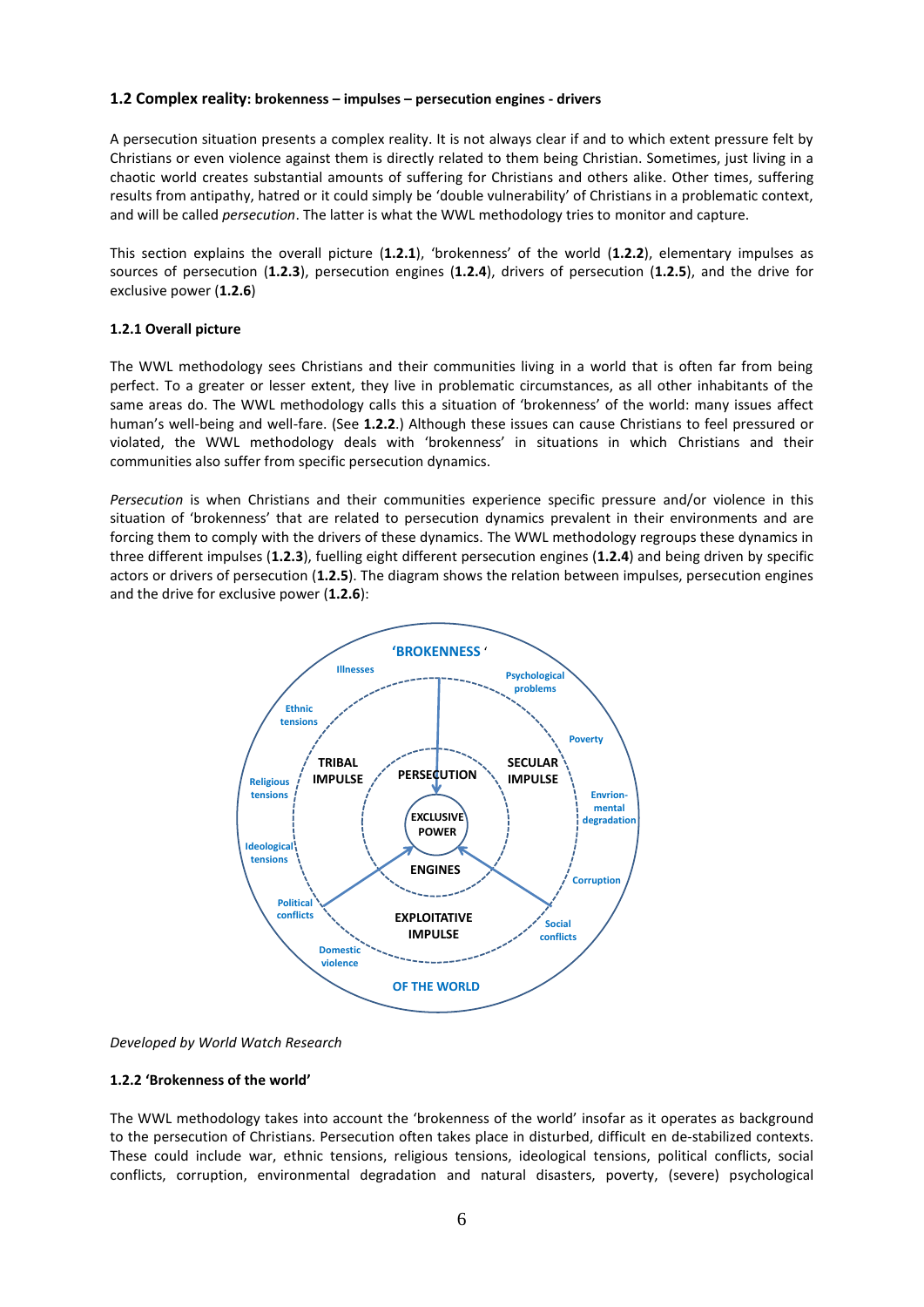problems, illness and domestic violence. This adds to the vulnerability and suffering of Christians when they are also targeted by the drivers of one or more persecution engines.

The research into the interaction between background suffering ('brokenness of the world') and suffering through active persecution engines is still in the first stages. Therefore, this element of interaction is currently not integrated in the WWL Questionnaire scoring system. However, the meaning of this phenomenon will be taken into account in a country's background analysis.

# **1.2.3 Elementary impulses as sources of persecution**

Persecution is related to religions, ideologies or corrupted mind-sets, i.e. impulses. The WWL methodology considers these impulses as the 'power sources' of different persecution engines (**1.2.4**). There are three impulses, which are all fuelling specific persecution engines: the *tribal impulse*, *secular impulse* and *exploitative impulse*.

The table below presents the different impulses with the persecution engines emanating from them:

| <b>Underlying impulses</b> | <b>Persecution engine</b>       |
|----------------------------|---------------------------------|
| Tribal impulse             | Islamic extremism               |
|                            | Other religious militancy       |
|                            | Tribal antagonism               |
|                            | <b>Ecclesiastical arrogance</b> |
| Secular impulse            | Communist oppression            |
|                            | Aggressive secularism           |
| Exploitative impulse       | Totalitarian paranoia           |
|                            | Organized corruption            |

## **Tribal impulse**

The *tribal impulse* has to do with very exclusive group formation. The 'other' who is not part of one's own group, is considered to be an inferior human being or infidel. It is allowed to deal with such a person in bizarre, amoral ways that would never be allowed in one's own group without compromising one's own moral standards. The tribal impulse is always related to a strong religious presence.

The tribal impulse often develops a very strong emphasis on obtaining absolute, exclusive power to the detriment of 'others'. The 'others' are forced to either bend or crack.

The 'others' can also be Christians and/or churches who are socially and politically excluded, sometimes eliminated, by Christians and/or churches from another type of Christianity. If this happens, the dominating Church is driving the persecution engine of *Ecclesiastical arrogance*.

The persecution engines directly related to the tribal impulse are *Islamic extremism*, *Other religious militancy* (such as *Hindu nationalism, Buddhist aggression and militant Judaism)*, *Tribal antagonism*, and *Ecclesiastical arrogance*.

The main *drivers* of these persecution engines are social groups putting pressure on governments. Once the engines are fully developed, both government and society are involved but the emphasis is normally on society because personal religious commitment is essential to the persecution engine.

## **Secular impulse**

The *secular impulse* relates to suffocating people or groups that do not adhere to the dominant ideology which is always somehow anti-religious or skeptical of organized religion.

The emphasis of the ideologies that are inspiring the secular impulse can be rather different: from the 'revolutionary potential of the working class' to the launch of a very liberal sexual agenda. Humans are the sole source of norms and values, without divine inspiration or guidance.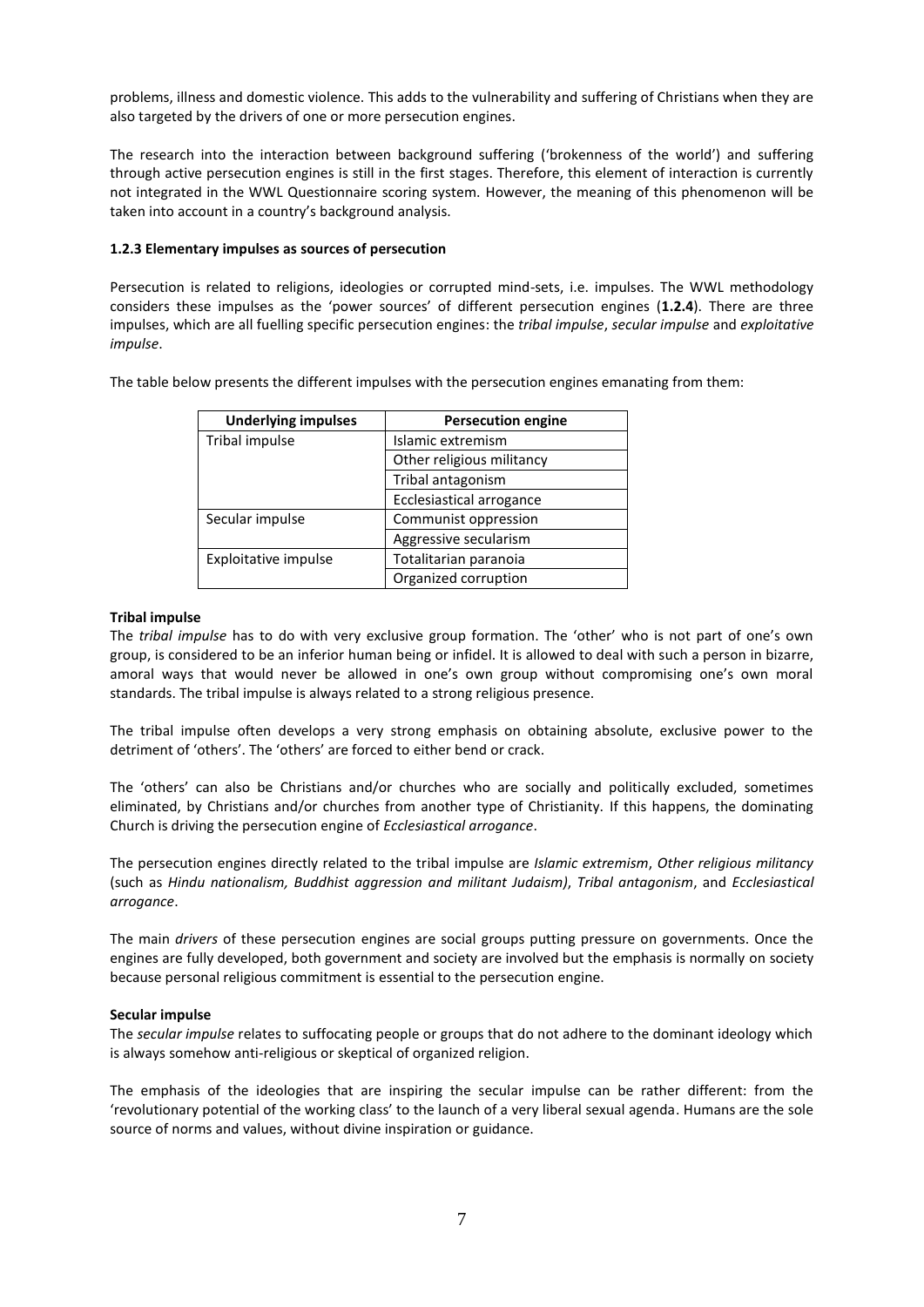Similar to the tribal impulse, the secular impulse often also develops a very strong emphasis on obtaining absolute, exclusive power. This oppressive power can be very tangible or more subtle. Nevertheless, the aim is the same.

The main persecution engines related to the secular impulse are *Communist oppression* and *Aggressive secularism*.

The main *drivers* of these persecution engines are social groups putting pressure on governments. Once the engines are fully developed, both government and society are involved. Nevertheless, the emphasis is normally on the government because state control is essential to the persecution engine.

### **Exploitative impulse**

The *exploitative impulse* relates to plain greed: getting as many resources as possible for oneself and one's small, favorite social environment, legally or illegally. Everything is allowed.

Power in the context of the exploitative impulse is more a means than a goal. While in the context of the tribal and secular impulses power is actively sought as token of the supremacy of one's religion or ideology, the exploitative impulse needs power to safeguard its interests.

The exploitative impulse relates to two persecution engines: *Organized corruption* and *Totalitarian paranoia*.

The main drivers of the persecution engines related to the exploitative impulse often operate in the shadow of those driving the other persecution engines and/or manipulate these drivers to achieve their own goals. One of its main mechanisms is co-optation of government officials and social agents. While government and society as such are not driving this persecution engine, co-opted elements within their ranks are essential to it.

#### **1.2.4 Persecution engines**

The persecution engines are the basic elements for scoring the WWL questionnaires, and for the analysis of the persecution of Christians and their communities. (See **chapter 3**.)

The WWL methodology has defined eight different persecution engines:

| <b>Persecution engine</b> | <b>Description</b>                                                                 |
|---------------------------|------------------------------------------------------------------------------------|
| Islamic extremism         | Tries to bring the country or the world under the 'House of Islam' through violent |
|                           | or non-violent actions.                                                            |
| Other religious militancy | Tries to conquer the nation for one's religion. Mainly Hinduism and Buddhism,      |
|                           | but also orthodox Judaism or other religions. Please note that 'Islamic extremism' |
|                           | is a separate category due to its prevalence.                                      |
| Tribal antagonism         | Tries to force the continuing influence of age-old norms and values shaped in      |
|                           | tribal context. Often comes in the form of traditional religion or something       |
|                           | similar.                                                                           |
| Ecclesiastical arrogance  | Tries to maintain one's Christian denomination as the only legitimate or           |
|                           | dominant expression of Christianity in the country. In most cases this Christian   |
|                           | denomination is the majority Christian denomination.                               |
| Communist oppression      | Tries to maintain communism as a prescriptive national ideology.                   |
| Aggressive secularism     | Tries to eradicate religion from the public domain, if possible even out of the    |
|                           | hearts of people.                                                                  |
| Totalitarian paranoia     | Does everything to maintain power, not specifically focused on realizing a vision. |
| Organized corruption      | Tries to create a climate of impunity, anarchy and corruption as a means for self- |
|                           | enrichment.                                                                        |

In many countries, more than one persecution engine is prevalent. However, one specific persecution engine is generally more prevalent than others. Often, this persecution engine creates a vacuum for other engines to flourish as well. A clear example is the advance of *Organized corruption* by criminal groups in contexts of violent radical Islamic expressions. In such a context, there normally exists a high degree of impunity regarding violence against Christians. Islamist rulers won't be bothered by criminal groups trafficking Christians girls and women, as long as they get their share.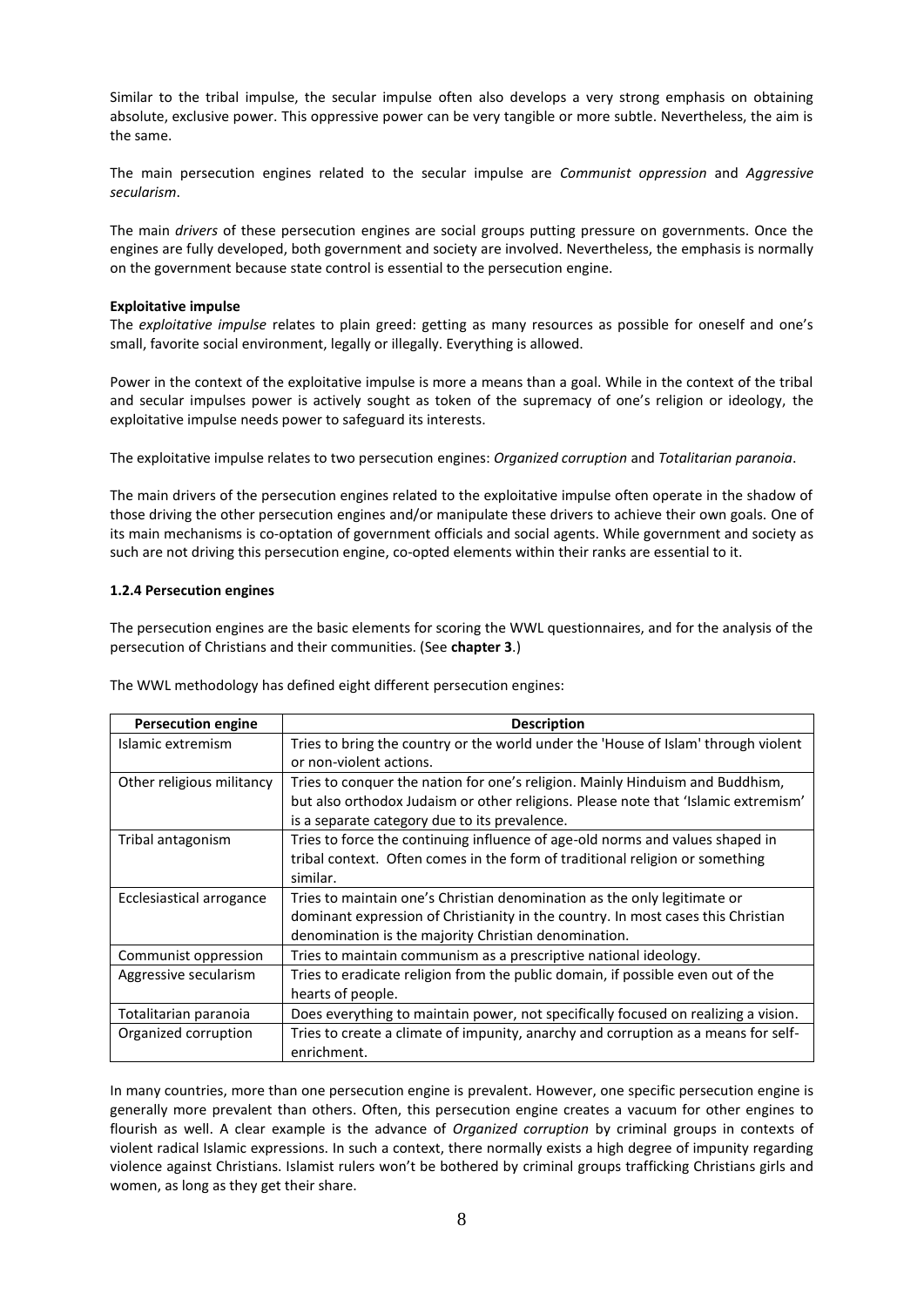The diagram specifies the persecution engines in relation to the impulses:



*Developed by World Watch Research*

## **1.2.5 Drivers of persecution**

The drivers of persecution engines are people and/or groups embodying the three main impulses. The WWL methodology studies who they are, and which are involved in hostilities against Christians in a particular country.

The WWL methodology distinguishes the following drivers of persecution:

| <b>Drivers of persecution</b> |                                                            |  |  |  |  |
|-------------------------------|------------------------------------------------------------|--|--|--|--|
| Government                    | Government officials at any level from local to national   |  |  |  |  |
| Society                       | Ethnic group leaders                                       |  |  |  |  |
|                               | Non-Christian religious leaders at any level from local to |  |  |  |  |
|                               | national                                                   |  |  |  |  |
|                               | Religious leaders of other churches at any level from      |  |  |  |  |
|                               | local to national                                          |  |  |  |  |
|                               | <b>Fanatical movements</b>                                 |  |  |  |  |
|                               | Normal citizens (people from the broader society),         |  |  |  |  |
|                               | including mobs                                             |  |  |  |  |
|                               | <b>Extended family</b>                                     |  |  |  |  |
|                               | Political parties at any level from local to national      |  |  |  |  |
|                               | Revolutionaries or paramilitary groups                     |  |  |  |  |
|                               | Organized crime cartels or networks                        |  |  |  |  |
|                               | Multilateral organizations                                 |  |  |  |  |

Often more than one driver is active in and around one or more persecution engines.

Even though the drivers of persecution cannot always be clearly distinguished, World Watch Research deems the mentioned categories clear enough to come up with a good analysis. Especially dividing the broad category 'society' or 'social' into 10 distinctive categories, WWR considers this to be of added value to the methodology.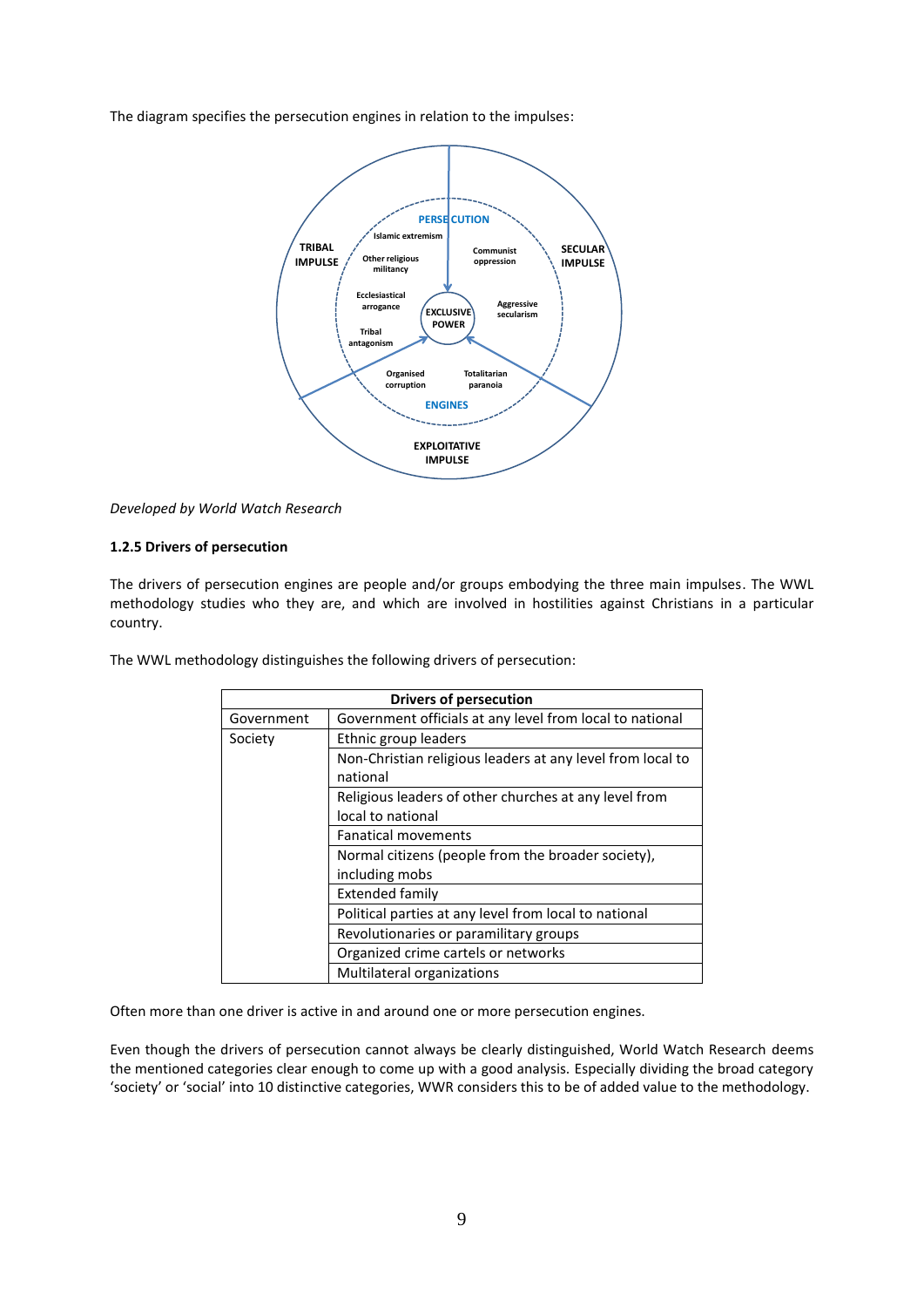### **1.2.6 Drive for exclusive power**

The impulses and the related persecution engines tend towards the accumulation of absolute, exclusive power in society as well as politics. By doing so they crush all that is in their way including Christians and their communities, as long as these do not identify themselves with those power dynamics.

The WWL methodology affirms that neither the eight persecution engines nor their interplay are necessarily explicitly directed against Christians and/or churches. A possible scenario is that the drivers of those engines completely focus on their quest for power and what they can achieve with it. The best way to survive for people who do not readily buy-in into this quest is to be pliable enough so as not to draw their (negative) attention. However, Christianity in its very essence teaches that exclusive power doesn't belong to earthly forces. Be it on the streets, from the pulpits or maybe only in the houses, this is what Christianity emanates, and what often makes Christianity draw the ire of the drivers of persecution.

Therefore, even when drivers of persecution do not have an explicit anti-Christian agenda but are pushing for exclusive power, hostilities against Christians can be classified as *persecution*. Similarly, radical religious, ideological and corruption-related expressions of the quest for (exclusive) power that cause harm to Christians and churches can be called and analyzed as *persecution engines* even when they do not base themselves on an anti-Christian manifesto.

All this said, World Watch Research recognizes that in many cases of hostilities against Christians an anti-Christian agenda or manifesto does exist. This agenda is deliberately amplified by the propaganda machine of the drivers of persecution.

# **1.3 'Squeeze' and 'smash'**

World Watch Research distinguishes two main expressions of persecution: *squeeze* (the pressure Christians experience in all areas of life) and *smash* (plain violence). Nevertheless, while it would seem that *smash* is the most prevalent and invasive expression of persecution, it is often the *squeeze* that is most prevalent and invasive. The WWL methodology, therefore, negates the idea that *the more violence there is against Christians, the more persecution there must be*.

An example of *squeeze* is the situation of Christians on the Maldives. From every side, they are facing massive pressure from friends, neighbours, family, and the government, which means they can hardly express their faith at all. Due to the enormous amount of pressure and control, Christians are virtually unable to express their faith in any way. They are being squeezed to death by their persecutors. However, if someone were looking for a list of incidents where Christians were beaten, put in jail, deported, there would be very few.

In other words, the degree of persecution can be so intense, and so all-pervasive, it actually results in fewer incidents of persecution, since acts of public witness and defiance are so rare. So while there is no evidence of smashing the church through violence and arrests, the squeeze is what is killing the church. In fact, it is not an exaggeration to say that many persecutors prefer to squeeze the church, rather than smash it, in the belief that it is a more successful form of persecution.

The WWL methodology also seeks to negate another assumption, which is that *the most violent persecutors of the church are its main persecutors.* An example of this is the situation of Christians in Northern Nigeria. Their most violent persecutor in recent years has been the Islamic extremist group, Boko Haram, that has bombed churches and killed pastors. It's an unsubtle attempt to smash the church. But in fact, for most Christians the greatest threat comes from a creeping cultural Islamization which has been stealthily progressing since the 1980's, until Christians suddenly realize they are second-class citizens in a once hospitable but now hostile culture.

While *smash* can be measured and tracked through incidents of violence, *squeeze* needs to be tracked otherwise. It needs to be tracked by discerning how the act of Christian life and witness itself is being squeezed in all the different areas of life.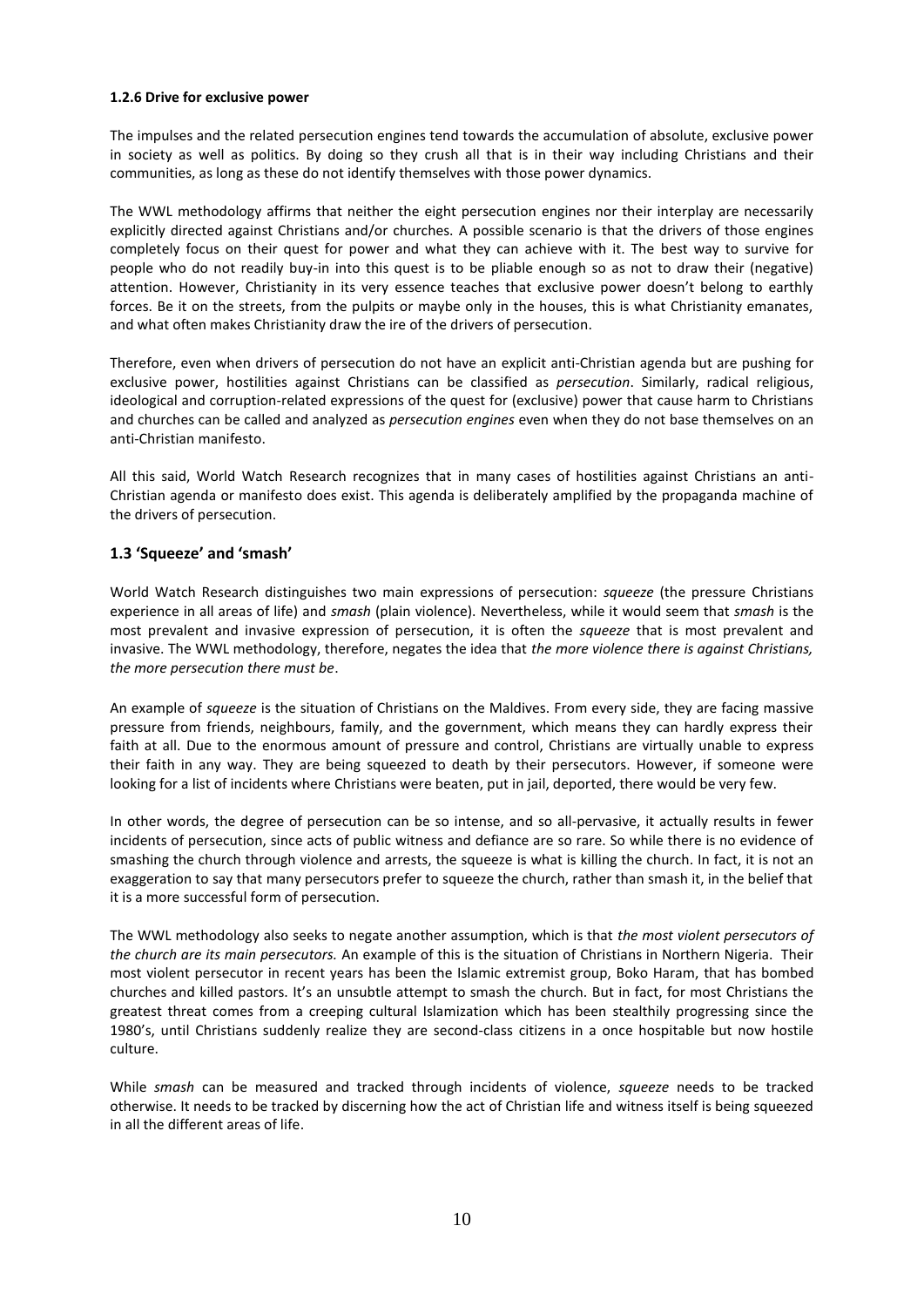## **1.4 Spheres of life and violence**

The WWL methodology has defined the 'five spheres concept' to track the expressions of persecution in different areas of life. These five spheres express the *squeeze* (pressure) in each sphere of life. A sixth building block expresses the *smash* (plain violence). The sixth block potentially cuts across all five spheres of life.

#### **Private life**

*Private life* is defined as the inner life of a Christian, the *forum internum*, the freedom of thought and conscience.

The guiding WWL question asked is: "How free has a Christian been to relate to God one-on-one in his/her own space?" This is not limited to the private home but can also apply to prison, for example, or a walk in the woods. This is irrespective of who the agent challenging this freedom might be.

The questions deal with conversion, private worship, possession of religious material, freedom of expression, e.g. in spoken word and writing, through images and symbols, access to information and media, privately sharing a belief with others, freedom of private assembly, freedom of private communication, and freedom of movement.

#### **Family life**

*Family life* is defined as pertaining to the nuclear and extended family of a Christian.

The guiding WWL question asked is: "How free has a Christian been to live his/her Christian convictions within the circle of the family, and how free have Christian families been to conduct their family life in a Christian way?" It also asks: "How much have Christians been discriminated against, harassed or in any other way persecuted by their own families?"

The questions deal with the forced allocation of religious identity, registration of civil affairs, weddings, baptisms, burials, adoptions, child rearing, indoctrination of children, harassment of or discrimination against children, separation of families, isolation of converts, pressure to divorce, custody of children, and inheritance rights.

#### **Community life**

*Community life* is defined as the interaction of Christians with their respective local communities beyond the family level and below any supra-local level. This community life includes the workplace, business, health care, education, and local public life and civic order. A mobile person can have several local communities regarding different aspects of community life, e.g. origin or residence in one place and education or work in another.

The guiding WWL question asked is: "How free have Christians been individually and collectively to live their Christian convictions within the local community (beyond church life), and how much pressure has the community put on Christians by acts of discrimination, harassment or any other form of persecution?"

The questions deal with threat or obstruction to daily life, dress codes, monitoring of Christians, abduction and forced marriage, access to community resources, community ceremonies, participation in communal institutions and forums, pressure to renounce faith, access to health care, access to and disadvantages in education, discrimination in employment and obstruction in business, policing issues (fines, interrogations, forced reporting), and other ways of marginalization of Christians.

#### **National life**

*National life* is defined as the interaction between Christians and the nation they live in. This includes rights and laws, the justice system, national public administration and public life.

The guiding WWL question asked is: "How free have Christians been individually and collectively to live their Christian convictions beyond their local community, and how much pressure has the legal system put on Christians, and how much pressure have agents of supra-local national life put on Christians by acts of misinformation, discrimination, harassment or any other form of persecution?"

The questions deal with national ideology, constitution, registration of religion in IDs, conscientious objection, travel within a country and abroad, discrimination by authorities, barring from public office or professional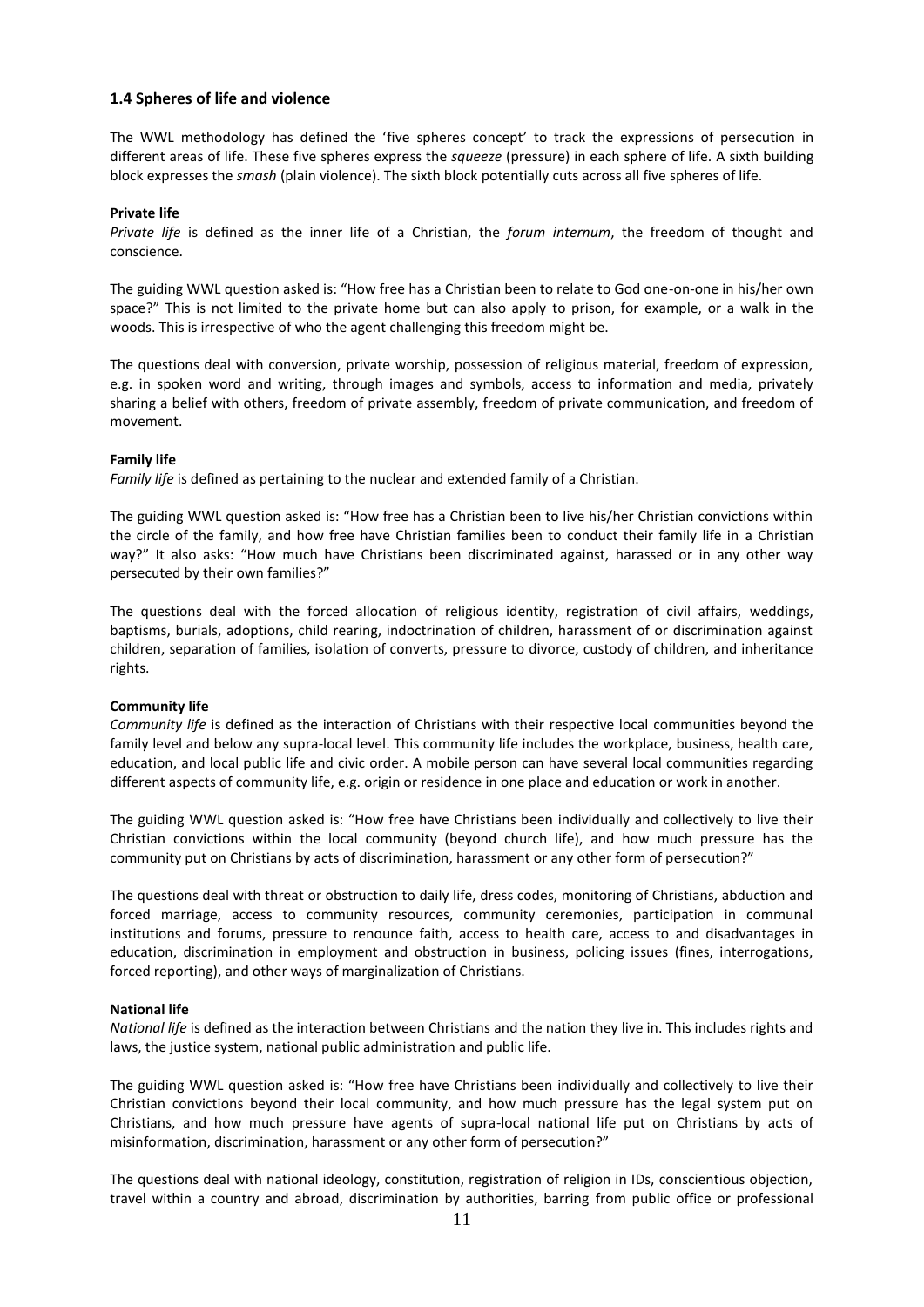progress, policy interference with businesses, expression of opinion in public, Christian civil society organizations and political parties, reporting about religious or social conflicts, smear campaigns, toleration of public disrespect, religious symbols, blasphemy accusations, impunity, equal treatment in court, monitoring of trials.

## **Church life**

*Church life* is defined as the collective exercise by Christians of freedom of thought and conscience, particularly as regards uniting with fellow Christians in worship, life, service and public expression of their faith without undue interference. It also pertains to properties held or used by Christians for these purposes.

The guiding WWL question asked is: "How have restrictions, discrimination, harassment or other forms of persecution infringed upon these rights and this collective life of Christian churches, organizations and institutions?"

The questions deal with the hindrance in gathering of Christians, registration of churches, monitoring or closing of unregistered churches, church building and renovation, expropriation and non-return, disturbance or disruption of services, prevention of activities inside or outside churches or among youth, acceptance of converts, monitoring of preaching and published materials, election and training of leaders, harassment of leaders or their families, Bibles and other religious materials and their printing, importing, selling or dissemination, and confiscation, broadcasting and Internet use, interference with ethical convictions (regarding family and marriage) and personnel policy of Christian institutions, Christian civil society organizations and social activities, foreign Christian workers, and the denouncing of government persecution.

## **Plain violence**

*Plain violence* is defined as the deprivation of physical freedom or as serious bodily harm to Christians or serious damage to their property.

The guiding WWL question asked is: "How many cases of such violence have there been?"

The questions deal with the killing of Christians, serious damage to communal Christian buildings, detention without trial, jailing, abduction, rape and sexual harassment, forced marriage, other physical or mental harm, serious damage to the homes and businesses of Christians, and eviction and flight.



# *Image by courtesy of Christof Sauer, IIRF*

The WWL methodology also encourages the provision of background information. In a special block of the WWL questionnaire, respondents are given the opportunity to describe general trends relating to the persecution engines, their drivers, evolution of the church, and expectations for the future. The contents of this block are used for the interpretative narrative that accompanies each WWL country score.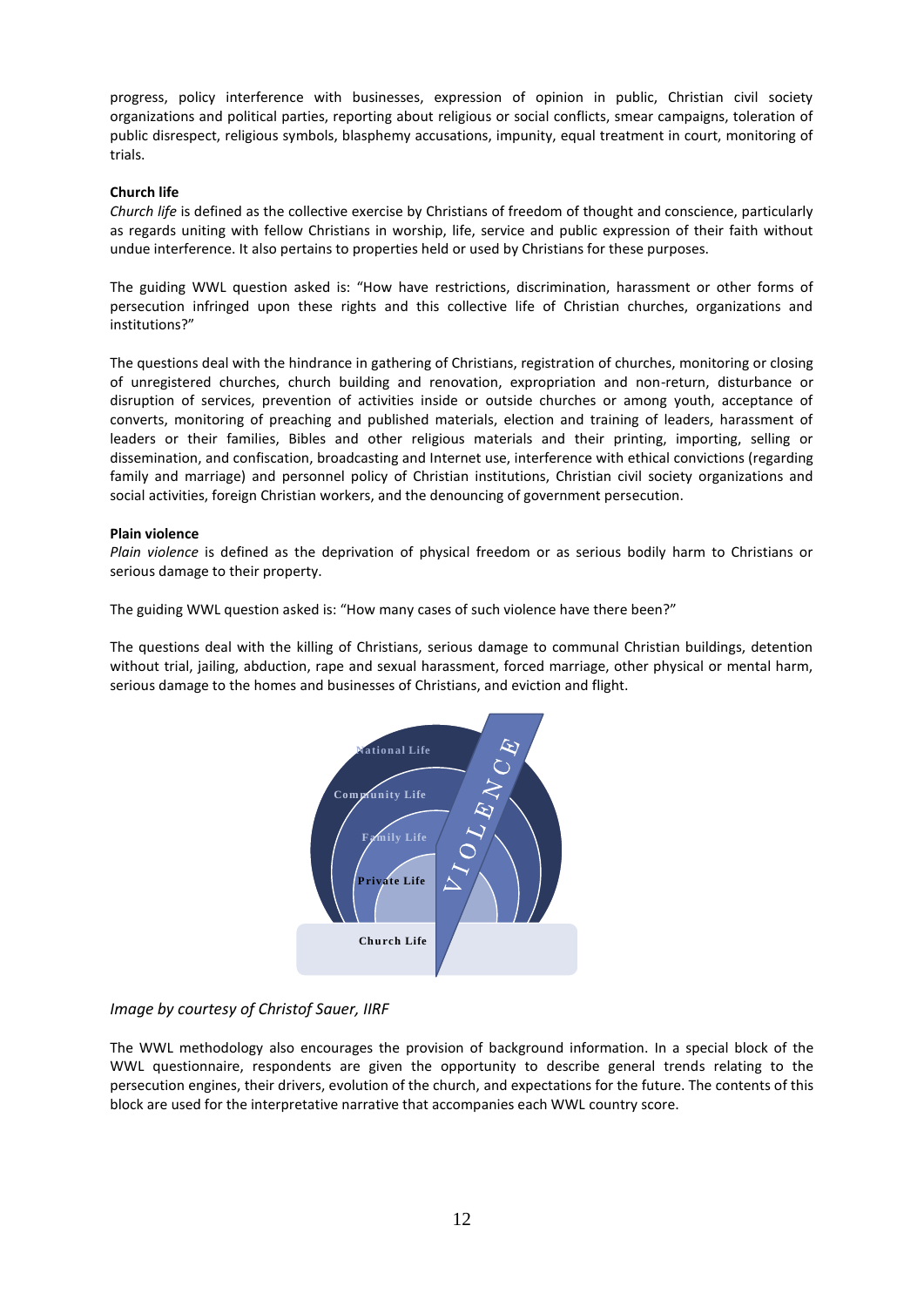# **1.5 Four variables characterizing the persecution situation**

The WWL methodology has defined four variables that are important to understand the spread and degree of persecution in the country: proportion of types of Christianity persecuted (**1.5.1**), proportion of inhabited territory affected (**1.5.2**), intensity of persecution (**1.5.3**), and frequency of persecution (**1.5.4**).

# **1.5.1 Proportion of types of Christianity persecuted**

Countries often have different types of Christianity. These types of Christianity can all be present in a country or only some of them. Meanwhile persecution can focus on all types present or only on part of them. To be able to tackle this issue, the WWL methodology uses the proportion of the types of Christianity persecuted as a variable for scoring the WWL questionnaire. (Also see **3.1.2.1**.)

The questionnaire distinguishes four types of Christianity:

# *1. Communities of expatriate or migrant Christians*

This category applies to a situation in which foreign Christian residents (expats or migrant workers) are allowed to a certain degree to rent or own church buildings or at least conduct church services, but who are not allowed to have contact with nationals regarding Christianity. Moreover, nationals are not allowed to assist in their services. The expat or migrant church community is a radically isolated body in the country.

Saudi Arabia is a typical example. In countries like Saudi Arabia, expats or migrant workers can often be divided in two major subcategories: highly educated and skilled laborers working in oil and related industries and poorly educated non-skilled workers, such as house workers. In such contexts, expat or migrant Christian communities, though tolerated, face serious restrictions.

# *2. Historical Christian communities and/or government controlled churches*

This category concerns the typical historical churches, such as Catholics, Orthodox and traditional Protestants, which have often been part of a country's history for hundreds of years. In many cases, they have been holding an official church registration for years. Their situation and degree of freedom differ from country to country. In some countries their presence is nearly eradicated, in others they have a great degree of freedom to operate, while in several other countries they have been functioning in a state of second-class citizenship (*dhimmitude*). In persecution contexts they are often less persecuted than the other types of Christianity.

A parallel phenomenon in this category is formed by the so-called government controlled churches, such as the Three Self Church in China. They have an official registration but because they are government controlled, their status is different than the historical churches mentioned in this category.

# *3. Communities of converts to Christianity from 'persecutor background'*

This category considers people who once belonged to a dominating religion or ideology, traditional religion, organized crime or other strong identifier and who changed identity in order to become Christian. Christian Background Believers can be part of this category, meaning that someone changed from one type of Christianity – often the majority type – to another.

Converts may be absorbed by one of the other types of churches but often gather in 'house' churches or 'underground' churches. When the latter is the case, converts are afraid to be openly recognized as Christians and therefore are forced to go underground.

*4. Non-traditional Protestant Christian communities (such as Evangelicals, Pentecostals) and/or other Christian communities not included in the above three groups*

The category deals with the great variety of new Protestant expressions, including the independent churches in many countries. Some of them may be disputed by other Christians in terms of having a serious lack of theological orthodoxy but as long as they self-identify as Christians (see definition of Christian) they are included in this category.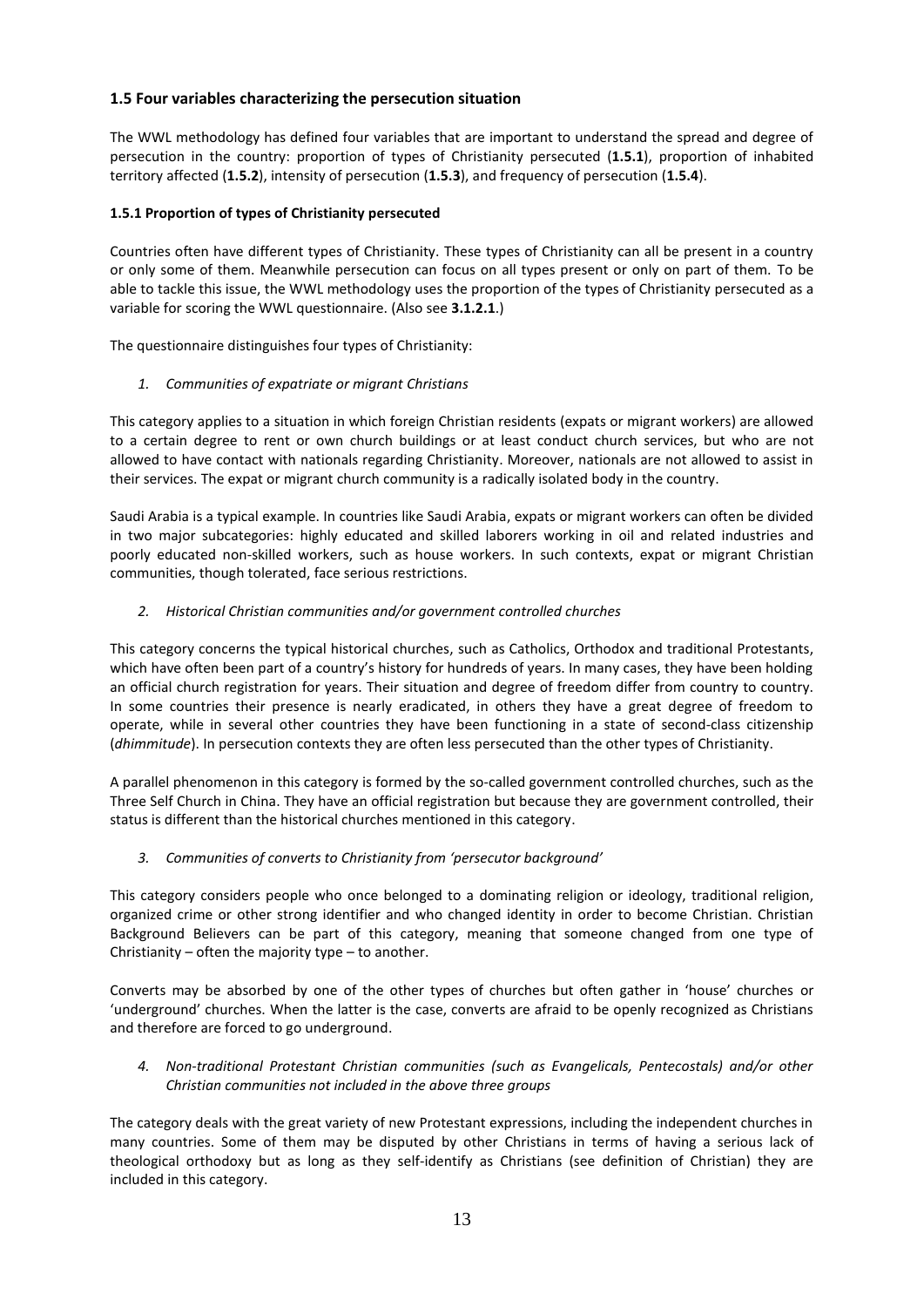This category also includes other people who self-identify as Christians but are not included in the other three types of Christianity. Notable examples are the Jehovah Witnesses. While they initially did not call themselves Christians, they now do and therefore are included in this category.

In general, the Christian communities included in this category are often active in reaching out to their communities. This makes them prone to serious hostilities in countries where the context for Christianity is suppressive. Because of this, these Christians are sometimes also forced to gather in 'house' churches or 'underground' churches.

The proportion of types of Christianity has been chosen as a variable for scoring the WWL questionnaire instead of the proportion of all Christians. This is, because a vulnerable and very small Christian community can easily be subjected to very intense persecution. Or the other way around: a Christian community like an underground group of Christians with a Muslim background (Muslim Background Believers, MBB) could also be very small due to the fact that they suffer very intense persecution.

This variable allows describing the situation in countries with an MBB population that is heavily restricted and a broader Christian population that enjoys relative freedom.

World Watch Research has considered the four groups as the main types of Christian groups. Distinguishing more groups, however, would not be a problem because the use of proportion of types of Christianity will always fit in the way the WWL Questionnaire is scored.

## **1.5.2 Proportion of inhabited territory affected**

The WWL methodology covers the persecution of Christians in nation-states, but within the borders of a state there may be different communities of Christians who experience sharply contrasting amounts of persecution. The methodology needs to take this into account.

The decision taken in this methodology document is to score only nation-states, as it would be arbitrary to include only some parts of countries or federal states. To account for regional differences, the WWL approach to scoring the questionnaire allows indicating which proportion of the inhabited territory of the country is affected by persecution. (Also see **3.1.2.2**.)

*Proportion* points to geographical and demographic dimensions of this measure. The proportion of inhabited territory was chosen instead of the proportion of the population because it is easier to observe empirically, and seems appropriate. Indeed, although the inhabited territory and the distribution of the population often overlap, it is more intuitive to identify which parts of a country are affected by a particular dynamic, than to accurately determine which proportion of the population is affected by it.

The scoring of the proportion of inhabited territory is rooted in the realization and emphasis that countries are not always homogeneously affected by persecution, but that persecution might be much worse in some parts of the country. It allows describing whether Christians everywhere in the country are affected or whether they are more affected in some areas.

For example, the use of this variable helps to clarify whether a particular situation affects only parts of the country like in Kenya or Uganda. It allows taking the specific situation in those affected regions into account, without giving it too much weight or downplaying it.

To take account of large uninhabited spaces, deserts or mountain areas on the one hand, and population clustered in very small areas on the other hand, this variable considers the affected proportion of the *inhabited* territory of the country.

Meanwhile the prevalence of serious hostilities in, for instance, a vast area containing only a small part of the population, is important because it does have a 'ripple effect' into the whole country. This was seen in Mali, when Islamists took over more than half of the country where only a small part of the population had been living.

The WWL methodology of scoring nation-states does provoke two problems. Firstly, countries are very different in size. The World Watch List compares the score of very big countries like China, India or Indonesia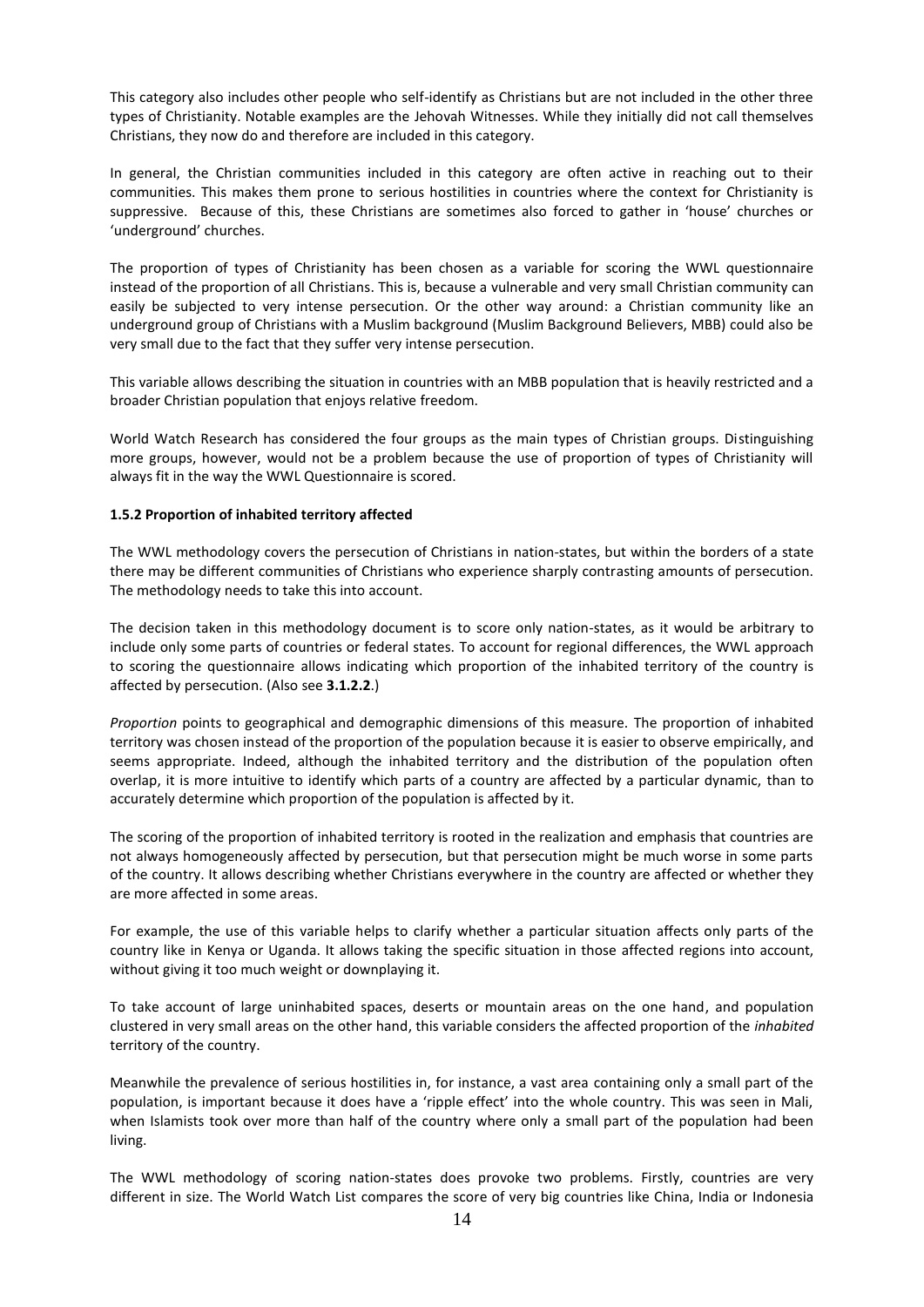with much smaller countries like the Maldives and Comoros. In practice, this could mean that serious hostilities against Christians in parts of India are somehow averaged out over the whole territory of India and get less weight per unit area than the hostilities in a much smaller country like the Maldives.

Secondly, the particularities of countries within federations will not be included on the list as separate countries but included in the federal state. For instance, Chechnya, as part of the Russian Federation could make it on the WWL but does not in the light of this new methodology.

The WWL methodology cannot solve these problems. The country descriptions, however, provide space for explanation and differentiation. Additionally, these countries can be highlighted in other reports or specific lists about 'regional hotspots' or in supplemental studies of the 'mega-countries' every few years.

# **1.5.3 Intensity of persecution**

The *intensity* of persecution is another variable characteristic to the persecution situation in a country. For every aspect investigated in the WWL questionnaire the intensity can vary between *low* and *very high* (**3.1.2.3**).

For example, there is a case in which the burial of Christians is hindered. The intensity of this hindrance can be low, meaning that it takes some negotiation to get access to the village cemetery. It can also be very high meaning that Christians are obliged to transport their deceased even outside the region, and bury them there.

The *intensity* is different from *frequency* (**1.5.4**).

# **1.5.4 Frequency of persecution**

The *frequency* of persecution is the last variable that characterizes persecution in a country. For every aspect investigated in the WWL questionnaire, the frequency can vary between *sporadic* and *permanent* (**3.1.2.4**).

For example, in the case of hindrance of the burial of Christians, it may only occur in few villages. In most other villages of the region, there is no problem at all. This phenomenon could also be occurring in many villages.

The *frequency* is different from *intensity* (**1.5.3**).

# **2. Tools for monitoring persecution**

The team of World Watch Research has designed a system for integral monitoring of hostilities against Christians worldwide (**2.1**). The different components of the system are then specified: Rapid Appraisal Tool (RAPT) combining information from other sources and internet search (**2.2**). High scores on RAPT necessitate further research through the World Watch Survey (**2.3**). The Vulnerability Assessment Tool (VAT) is an alternative to the World Watch Survey (**2.4**). In-depth research is done through the World Watch List (WWL) questionnaire (**2.5**).

# **2.1 Integral monitoring of hostilities against Christians worldwide**

The world has many countries and it would be very laborious to investigate all countries using the extensive WWL questionnaire. In order to know which countries to include in in-depth investigations, the WWL methodology has developed a three step approach for monitoring hostilities against Christians in all countries of the world.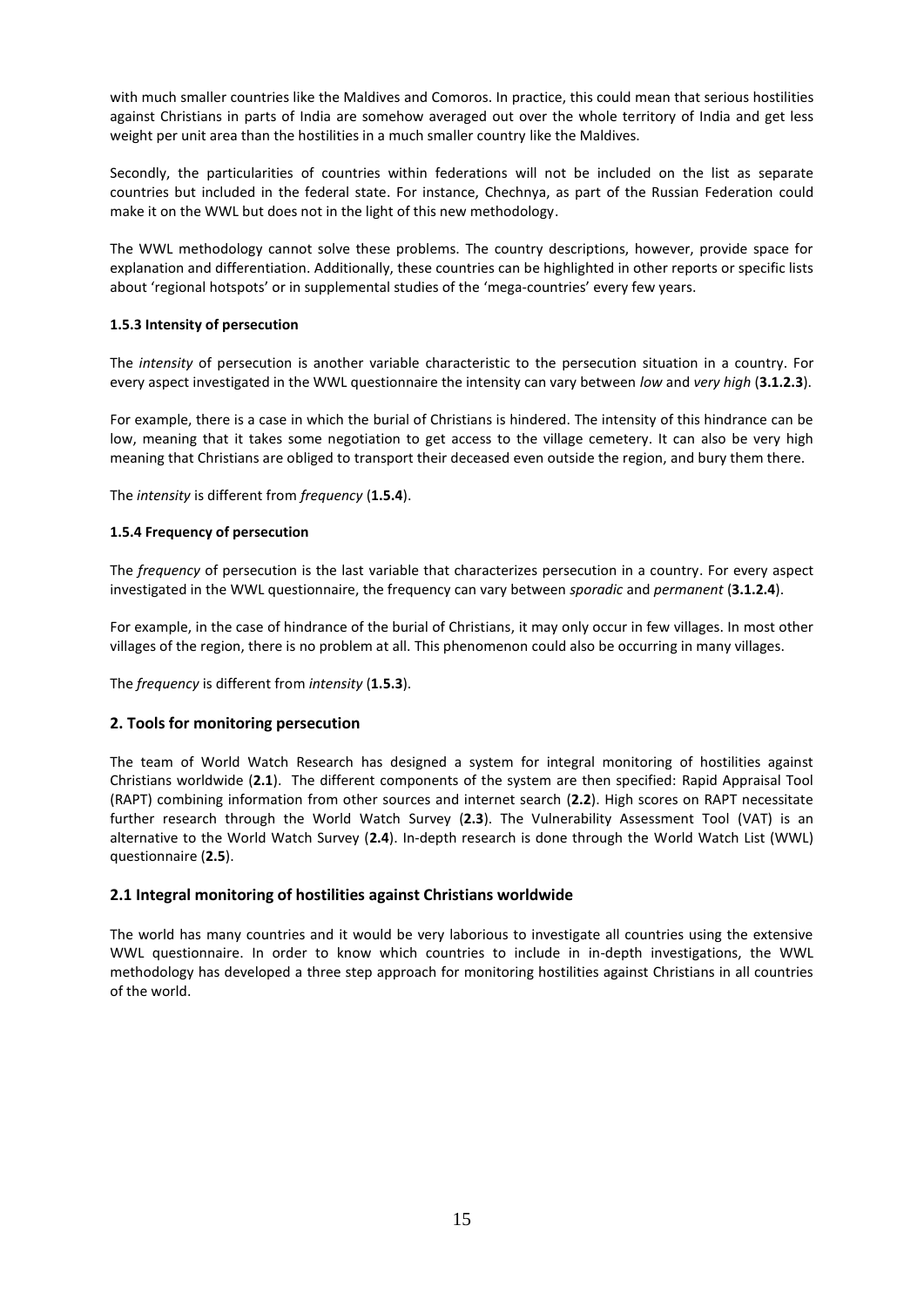The diagram shows the three steps:



*Developed by World Watch Research*

When RAPT surpasses a specified threshold, it is followed by the World Watch Survey or by VAT. If the results from the World Watch Survey or VAT confirm the need for in-depth investigation, the WWL questionnaire will be used for that country.

# **2.2 Rapid Appraisal Tool**

The Rapid Appraisal Tool (RAPT), developed by World Watch Research, is a simple instrument to get a quick idea of the situation in almost all countries of the world and provides justification for the non-inclusion of countries in the World Watch List. RAPT combines information from sources like Freedom House, Pew Forum and the US State Department (international think tanks and academic research institutes) with the results of internet search of violent incidents by World Watch Research.

The diagram shows the format of the Rapid Appraisal Tool (RAPT):

| A. Macro analysis: country in general |                                                        |                                                                       |                                           |                                                                |                                                   |                                                    |                                  |
|---------------------------------------|--------------------------------------------------------|-----------------------------------------------------------------------|-------------------------------------------|----------------------------------------------------------------|---------------------------------------------------|----------------------------------------------------|----------------------------------|
| 1. Freedom<br><b>House (2013)</b>     | 2. Religious<br><b>Freedom</b><br><b>Rating (2007)</b> | 3. Government 4. Social<br><b>Restrictions</b><br><b>Index (2013)</b> | <b>Hostilities</b><br><b>Index (2013)</b> | 5. Country of<br><b>Particular</b><br><b>Concern</b><br>(2013) | 6. Press<br><b>Freedom</b><br><b>Index (2013)</b> | 7. Corruption<br>Perception<br><b>Index (2012)</b> | 8. Failed<br><b>States Index</b> |

| <b>B1. Macro analysis: country in general</b><br>B2. Micro analysis: specific region within the country |              |                                             |                                                     |                         |  |
|---------------------------------------------------------------------------------------------------------|--------------|---------------------------------------------|-----------------------------------------------------|-------------------------|--|
| 9. Destabilization<br><b>Factors (2013)</b>                                                             | 10. Killings | 11. Destroyed<br><b>Christian Buildings</b> | 12. Physical or Mental<br><b>Harm to Christians</b> | 13. Reported Hard Facts |  |

*Developed by World Watch Research*

RAPT is meant for whole countries (B1) but has a provision for specific regions within countries (B2).

Annex 1A shows the RAPT methodology in detail. Annex 1B shows RAPT results for the whole world as per July 2013.

The countries scoring highest on the RAPT are the ones that warrant further investigation. Currently, World Watch Research applies a threshold value of 35 per cent above which further investigation needs to be done. This value seems to be a reasonable 'warning sign' for a context that may lead to persecution of Christians, but will be regularly assessed.

The table below gives an example of a RAPT analysis for Latin America (situation as of July 2013). The countries that need a World Watch Survey (or Vulnerability Assessment) are indicated with blue shading. Their RAPT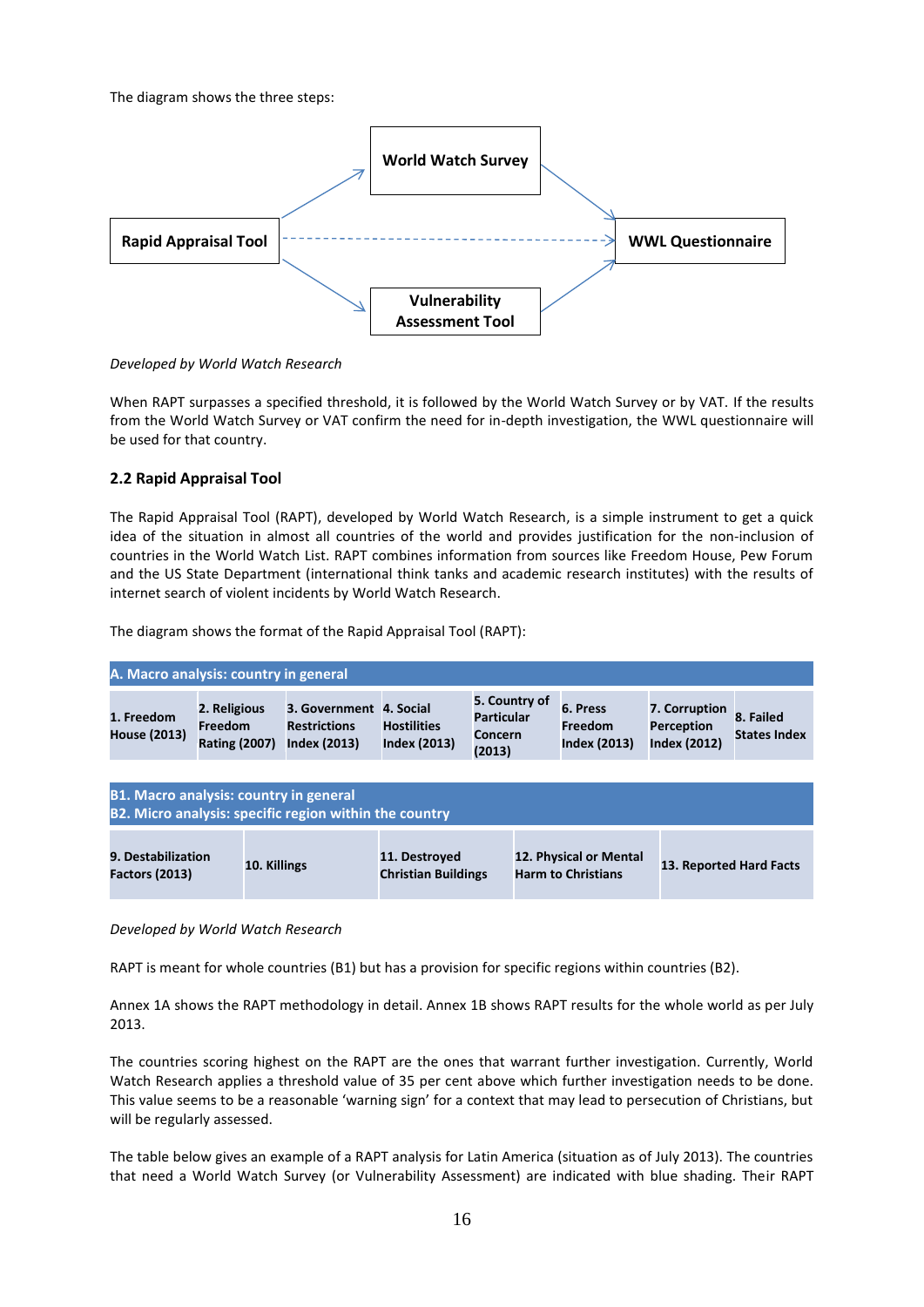value is 35 per cent or more. The countries indicated with green shading do not need further investigation at the moment.

|                                      | <b>Countries</b> | Total (%) | <b>Further research needed</b><br>(Yes/No) |
|--------------------------------------|------------------|-----------|--------------------------------------------|
|                                      | Colombia*        | 73,75     | Yes                                        |
| <b>Need for World Watch</b>          | Mexico*          | 66,88     | Yes                                        |
| <b>Survey</b>                        | Cuba*            | 54,38     | <b>Yes</b>                                 |
|                                      | Venezuela        | 40,63     | Yes                                        |
|                                      | <b>Nicaragua</b> | 33,13     | <b>No</b>                                  |
|                                      | <b>Brazil</b>    | 33,13     | <b>No</b>                                  |
|                                      | <b>Guatemala</b> | 30,00     | <b>No</b>                                  |
|                                      | Peru             | 26,25     | <b>No</b>                                  |
| No need for further<br>investigation | <b>Honduras</b>  | 21,25     | <b>No</b>                                  |
|                                      | <b>Ecuador</b>   | 19,38     | <b>No</b>                                  |
|                                      | <b>Bolivia</b>   | 18,13     | <b>No</b>                                  |
|                                      | <b>Argentina</b> | 10,63     | <b>No</b>                                  |
|                                      | <b>Chile</b>     | 9,38      | <b>No</b>                                  |

Example RAPT for Latin America with indication of thresholds:

 Colombia is already on the WWL, and a full-scale questionnaire was done. For Mexico and Cuba as well, WWL questionnaires have already been completed.

In very evident cases, the WWL Questionnaire can also directly follow the RAPT exercise, or be applied directly without RAPT. Mali (WWL 2013) and Central African Republic are examples of this where there has been a sudden and serious evolution of the persecution engine *Islamic extremism*.

## **2.3 World Watch Survey**

The next step for further investigation is the World Watch Survey. The World Watch Survey is strongly related to the WWL questionnaire. It uses the same structure but a limited number of open questions relating to the different spheres of life and the prevalence of violent incidents. This way all blocks of the WWL questionnaire are covered, while the questions of block 7 are also partly maintained.

The external experts will first write short essays per question. If needed, the WWR persecution analysts will then interview them to fine-tune their answers.

Annex 2 shows the World Watch Survey.

The World Watch Survey can also be used for an external expert cross-check of the results of WWL questionnaires filled out by Field (**4.2.3**).

## **2.4 Vulnerability Assessment Tool (VAT)**

The Vulnerability Assessment Tool (VAT) is an alternative to the World Watch Survey. While the World Watch Survey is well positioned to capture hostilities against Christians in more stable situations, VAT fits better for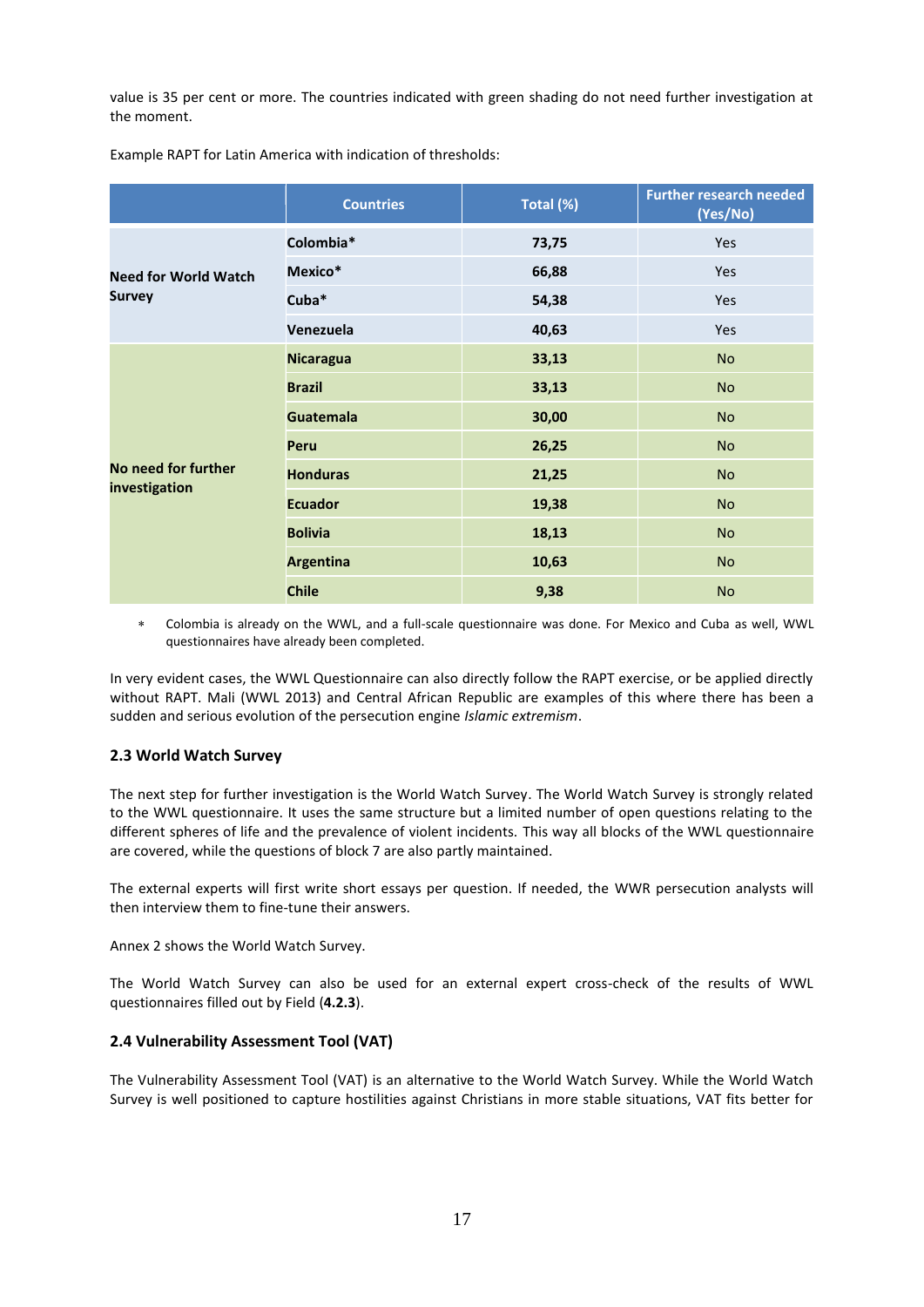volatile situations where there is the risk of a *persecution eclipse<sup>1</sup>* . VAT puts the vulnerability of Christians in the country under scrutiny.

The situation in such a country is so that all people can be expected to suffer, but World Watch Research would like to get a picture of the specific threats or risks for which Christians are particularly vulnerable. In other words, to what extent are Christians suffering disproportionately in the country? Are Christians deliberately targeted?

In order to get answers to these questions, World Watch Research is collecting information from various experts, asking each one of them to list and comment all threats in each category for which they consider Christians are vulnerable. By way of illustration, for the environment, this could be a natural disaster, such as the 2010 floods in Pakistan threatening the entire population. However, when it came to emergency aid, Christians were discriminated against and were kept from receiving this aid. In this situation, the flood put all people at risk but Christians suffered an added vulnerability because as second-class citizens (*dhimmitude*), they didn't receive the help they needed to survive.

There are no limits to the number of threats in any category as the only criterion is that they are effectively threatening human dignity.

|                                                 | To which threats are Christians vulnerable? |
|-------------------------------------------------|---------------------------------------------|
| <b>ENVIRONMENTAL: Environmental</b>             | 1.                                          |
| security: resource depletion;                   | 2.                                          |
| vulnerability to pollution and                  | 3.                                          |
| environmental degradation                       |                                             |
| <b>ECONOMIC:</b> Economic security: poverty;    | 1.                                          |
| vulnerability to global economic change         | 2.                                          |
|                                                 | 3.                                          |
| <b>POLITICAL: Political security: political</b> | 1.                                          |
| repression; vulnerability to conflicts and      | 2.                                          |
| warfare                                         | 3.                                          |
| PERSONAL: Personal security: violence;          | 1.                                          |
| vulnerability to conflicts, natural hazards,    | 2.                                          |
| and "creeping" disasters                        | 3.                                          |
| FOOD: Food security: hunger and                 | 1.                                          |
| famine; vulnerability to extreme climate        | 2.                                          |
| events and agricultural changes                 | 3.                                          |
| <b>HEALTH:</b> Health security: injury and      | 1.                                          |
| disease; vulnerability to disease and           | 2.                                          |
| infection                                       | 3.                                          |

## **VULNERABILITY ASSESSMENT TOOL (VAT)**

*Developed by World Watch Research*

Annex 3 shows the complete Vulnerability Assessment Tool.

## **2.5 World Watch List Questionnaire**

 $\overline{a}$ 

The WWL questionnaire consists of 96 questions, divided over 6 blocks with options for scoring and comments for each answer given. A seventh block has 12 open questions that are not scored but meant for additional information.

Annex 4A presents the Word version of the WWL questionnaire, annex 4B the Excel version.<sup>2</sup>

<sup>&</sup>lt;sup>1</sup> Persecution eclipse means that persecution is taken out of sight because of political, social, economic, ethnic and/or other conflicts. The term was introduced by a Nigerian researcher writing on behalf of Open Doors about the religious problems in Northern Nigeria. Download here[: http://www.worldwatchmonitor.org/research/2576904.](http://www.worldwatchmonitor.org/research/2576904)

 $^{2}$  Both versions are also available in French and Spanish; the Excel version is available in Russian.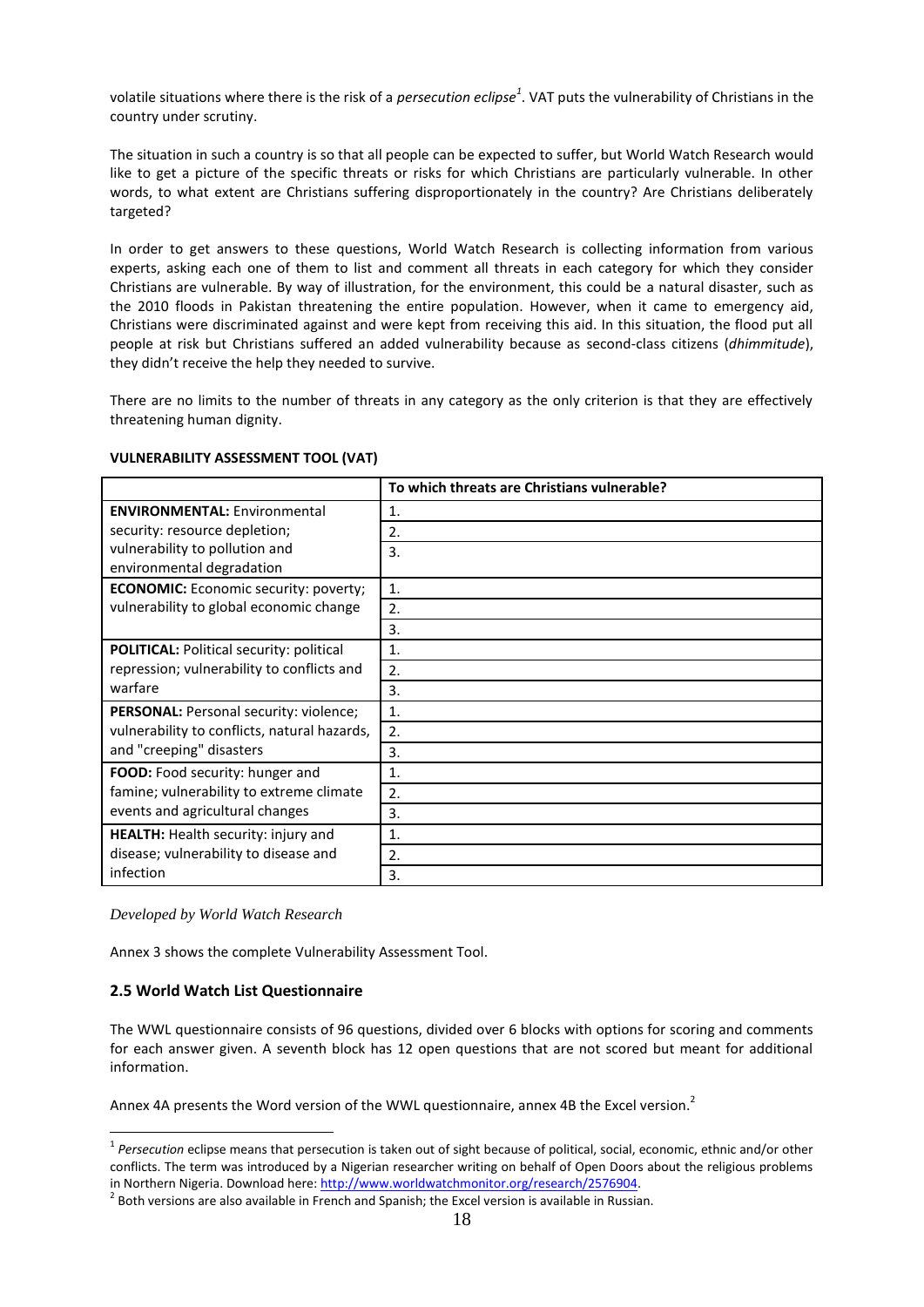The diagram below shows the structure of the WWL questionnaire.

| Block 1: Private Life (11 questions)                                                          |
|-----------------------------------------------------------------------------------------------|
| Block 2: Family Life (14 questions)                                                           |
| Block 3: Community Life (16 questions)                                                        |
| Block 4: National Life (19 questions)                                                         |
| Block 5: Church Life (24 questions)                                                           |
| Block 6: Plain Violence (12 questions) covers many forms of violence across all 5 spheres     |
| Block 7 Presents additional questions that are not scored but provide background information. |

*Developed by World Watch Research*

Blocks 1 to 5 represent different spheres of life – from private through family, community and national life to Church life. Those blocks cover pressure on Christians (*squeeze*) in those different spheres of life. Block 6 accounts for forms of violence (*smash*).

Though each block has a different number of questions, they all count the same (**3.1.5**). Analysis of the answers is done per block. Additional analysis can be done for the separate questions of for other combinations of questions.

Block 7 presents additional questions that are not scored but allow respondents to provide background information on general trends relating to the persecution engines and their drivers, development of the church, and expectations for the future.

# **3. Creating and integrating results from the WWL questionnaires**

As has been mentioned before, the WWL questions to be scored in the questionnaire are divided in 6 blocks. Each question of blocks 1-5 has 4 variable answer elements (VAE), while each VAE has a scale of 4 points, resulting in a 4x4 scoring grid. This chapter presents the scoring grid (**3.1**), as well as issues relating to the integration of results from several questionnaires (several respondents on the same country and persecution engine) (**3.2**), as to the scoring for multiple persecution engines (several questionnaires on the same country but for different persecution engines) (**3.3**).

# **3.1 Scoring grid**

 $\overline{a}$ 

The general make-up of the scoring grid (**3.1.1**) is characterized by four variable answer elements (VAE) (**3.1.2**). The basic calculation concept is presented (**3.1.3**). It is discussed how to deal with the options 'Unknown' and 'N/A' (**3.1.4**). Finally the distribution of the scores over the spheres of life and the incidence of physical violence is explained (**3.1.5**)

# **3.1.1 General make-up of the scoring grid**

To cover heterogeneity of the persecution situation within countries, a scoring grid was developed with four categories of 'Yes' and 'No':

|                                            | No       | Yes, somewhat<br>or rarely | Yes, significantly | Yes, very<br>significantly | Yes, absolutely |
|--------------------------------------------|----------|----------------------------|--------------------|----------------------------|-----------------|
|                                            | 0 points | 1 point                    | 2 points           | 3 points                   | 4 points        |
| (1) Proportion of<br>types of Christianity | None     | up to $1/4$                | $>1/4 - 2/4$       | $>2/4 - 3/4$               | $>3/4-1$        |
| (2) Proportion of<br>inhabited territory   | None     | up to $1/4$                | $>1/4 - 2/4$       | $>2/4 - 3/4$               | $>3/4-1$        |
| (3) Intensity                              | None     | Low                        | Medium             | High                       | Very high       |
| (4) Frequency                              | None     | Sporadic                   | Quite frequent     | Frequent                   | Permanent       |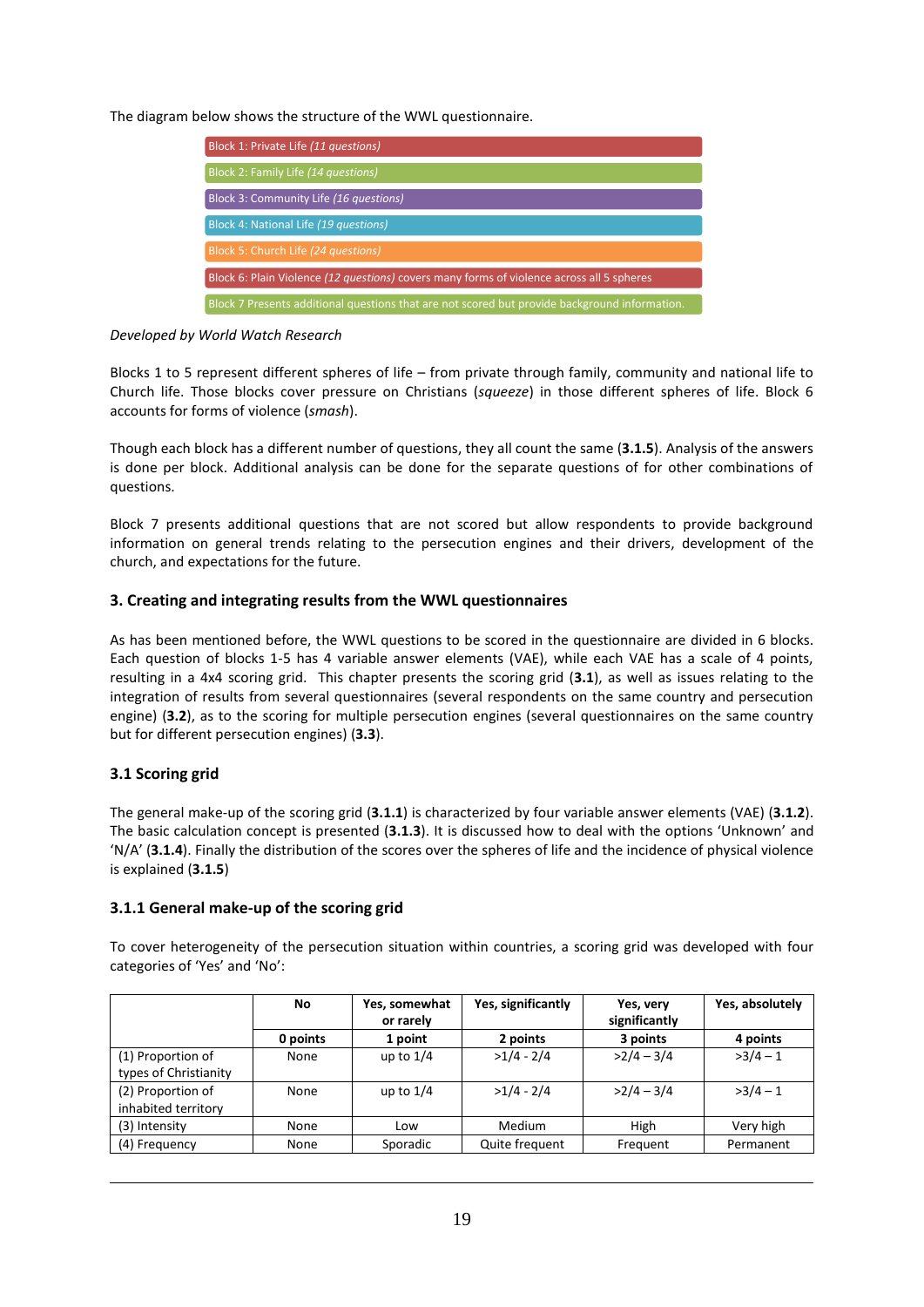The answer to each question in blocks 1 to 5 is the rounded average of the four elements:

- 1) Proportion of types of Christianity persecuted
- 2) Proportion of inhabited territory affected
- 3) Intensity of persecution
- 4) Frequency of persecution.

All questionnaires should be filled out electronically when possible. The soft copy version of the questionnaire will automatically ask the respondent to answer all four elements, and calculate the average. This functionality is not included in the hard copy version (print).

For those without access to a computer, a paper version is available which contains the scoring grid under each question. (See Annex 4A)

The respondent will not have to do the calculation of the question score but will only need to score each line of the scoring grid. The calculations are done electronically when the results are transferred to electronic format by the level submitting to World Watch Research.

The original paper forms need to be stored at the level where the transfer to an electronic form took place.

# **3.1.2 Four variable answer elements of the scoring grid**

As has been mentioned before, the scoring grid has four variable answer elements that determine the score of each question of blocks 1 to 5:

- 1) Proportion of types of Christianity affected (**3.1.2.1**)
- 2) Proportion of inhabited territory affected (**3.1.2.2**)
- 3) Intensity of persecution (**3.1.2.3**)
- 4) Frequency of persecution (**3.1.2.4**).

The score for each question is made up of the rounded average of the sub-scores for the four elements.

## **3.1.2.1 Proportion of types of Christianity affected**

The WWL methodology distinguishes between four basic types of Christianity (**1.5.1**). Sometimes all four exist in a country, sometimes not. The respondent is asked to indicate which types exist in the country.

The table shows the possible division of scores for different situations i.e. presence of 1 to 4 types of Christianity in the country, and proportion of these types affected by persecution.

| Proportion of types of<br><b>Christianity affected by</b><br>persecution | 4 types in<br>country | 3 types in<br>country | 2 types in<br>country | 1 type in<br>country |
|--------------------------------------------------------------------------|-----------------------|-----------------------|-----------------------|----------------------|
| Up to $1/4$                                                              |                       |                       |                       |                      |
| $>1/4 - 2/4$                                                             |                       |                       |                       |                      |
| $>2/4 - 3/4$                                                             |                       |                       |                       |                      |
|                                                                          |                       |                       |                       |                      |

For instance, if all four types exist, each type stands for 1/4. If a certain situation concerns two of those four in the application of the scoring grid, the answer would be 2/4 and thus produce a sub-score for this element of 2 points ("Yes, significantly"). If there is only one type of Christianity in a country, and a specific situation concerns this type of Christianity (e.g. MBBs in Somalia), the answer is immediately 1/1 and makes a sub-score of 4 points ("Yes, absolutely").

There could also be only two or three different types of Christianity in a country. The respondent will then act according to the method mentioned above.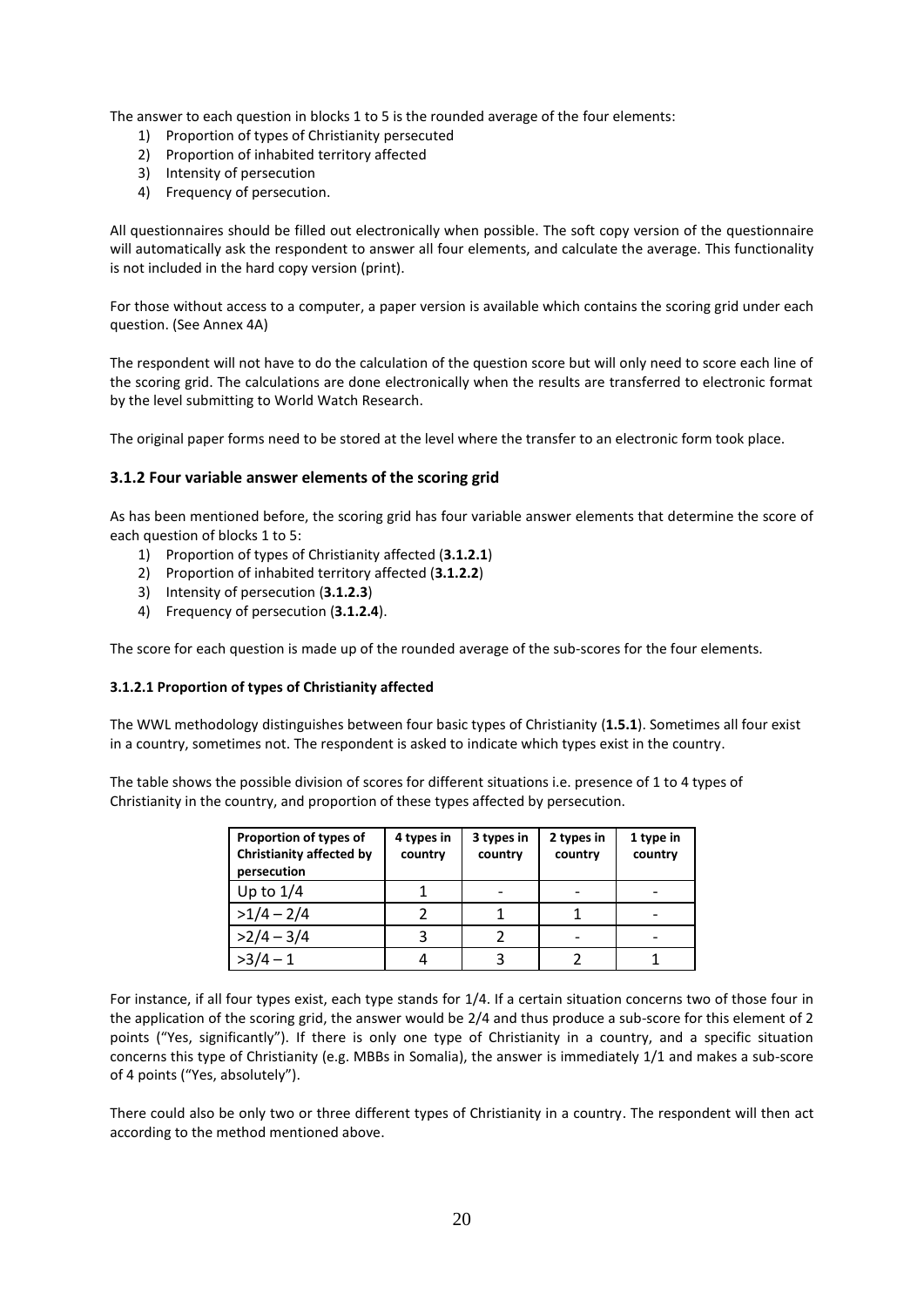# **3.1.2.2 Proportion of inhabited territory of country affected**

The second element is the proportion of inhabited territory of the country affected. This territorial proportion is related to clearly identifiable geographic areas.

A case of discrimination, harassment or any other form of persecution can be prevalent in a limited part of the country or in the whole country. Therefore, scores vary between up to 1/4, >1/4-1/2, >1/2-3/4 and >3/4-1.

# **3.1.2.3 Intensity of persecution**

The third element is the intensity of the situation, which can be 'low', 'medium' 'high' or 'very high'.

The answer options of this element are defined as follows:

- o **low:** if the issue in question can be dealt with or processed rather easily;
- o **medium:** if the issue in question can be dealt with or processed, but with more difficulty than if it were low;
- o **high:** if the issue in question can be dealt with or processed, but with difficulty;
- o **very high:** if the issue in question can only be dealt with or processed with very great difficulty.

## **3.1.2.4 Frequency of persecution**

The fourth element is the frequency of the situation under scrutiny in the respective question, which can be 'sporadic', 'quite frequent', 'frequent' or 'permanent'.

The answer options of this element are defined as follows:

- o **sporadic:** if the issue in question is true, but only every now and then;
- o **quite frequent:** if the issue in question is less often not true than it is true, but is still more true than to say it is sporadically true;
- o **frequent:** if the issue in question is more often true than it is not true, but is not always true;
- o **permanent:** if the issue in question is always true or true with rare exceptions.

# **3.1.3 The basic calculation concept**

The justification of the basic calculation concept will successively present the desired outcome of the scoring grid (**3.1.3.1**) and the calculation model at the question level (**3.1.3.2**).

## **3.1.3.1 Desired outcome of the scoring grid**

The scoring grid was designed to fulfill the following desired outcomes:

- o On the micro level: obtaining answers "No" or "Yes" on various levels, to individual questions, whereby "yes" can be on a scale between 1 and 4. This gives insight in the details of persecution in the different spheres of life.
- o On the macro-level: obtaining a final score at country level for transnational comparison of persecution in individual countries.

The four variable answer elements belonging to the scoring grid were selected out of a larger number of dimensions for their analytical value and the feasibility of their measurement ('feasible' meaning it can be sufficiently answered for the purposes of the WWL questionnaire).

The first two answer elements in the scoring grid (proportion of types of Christianity persecuted and proportion of inhabited territory affected) are based on observable facts. The last two answer elements in the scoring grid (intensity of persecution and frequency of persecution) are based on the opinion and knowledge of the expert filling out the questionnaire. The justification of this opinion needs to be included in the comments section.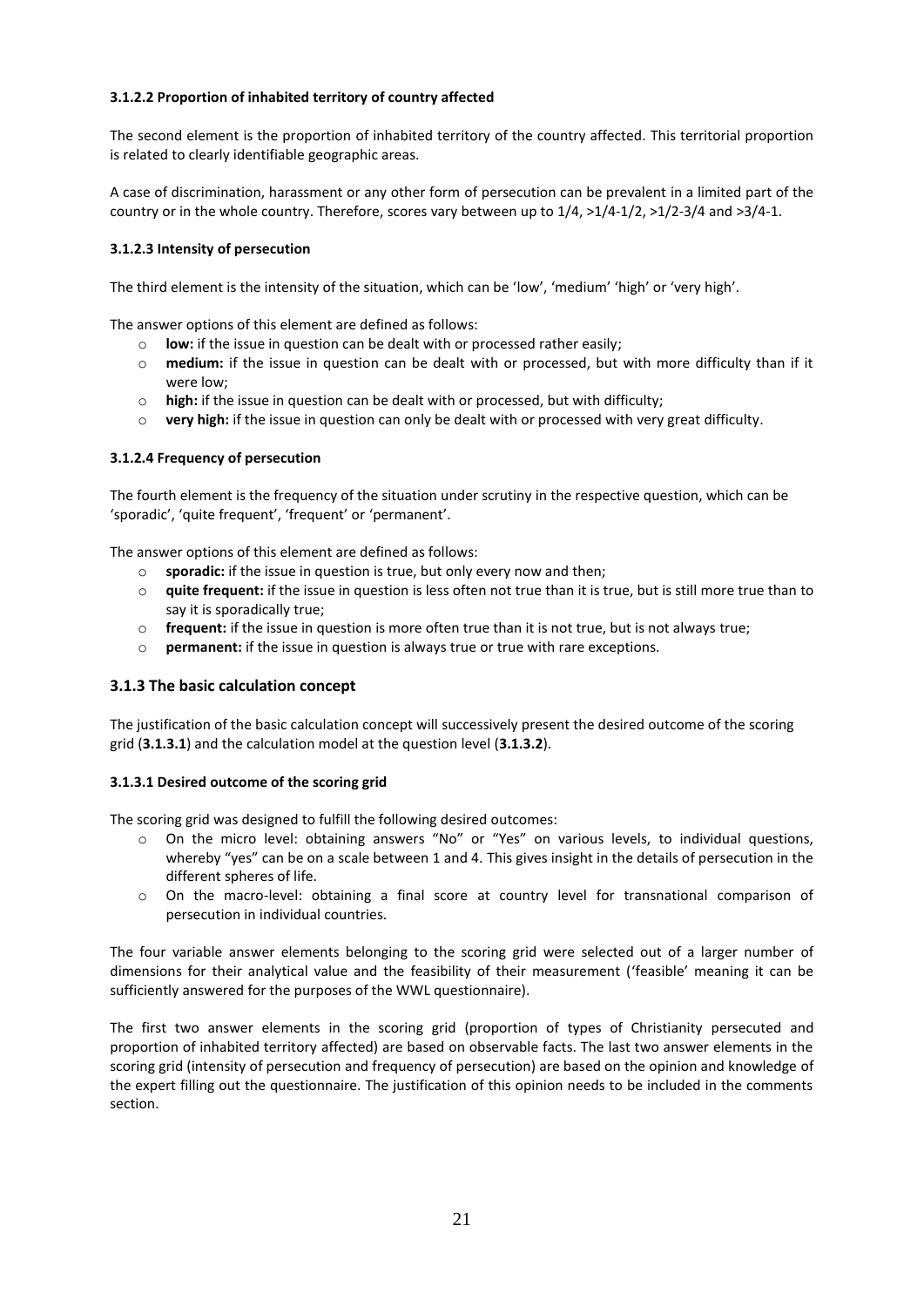## **3.1.3.2 Calculation model at the question level**

For the purposes of a model, the reality described by the scoring grid can be considered four-dimensional. This is only an approximation to a very complex reality. However, using these four dimensions with their four scoring options allows to breakdown reality to an extent that makes it possible to differentiate between types of persecution in countries. Meanwhile, the combination of the four variables to some degree makes up for the lack of precision of individual variables.

The calculation model for the WWL was designed in order to satisfy the following conditions:

- $\circ$  All four variables are to have equal weight there is no justification for giving one variable more weight than the others.
- o A linear distribution of results is desirable.
- o An average on the middle of the scale is desirable.
- $\circ$  Additionally, for practical purposes the design must strive for simplicity and enable the respondent to cope without a calculator.

Taking into account these considerations, the following calculation model has been chosen:

# **S = (Scores for 'Proportion of types of Christianity affected' + 'Proportion of inhabited territory affected' + 'Intensity of persecution' + 'Frequency of persecution') / 4**

Based on the concept of simplicity and manual calculation, a scale of four points is adopted for the individual question level.

Each answer element allows for four options in case the answer is 'Yes'. That means that each answer element can score 1, 2, 3 or 4 points. In the case of a 'Yes', a question can therefore receive a total score between 4 and 16 points to be divided by the denominator of the fraction. In case of a 'No', the answer is automatically 0.

Concerning the rounding (decimals) at the levels of the questions, the blocks and the total scores, the answer to each question is rounded to three decimals instead of the whole number.<sup>3</sup>

Rounding at three decimals shall be maintained at all further levels, except the country scores for the published list.

# **3.1.4 Options 'Unknown' and 'N/A'**

 $\overline{a}$ 

The options 'Unknown' and 'N/A' can also be chosen by the respondent, and explained in the comments column. The 'Unknown' option is often related to a lack of knowledge of the respondent. The 'N/A' option is normally given by respondents when they feel that the situation they cover can't be described by the answers to the questions.

The team of World Watch Research will try to resolve these types of responses but that will not always be possible.

How to deal with 'Unknown' and 'N/A' is explained in section 3.2, which deals with the integration of results from several questionnaires completed by several respondents for the same country and for the same persecution engine (**3.2.3.1** and **3.2.3.2**).

# **3.1.5 Distribution of scores over the spheres of life and plain violence**

Each question in block 1 to 5 can score 0 points (*no*) or between 4-16 points (four *yes* options). The total score per question is then divided by four to give the rounded average per element, thus reducing the possible final scores per question to 0-4 points.

 $^3$  Rounding to zero decimals as was initially intended to keep things simple has proven to lead to a lack of precision and variation. Because of this, final scores on individual question level are rounded at three decimals in order to avoid distortions of results and to achieve a fair differentiation among countries.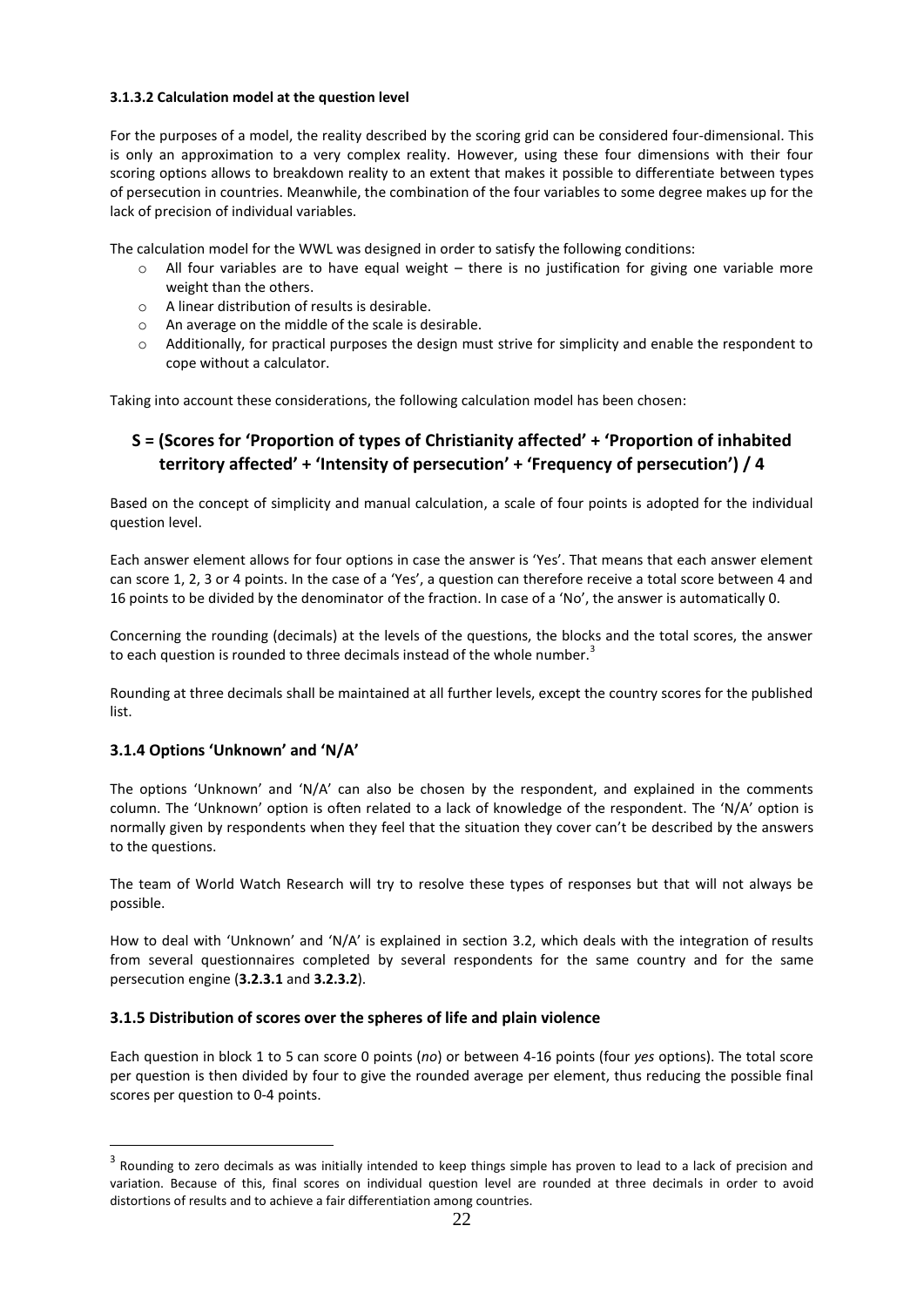The maximum score per block is defined by the number of questions per block times 4 points. However, because the blocks have a different number of questions and each block is designed to have equal value, the scores are proportionally reduced to 100/6 = 16.67 points.

| <b>Block</b> | <b>Name</b>          | <b>Nr. Questions</b> | <b>Maximum pts</b> | <b>Reduction factor1/</b> | New maximal |
|--------------|----------------------|----------------------|--------------------|---------------------------|-------------|
|              |                      |                      | (a)                |                           | total       |
|              | Private Life         | 11                   | 44                 | 0,37879                   | 16,67       |
|              | Family Life          | 14                   | 56                 | 0,29762                   | 16,67       |
|              | Community Life       | 16                   | 64                 | 0.26042                   | 16,67       |
|              | <b>National Life</b> | 19                   | 76                 | 0,21930                   | 16,67       |
|              | Church Life          | 24                   | 96                 | 0,17361                   | 16,67       |
| 6            | Plain Violence       | 12                   | 90                 | 0,18519                   | 16,67       |
| All          |                      | 96                   | 426                | N/A                       | 100         |

1/ Reduction factor for blocks 1 to 6: f=100/6/a

The actual block total (the total of the answers of all questions in that block for a specific questionnaire) is multiplied by the respective reduction factor to give each block the same weight. The final score for blocks 1 to 5 is the sum of all block totals of that questionnaire.

Block 6 (plain violence) is special in the sense that the allocation of points per question does not follow the routine of blocks 1-5. The first two questions of block 6, which deal with killings of Christians and destruction of churches and other Christian buildings, can get a maximum of 30 points each. The other 10 questions share 30 points.

For the first two questions of block 6 each killing or building seriously attacked score 3 points. This means that when 10 Christians are killed or churches or other Christian buildings seriously attacked, the score for that question will be the maximum score. This way, the WWL methodology puts extra emphasis on killings and destruction of churches over against other forms of violence, because both are extremes and hit hard, also on Christians and churches not directly affected.

For the other 10 questions, the maximal score of 3 points builds up according to the number of incidents as 1 case (1 pt), 2-9 cases (2pts) and 10 or more cases (3 pts).

The capping of scores for violent incidents in the WWL methodology puts the pressure on Christians ('squeeze') above plain violence ('smash'). Ten Christians killed or 10 churches heavily attacked result in the same score as 100 or 1,000 of such incidents.

This does not mean that persecution is thus heavily underestimated. If in a country the hostilities against Christians are such that tens or hundreds or even thousands are killed or buildings destroyed, this is certainly going to reflect the general atmosphere in the country. In other words, the pressure or *squeeze* against Christians measured in the other blocks will be high.

# **3.2 Integrating results from several questionnaires (several respondents for the same country and for the same persecution engine)**

This section explains how differences between different respondents who have independently responded on the same situation are reconciled and how the calculation formula for combining scores on same question and country from different questionnaires works.

In the following sections, firstly the two streams of questionnaires will be presented (**3.2.1**), secondly the basic formula for the integration of different questionnaires will be discussed (**3.2.2**), and thirdly the way to deal with 'Unknown' and 'N/A' answers will be described (**3.2.3**).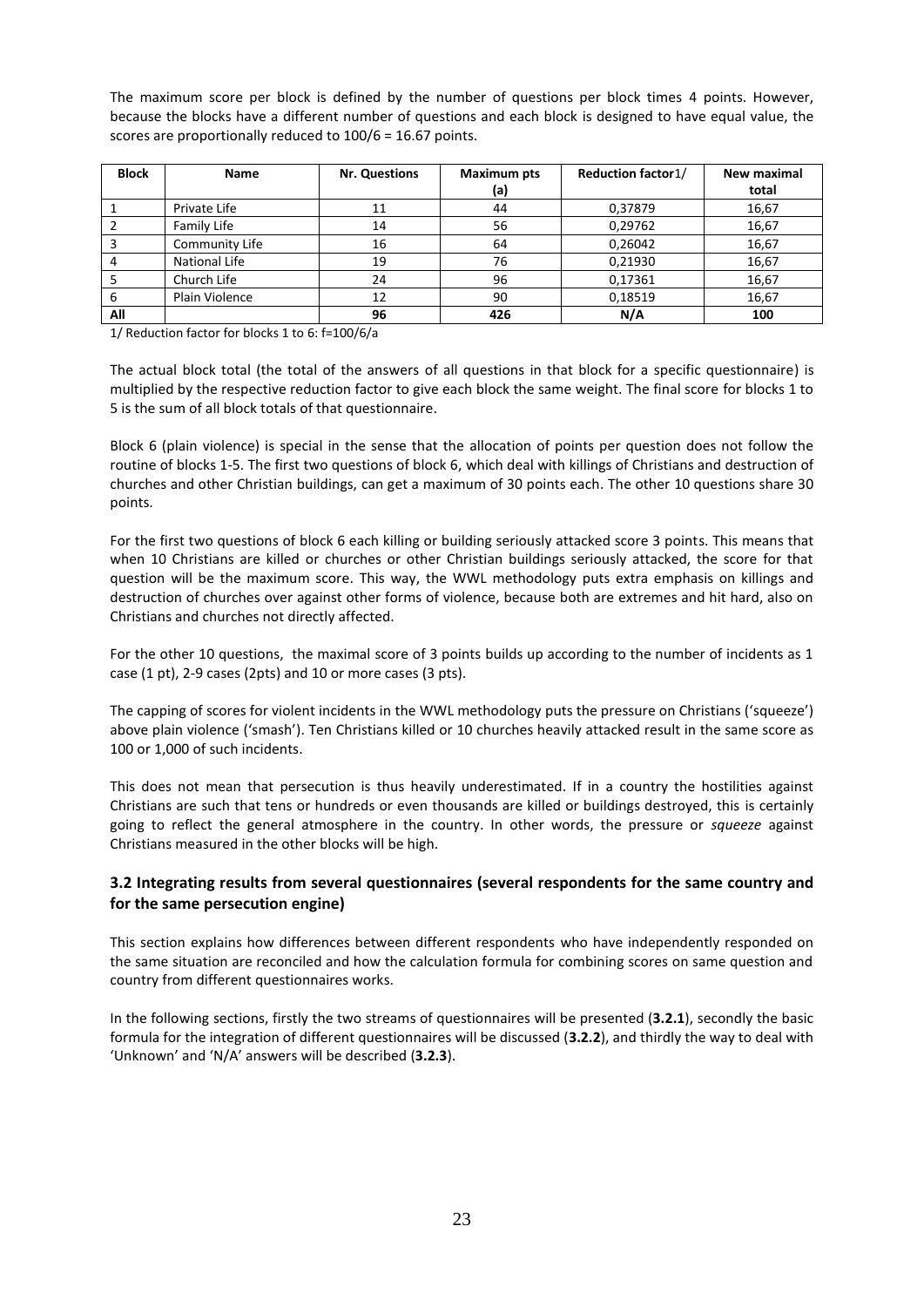# **3.2.1 Two streams of questionnaires**

World Watch Research distinguishes two categories of questionnaires:

- c) questionnaires belonging to the so-called 'field stream', which are filled out by Open Doors' field staff and/or key contacts;
- d) questionnaires belonging to the so-called 'non-field stream', which are filled out by external experts.

If both streams include multiple respondents, the respective questionnaires will be integrated separately first, before integrating the two streams.

If it is not possible for one of the streams to obtain a questionnaire, it is possible to use the World Watch Survey and other narrative sources instead. However, in that case, the persecution analyst of World Watch Research could use the provided information to fill out a WWL questionnaire in order to construct that stream.

The persecution analysts at World Watch Research can suggest variations in the scoring to the respondents. This is a technical intervention. This procedure is needed to weed out inconsistencies in the answering process and is done in agreement with the respondents.

The persecution analysts, being experts themselves, may also suggest variations in the scoring of the respondents in relation to their own knowledge and insight, but only apply changes *in agreement* with the respondents. This means that the role of the persecution analyst is not merely reactive but can also be proactive.

# **3.2.2 Discussion of basic integration formula**

As indicated above the possibility of obtaining different questionnaires for the same country and for the same persecution engine can be through multiple respondents within one of the streams or through multiple respondents across both streams (**3.2.1**). Those questionnaires will be integrated on the level of the individual dimensions of the scoring grid, i.e. separately for each variable. In the case of three questionnaires completed as part of the 'non-field stream', they would be integrated as follows:

# **Average score for variable = (Variable-Score 1 + Variable-Score 2 + Variable-Score 3) / 3**

The average score for a variable should only be rounded at three decimals. The question score is then determined by using the standard formula to integrate the variables.

The decision to integrate the questionnaires at the level of the individual dimensions of the scoring grid and not at the level of the question score, the level of block scores or even the level of country scores is because this gives the greatest transparency or level of precision for primary and secondary interpretation of data. Also, when choosing a higher level for the integration of the questionnaires, one cannot make any analytical statements on the levels below (without recalculating data on a lower level). Moreover, the higher one goes the higher the potential effect of rounding on the precision of the final score.

Above considerations presume that all questionnaires are filled out completely and do not have a response of 'Unknown' or 'N/A'. The possible variations of dealing with the issue of individual respondents not knowing a response to a question or considering the question not applicable when integrating questionnaires will be discussed below.

# **3.2.3 Dealing with responses 'Unknown' and 'N/A'**

This section deals with a special case of integrating questionnaires on the question level, namely the occurrence of responses 'Unknown' or 'N/A' while integrating questionnaires. First the section discusses 'Unknown' (**3.2.3.1**), then 'N/A' (**3.2.3.2**).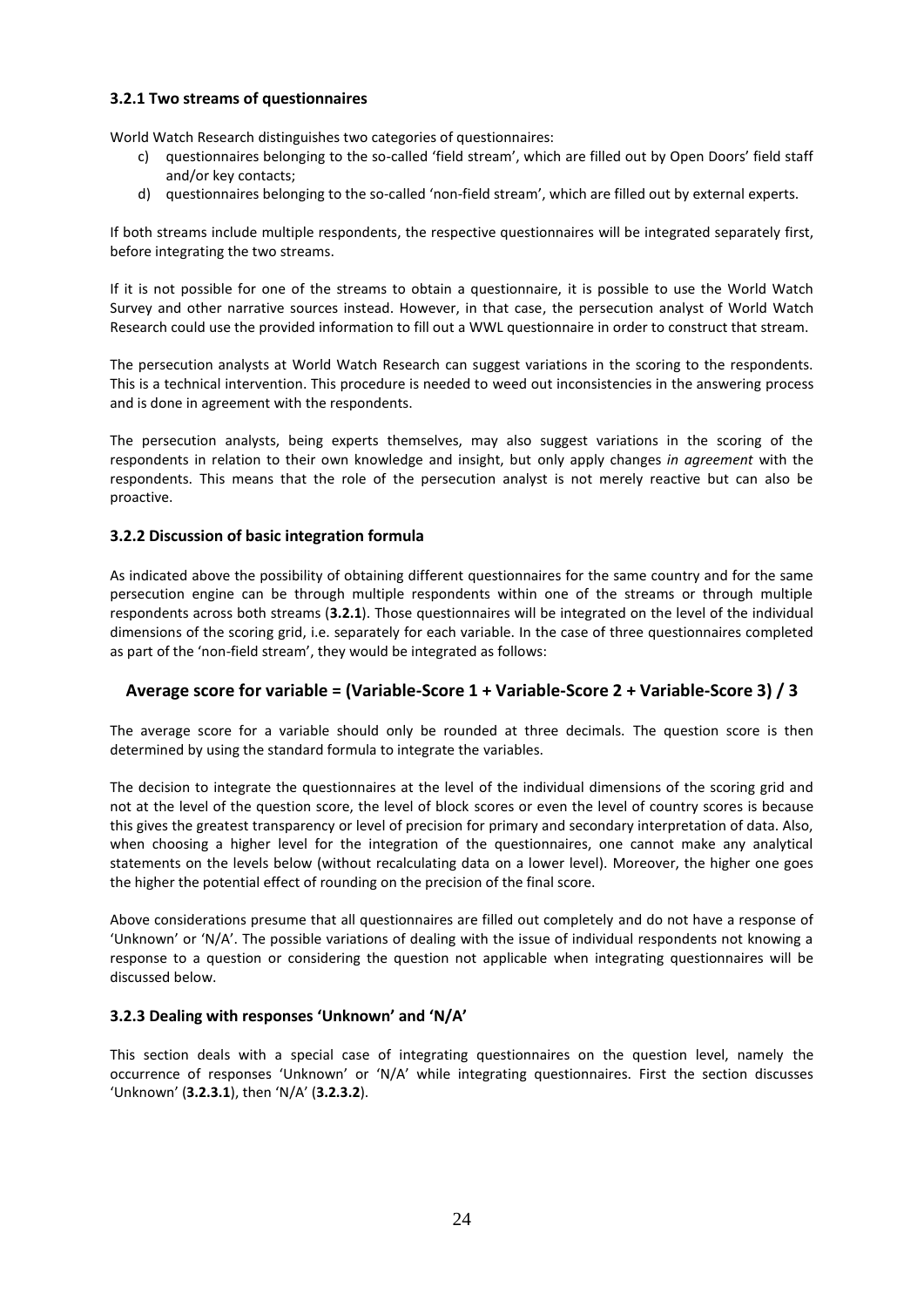#### **3.2.3.1 Dealing with responses 'Unknown'**

When questions are answered with 'Unknown', there are three options for resolving these answers:

- o Preferred route: Resolution;
- o If this is not possible, and there are sufficient other respondents: Average of other responses;
- $\circ$  If the answer can't be known, the question is discounted and the reduction factor adjusted.

### **Resolution**

World Watch Research prefers to continue working with respondents on questionnaires until all responses 'Unknown' are resolved by consensus with the respondent. This can work if:

- o the respondent cooperates;
- o the response is indeed 'knowable', that means that it is a matter of lack of information of the individual respondent and not a matter of (sufficiently precise) information simply not being available for the period under examination in the respective country.

It will usually mean that the final score will to some degree reflect the insight and opinion of World Watch Research staff, rather than solely that of the respondent.

#### **Average of other responses**

If this is not possible, and there are sufficient other respondents, World Watch Research will take the average of the other responses. If there are for instance three respondents, the first scores 3, the second scores 2, and the third scores "Unknown" for a question, it can be argued that one of the reasons for asking several respondents is to gather complementary expertise. Therefore, if there is one expert that turns out to have insufficient knowledge, the expertise of the two others outbalances this response.

World Watch Research will then proceed with a formula of averaging the positive responses:

# **Question score = Addition of individual scores (without Unknown), divided by number of respondents without "Unknown".**

## **Question discounted**

The answer 'Unknown' will always be discussed with the respondent, and if possible changed to another score. If this happens for the same question with all respondents and it is not possible to reach an agreement, then the question is awarded 0 points and is not going to be taken into account in the final score.

In order to prevent an artificially low score for countries that are secretive and hide their pressure and violence well, the following will need to be done when giving 0 points to an unresolvable question. The reduction factor for that block needs to be adjusted for that single questionnaire, so that the remainder of the questions of that block together will be able to make up a full score.

#### **Reliability of results**

All three options for 'Unknown' influence the degree of reliability of the results, be it in different degrees. For option 1 this can be considered sufficiently resolved through the contributed expertise of World Watch Research staff, while for options 2 and 3 it contributes to a lower reliability that has to be accounted for in the *Credibility Rate System* proposed by World Watch Research. In this system it will be scored a) how many questions were affected by a response 'Unknown' but could be resolved by considering other questionnaires (option 2); and b) how many cases remained not clarified (option 3).

## **3.2.3.2 Dealing with responses 'N/A'**

When questions are answered with 'N/A' it means that the respondent thinks the question does not match the situation under study. This can be correct, or not.

In many cases the answer 'N/A' is given, because the situation is so severe that the questions reflecting the nuances of the respective sphere of life simply seem not to respond to the situation. The most extreme situation in this respect is when church life is simply made impossible by government or social groups.

There may be other cases of the 'N/A' option chosen to answer questions.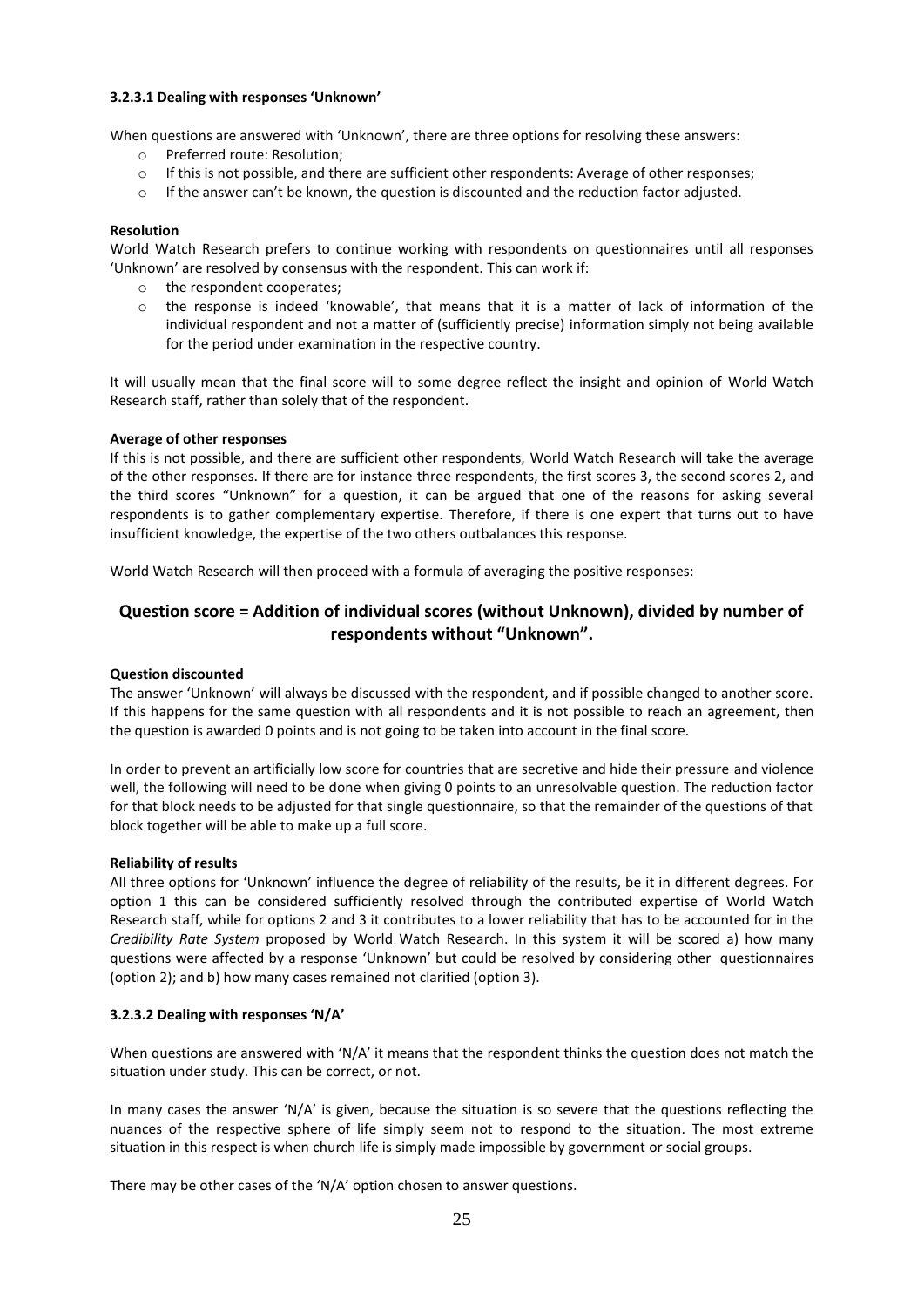In all these cases the WWR persecution analyst acts in analogy to the solutions for 'Unknown' (**3.2.3.1**). In short this means either to resolve the issue with the respondent or, if this cannot be done, to see if the other respondents to the same question have a convincing response or, if this does not result in a sufficient answer, discount the question.

In terms of reliability of the results, for option 1 this can be considered sufficiently resolved through the contributed expertise of the WWR staff. The occurrence of option 2 or 3 contributes to a lower reliability that has to be accounted for in the *Credibility Rate System*. In this system it will be scored a) how many questions were affected by a response 'N/A' but could be resolved by considering other questionnaires (option 2); and b) how many cases remained not clarified (option 3).

# **3.3 Integrating results for the same country but for different persecution engines**

When more than one persecution engine is clearly operational for one country, WWR will first look at the separate completed questionnaires for each persecution engine. Then, the results will be integrated in one integral questionnaire. The purpose is to be able:

- $\circ$  to differentiate between the effects of different persecution engines on country level, and
- o to do a transnational analysis per persecution engine.

In the following sections, the questionnaires for different persecution engines will first be presented (**3.3.1**), secondly, the basic formula for the integration of questionnaires for different persecution engines will be discussed (**3.3.2**), with a real-life illustration of the calculation model (**3.3.3**).

# **3.3.1 Questionnaires for different persecution engines**

World Watch Research distinguishes eight different persecution engines (**1.2.4**). Sometimes more than one persecution engine is operational in a country. For the 'field stream' as well as the 'non-field stream', WWR asks respondents to focus on a specific persecution engine while completing the questionnaires.<sup>4</sup> In other words, if countries have different operational persecution engines, respondents will deliver at least one questionnaire per persecution engine per stream. Within each stream, the same respondents could fill out questionnaires for different persecution engines, or they could be other people depending on their expertise.<sup>5</sup>

In case there is more than one questionnaire for a specific persecution engine, WWR will first integrate the results per persecution engine (**3.2**) to produce a final version for each persecution engine. Then, WWR will proceed to integrating the questionnaires for the different persecution engines (**3.3.2** and **3.3.3**).

The integration process is done per stream. Ideally the process will result in a final, integrated questionnaire for the 'field stream' and another one for the 'non-field stream'. The integration of the results for these two streams will be done in the regular way (**3.2.2**).

# **3.3.2 Discussion of the basic integration formula**

World Watch Research will integrate the questionnaires for the different persecution engines per stream on the level of the block scores (blocks 1-5). $^6$  For each block, the highest block score is taken as the start value, while 10 per cent of the value of the scores for the other blocks is added. For each different block, the highest score can originate from a different persecution engine.

In the case of finalized questionnaires for three persecution engines, they would be integrated as follows at block level (example block 1 Private life):

 $\overline{a}$ 

 $4$  WWR defined for external experts who are contributing to the 'non-field stream', also alternative ways of sharing their expertise (**4.2.3**).

<sup>&</sup>lt;sup>5</sup> The same respondents cannot contribute to both streams.

 $^6$  Alternatives could be the integration of questionnaires at the level of the question score at one hand or at the level of the total score of the blocks at the other. Calculations showed that the first option would be very specific and could lead to an overestimation of persecution pressure, while the second option would lose too much specificity and produce a (slight) underestimation.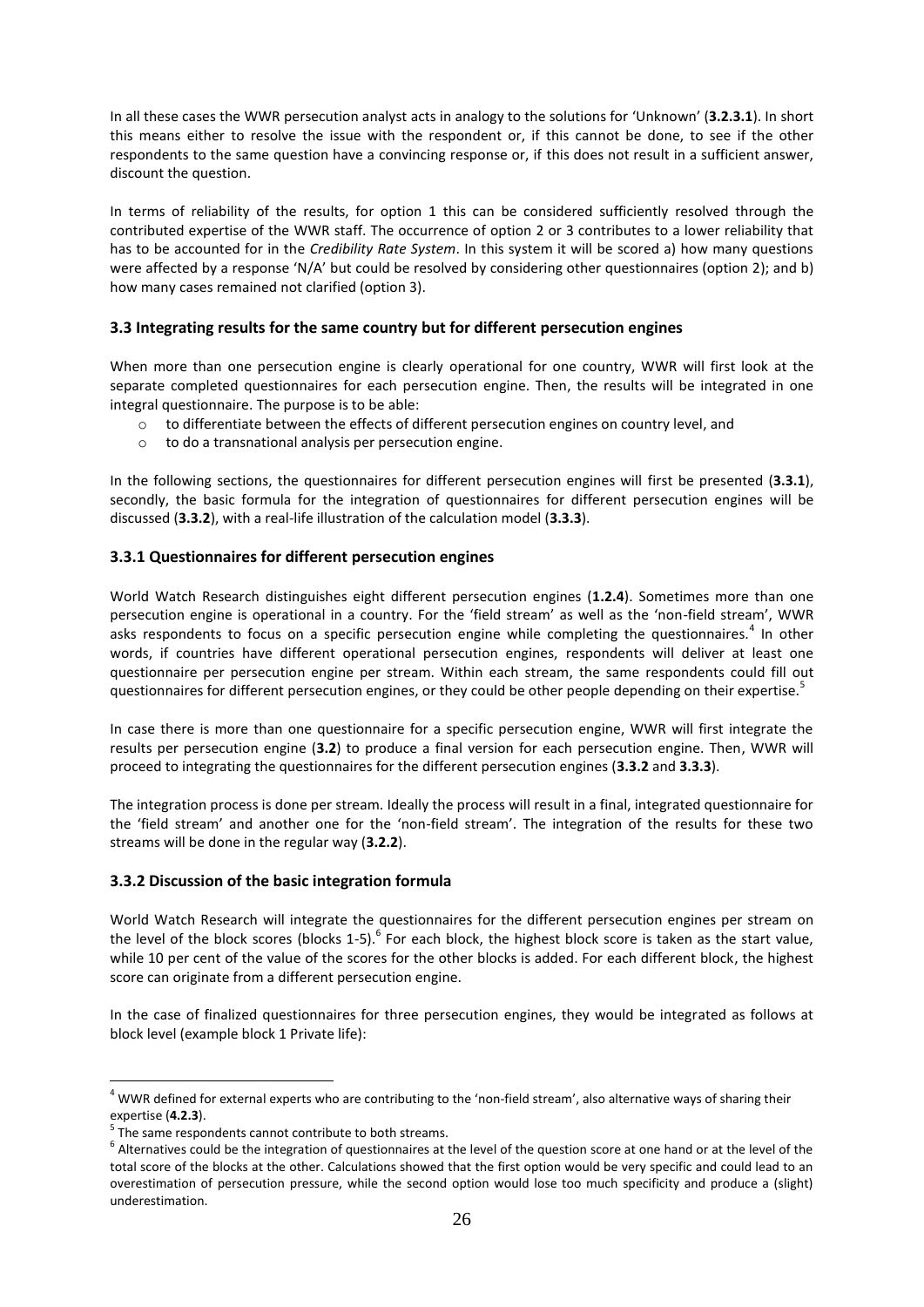# **Integrated score for block 1 = Highest score block 1 for one of the persecution engines + small percentage (10%) of score of other engine + small percentage (10%) of score of third engine**

The integration process is different for block 6 (violent incidents). The violent incidents in the different questionnaires are added to each other, because the score for block 6 is based on the sum total of violent incidents for all persecution engines.

At the level of the total questionnaire for the country, the integrated block scores would be joined together as follows:

# **Score for integrated questionnaire = Integrated score for block 1 + integrated score for block 2 + integrated score for block 3 + integrated score for block 4 + integrated score for block 5 + score based on accumulated violent incidents (block 6)**

All scores in the formulas should only be rounded at three decimals. However, the final WWL ranking only takes the rounded score on whole numbers

# **3.3.3 Illustration of the calculation model**

An illustration of the calculation model for integration of scores for multiple persecution engines at country level is derived from the WWL 2014 exercise. The exercise concerns Colombia. In Colombia, three operational persecution engines can be distinguished:

- o Tribal antagonism
- o Organized corruption
- o Aggressive secularism

## **Tribal antagonism<sup>7</sup>**

Tribal antagonism refers to the revival of traditional religions, and the intolerance following from it, almost always shaped in a tribal context. Often not integrated into mainstream society, Colombia's *indigenas* live isolated in rural areas and seek to maintain their ancestral traditions. Tribal antagonism is prevalent in less than 1/4 of the country.

## **Organized corruption**

In specific areas, revolutionary and anti-revolutionary paramilitary groups – intimately linked to organized crime – operate within a context of impunity, corruption, anarchy, drug wars and structural violence. Within such a context, Christians are a vulnerable group. In Colombia, both guerrilla and paramilitary groups control little less than half of the country's territory. This is also the least populated part of the country. Therefore, it can be said that Organized corruption as a persecution engine is prevalent in 1/4-2/4 of the country.

## **Aggressive secularism**

 $\overline{a}$ 

Radical secularism in Latin America is a persecution dynamic not to be exaggerated, but neither to be ignored. This persecution engine is slowly becoming an important persecution engine. Signs have been repeated expressions of intolerance for the participation of Christians in the public sphere, particularly in public universities. It can be said that *Aggressive secularism* as a persecution engine in Colombia is present mainly in the part of the territory that is under less influence of *Organized corruption*. It is prevalent in about 2/4 of the country.

The table below gives the scores for these three persecution engines for blocks 1-5 and the integrated block scores, as well as the score for block 6 and the new total score.

 $<sup>7</sup>$  More information can be found in the Colombia persecution profile delivered with the WWL 2014.</sup>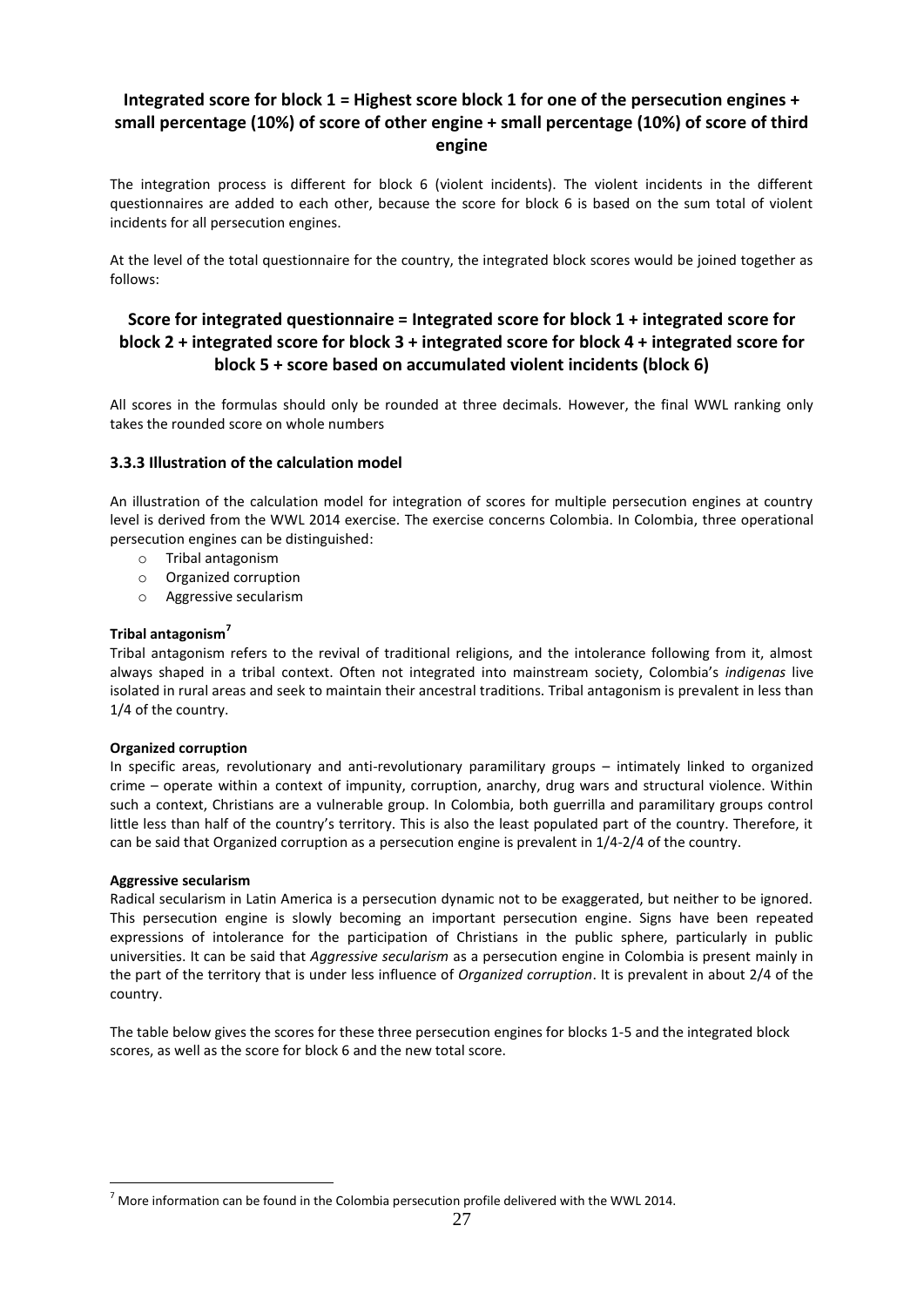|                 | <b>Tribal</b><br>antagonism | Organized<br>corruption | <b>Aggressive</b><br>secularism | Highest score & add 10%<br>for each other engine |
|-----------------|-----------------------------|-------------------------|---------------------------------|--------------------------------------------------|
| <b>Block 1</b>  | 7.386                       | 7.765                   | 2.462                           | 8.750                                            |
| <b>Block 2</b>  | 7.217                       | 5.506                   | 0                               | 7.768                                            |
| <b>Block 3</b>  | 7.487                       | 7.813                   | 1.888                           | 8.751                                            |
| <b>Block 4</b>  | 6.360                       | 5.263                   | 3.070                           | 7.193                                            |
| <b>Block 5</b>  | 5.730                       | 7.813                   | 2.257                           | 8.612                                            |
| <b>SUBTOTAL</b> | 34.180                      | 34.160                  | 9.677                           | 41.074                                           |
| <b>Block 6</b>  | 6.852                       | 12.037                  | $\bf{0}$                        | 15.371                                           |
| <b>TOTAL</b>    | 41.032                      | 46.197                  | 9.677                           | 56.445                                           |

According to the first formula the integrated score for block 1 is 7.765 + 0.7386 + 0.2462 = 8.750. The other block scores are shown in the table above.

The score for the integrated questionnaire (new total) is  $8.750 + 7.768 + 8.751 + 7.193 + 8.612 + 15.371 =$ 56.445 points. This will be rounded to 56 points for the WWL ranking.

# **4. Work Flow and Information Gathering Process**

There are different stages to the information gathering process: defining the determinants of persecution (**4.1**) and processing the WWL questionnaires (**4.2**). In this chapter, a time frame is presented for the WWL process (**4.3**). Finally some remarks are made about training field researchers and external experts in accomplishing the WWL tasks (**4.4**).

# **4.1 Preparation: defining determinants of persecution**

Before filling out the questionnaires, respondents need to identify three major determinants of the persecution pattern:

- $\circ$  Persecution engines which persecution engines are active in the country, and which one(s) is/are so prominent that they need a separate completion of the questionnaire?
- o Drivers of persecution which people or groups are involved in the hostilities against Christians?
- o Types of Christianity which types of Christianity are present in the country?

Clearly defining these determinants will help the respondent in choosing and keeping a clear focus while filling out the questionnaire.

The respondents will define the determinants in consultation with the World Watch Research persecution analysts.

## **4.2 Processing of the WWL questionnaire**

## **4.2.1 Sending WWL questionnaire to Field & receiving first results**

The operational process for the 'field stream' questionnaires starts with sending WWL questionnaires to Field and ask Field to fill out the questionnaires per country and per persecution engine:

- o WWR persecution analyst sends out questionnaire to the regional field researcher. *There are versions in Word and Excel; in English, French, Spanish and Russian (only Excel).*
- o Regional field researcher sends out questionnaire to country field researcher (or other staff) that can fill out the questionnaire at country level.
- o Country field researcher forwards questionnaire to in-country contact persons. *Questionnaires are filled out per persecution engine. So when sending these to in-country persons, it is important to know who fills it out for what persecution engine. The in-country contact persons may be sent part of a questionnaire or a questionnaire adapted to their expertise or exposure to this sort of exercises. The country field researcher is responsible for managing this according to his/her own insights.*
- o In-country contact persons fill it out and send it back to the country field researcher.
- o Country field researcher integrates reactions to make one Field version for each persecution engine.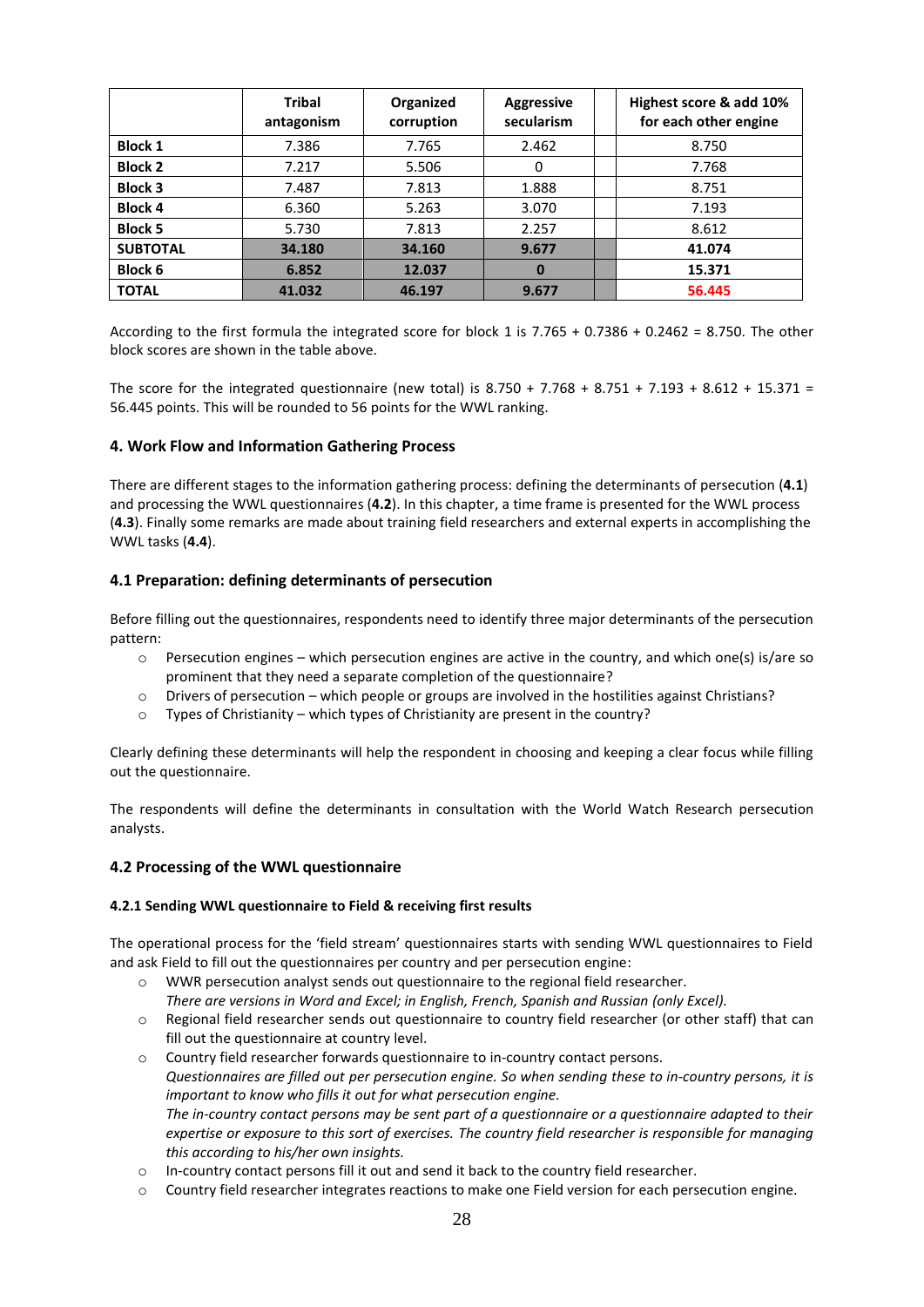- o Country field researcher sends results for each persecution engine to the regional field researcher.
- o Regional field researcher checks main results for each persecution engine.
- o Regional field researcher sends results for each persecution engine to the World Watch Research persecution analyst.



In this example, the WWR persecution analyst received three sets of 'field stream' questionnaires from the regional field researcher through the country field researchers for three different countries X, Y and Z. Three people contributed to Country X, four people contributed to Country Y and two people to Country Z.

The first set deals with two persecution engines for Country X. Two contributors deal with persecution engine 1, the other with persecution engine 2.

The second set deals with three persecution engines for Country Y. One contributor deals with persecution engine 1, one with persecution engine 2 and two with persecution engine 3.

The third set deals with one persecution engine for Country Z. Both contributors completed questionnaires for that specific persecution engine.

## **4.2.2 First check by World Watch Research**

The WWR persecution analyst then receives the completed WWL questionnaires from Field and performs the first check. The persecution analyst:

- o Checks the completed questionnaire(s) for each country per persecution engine on:
	- Consistency of answers with comments;
	- Consistency of (technical) application of scoring grid;
	- $\triangleleft$  Consistency of answers with information block 7;
	- ❖ Consistency of answers with own knowledge.

*At his point, the Compilation file will be used per persecution engine. Annex 5 gives the format of the compilation file.*

o Discusses proposed corrections of the questionnaire of the monitored persecution engine with the country field researcher.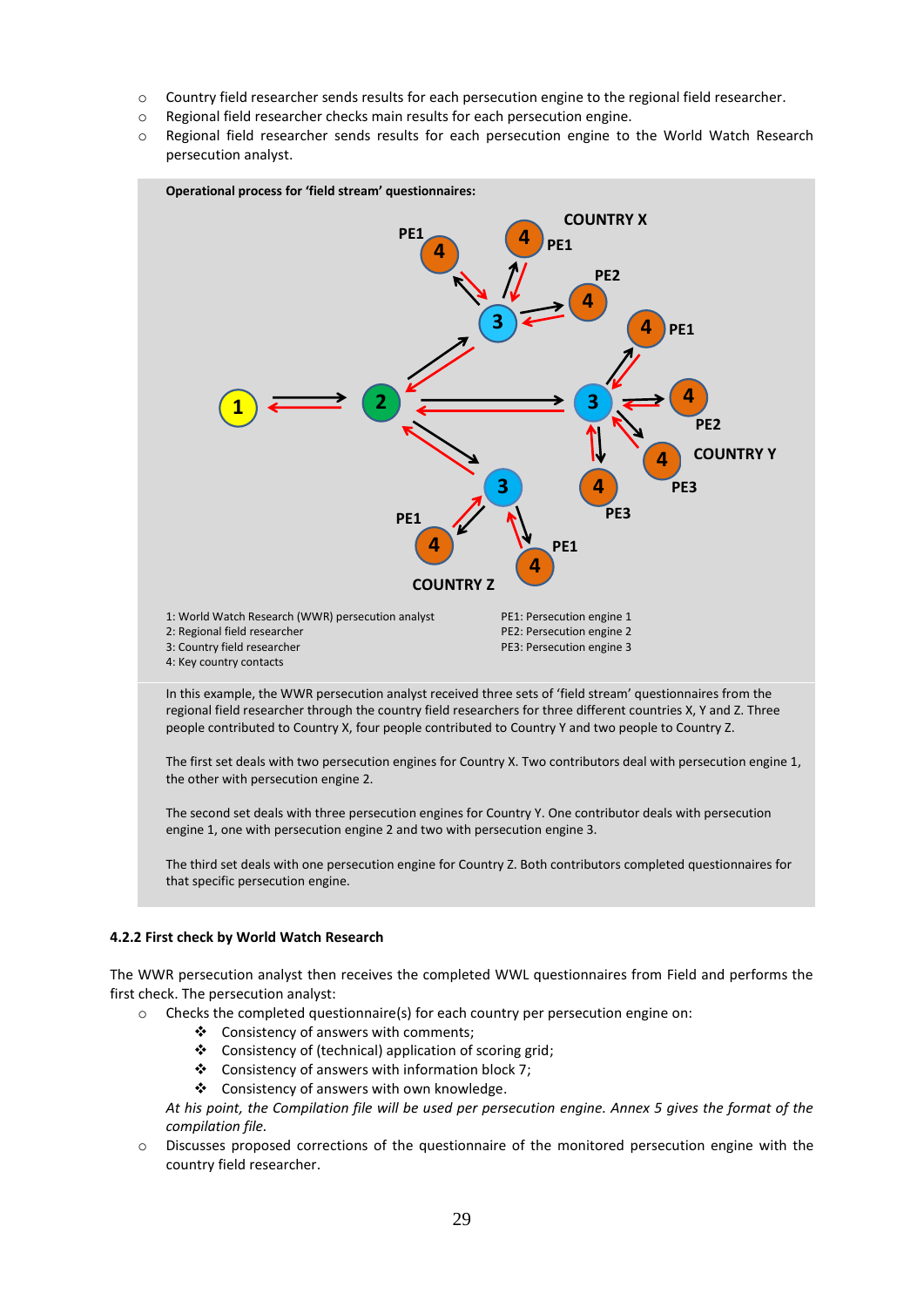$\circ$  Checks the main results of his interaction with the country field researcher with the regional field researcher.



three persecution engines for Country Y, is now used for further illustration. The results of this first check, done for each persecution engine separately, are three 'field stream' questionnaires. Each questionnaire focuses on a specific persecution engine.

The next step for the WWR persecution analyst is integrating of the completed questionnaires for different persecution engines into one final questionnaire for the country. The WWR persecution analyst:

- o Integrates results of the questionnaires of the different persecution engines. *At his point, the Compilation file will be used for integration of the different persecution engines. The details of this integration are described in chapter 9.*
- o Discusses and finalizes the integrated questionnaire for the country with the country field researcher.
- o Checks the main results of his interaction with the country field researcher with the regional field researcher.

| Finalizing first check of 'field stream' questionnaire for integrated persecution engines:                                                                                                             |                                                                                |  |  |
|--------------------------------------------------------------------------------------------------------------------------------------------------------------------------------------------------------|--------------------------------------------------------------------------------|--|--|
| $\left( \begin{array}{ccc} 1 \end{array} \right)$ $\longrightarrow$ $\left( \begin{array}{ccc} 2 \end{array} \right)$ $\longrightarrow$ FQ-Country Y $\left( \begin{array}{ccc} 3 \end{array} \right)$ |                                                                                |  |  |
| 1: WWR persecution analyst<br>2: Regional field researcher<br>3: Country field researcher                                                                                                              | FQ-Country Y: Field stream questionnaire for<br>integrated persecution engines |  |  |
| The result of this first check – the integration of all persecution engines operational within Country $Y -$ is one                                                                                    |                                                                                |  |  |

## **4.2.3 Cross-check by external experts**

'field stream' questionnaire for the country.

#### **4.2.3.1 Introduction**

The WWL methodology recognizes the importance of cross-checks of Field results by external experts. Each completed questionnaire per persecution engine requires at least one external expert cross-check. If it is not possible to have an external expert completing the WWL questionnaire for that persecution engine, they are asked to complete a World Watch Survey (**2.3**).

To facilitate a cross-check of results by external experts, the WWL methodology has defined three options for their involvement:

- 1. Sequential to the Field process: This means that the external experts answer the (open) questions of the World Watch Survey. Those questions are ordered per sphere of life, violent incidents and other background information, and related to these. This option is less detailed than the WWL questionnaire, and may thus be more acceptable to external experts with time or knowledge constraints on the very details. The Results of the World Watch Survey will be discussed with the Field researcher to see if their questionnaire needs to be adapted.
- 2. Parallel to the Field process with use of the World Watch Survey: This means that the external experts fill out the World Watch Survey, but the results of the World Watch Survey will be integrated into a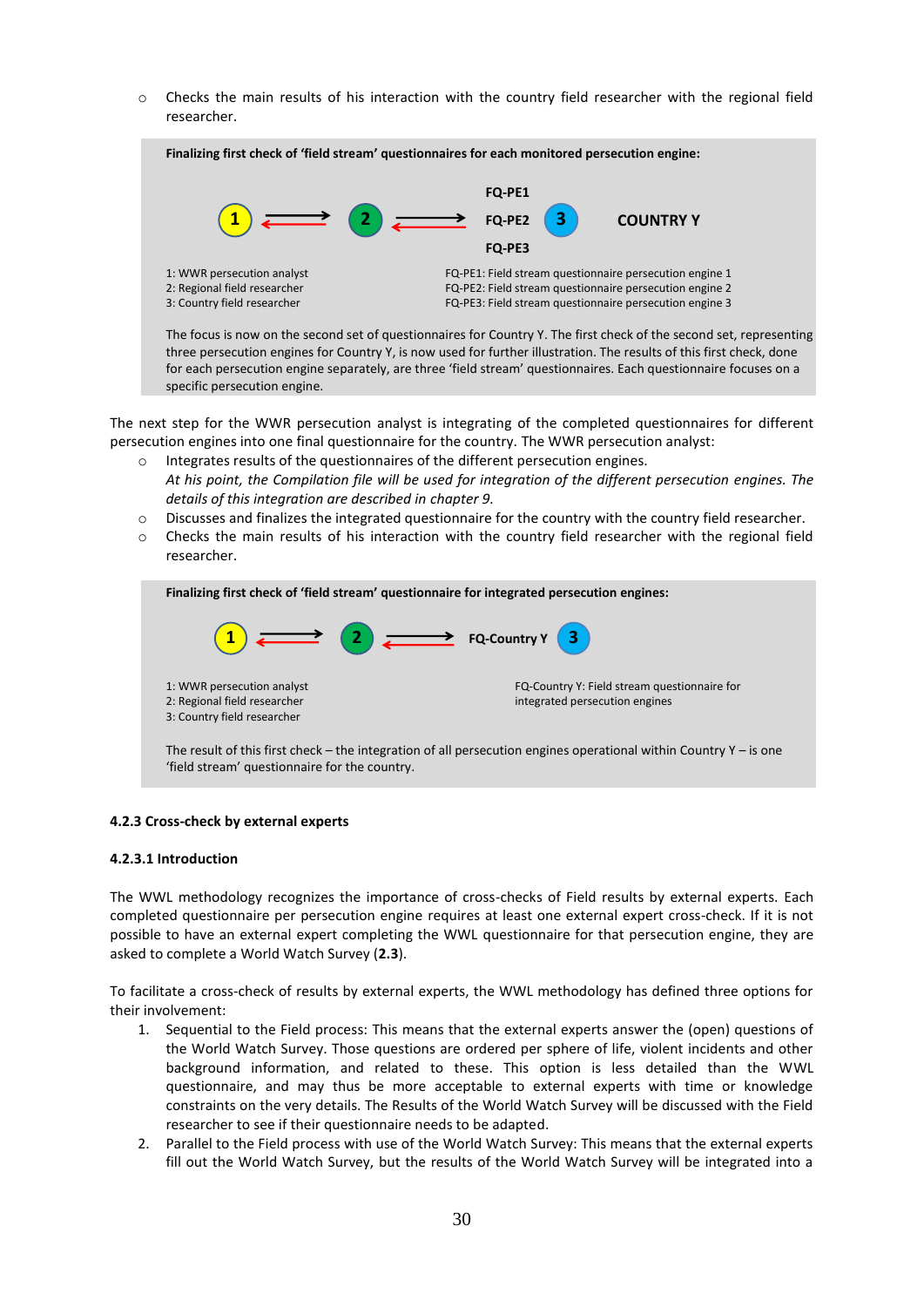questionnaire by the World Watch Research persecution analyst. Eventual information gaps will be covered by additional contact of the persecution analyst with the respondent.

3. Parallel to the Field process with use of WWL questionnaire: This means that the external experts fill out the complete questionnaire too.

The first option produces an enriched 'field stream' questionnaire, while the second and third produce 'nonfield stream' questionnaires (**3.2.1**). The highest credibility is realized through the third option. In practice, however, the second and third option will often mix.



In this example the World Watch Research persecution analysts received three sets of 'non-field stream' questionnaires directly from external experts. The first set for Country X has two contributors, the second for Country Y has three, and the third for Country Z has two.

The three sets deal with different persecution engines. The first set deals with two persecution engines in Country X; one contributor did persecution engine 1, the other persecution engine 2. The second set deals with three persecution engines in Country Y; one contributor did persecution engine 1, one persecution engine 2 and one persecution engine 3. The third set handles persecution engine 1 in Country Z. Both contributors completed questionnaires for persecution engine 1.

## **4.2.3.2 Sequential option**

Option 1 - sequential to the Field process:

- o WWR persecution analyst sends the World Watch Survey for a specific country to one or more external experts to be completed per persecution engine. *When asking external experts it is important to clearly define who completes the survey for what persecution engine!*
- o External experts send back the completed survey to the WWU persecution analyst.
- o WWR persecution analyst discusses the results of the survey with the external experts:
	- One-by-one or in group setting.
	- ❖ Per country or per group of countries.
	- ❖ Through internet or live.
	- WWR persecution analyst and external experts come up with conclusions on the country.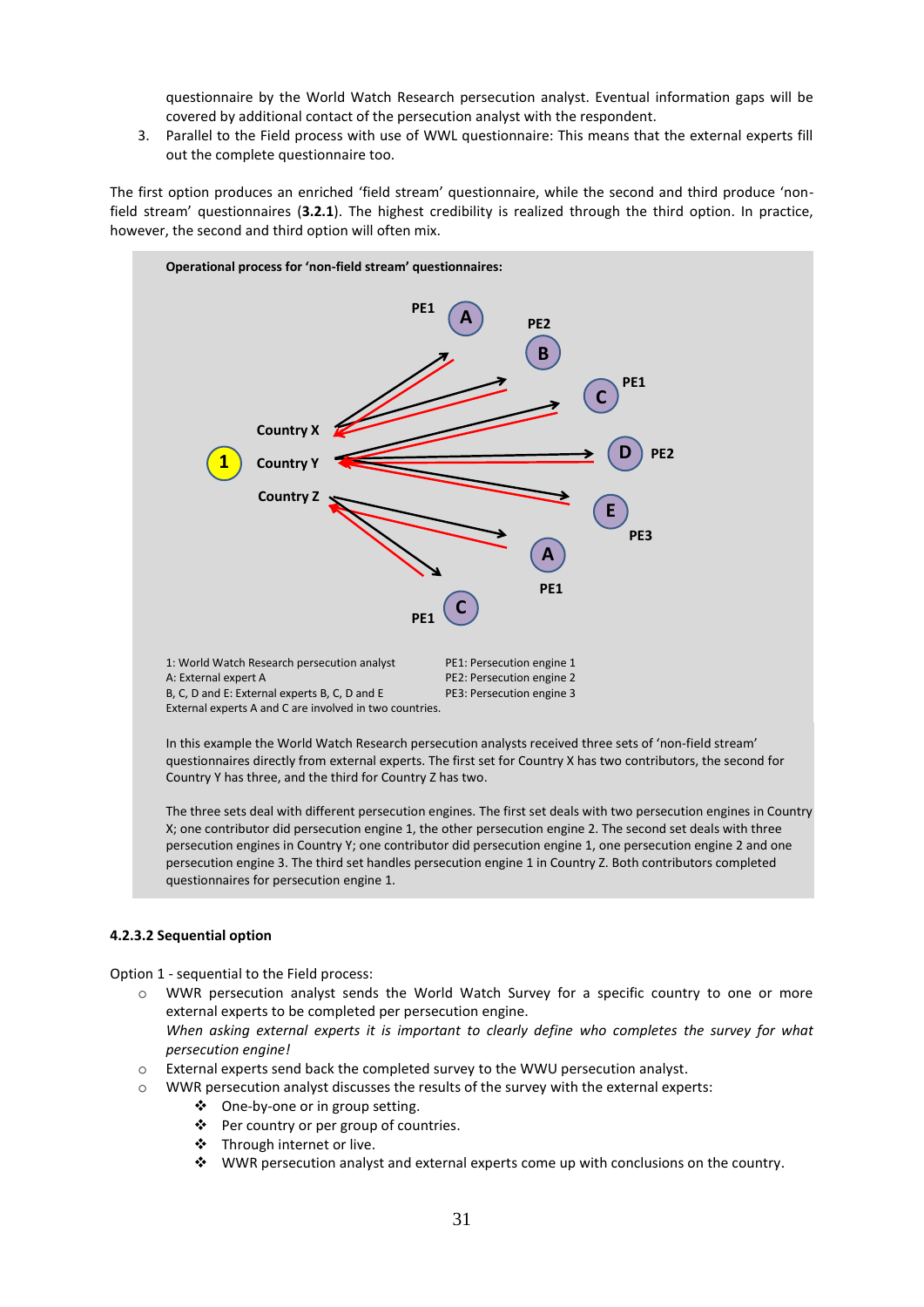- $\circ$  WWR persecution analyst proposes changes to questionnaires completed by Field, based on the conclusions of the World Watch Surveys. *No discussions about it with the external experts in this phase because they were not involved in completing the questionnaire.*
- o WWR persecution analyst discusses proposed changes with the country field researcher.
- o WWR persecution analyst finalizes answers for this phase with the country field researcher.
- o WWR persecution analyst checks the main results of his interaction with the country field researcher with the regional field researcher.
- o The result is now a modified 'field stream' questionnaire that replaces the initial 'field stream' questionnaire (**4.2.2,** first part). This questionnaire will be used for the integration of questionnaires for the different persecution engines (**4.2.2**, second part).



## **4.2.3.3 Parallel option with World Watch Survey**

Option 2 - parallel to the Field process:

o WWR persecution analyst sends out the World Watch Survey to the external expert(s) on the country to be completed per persecution engine.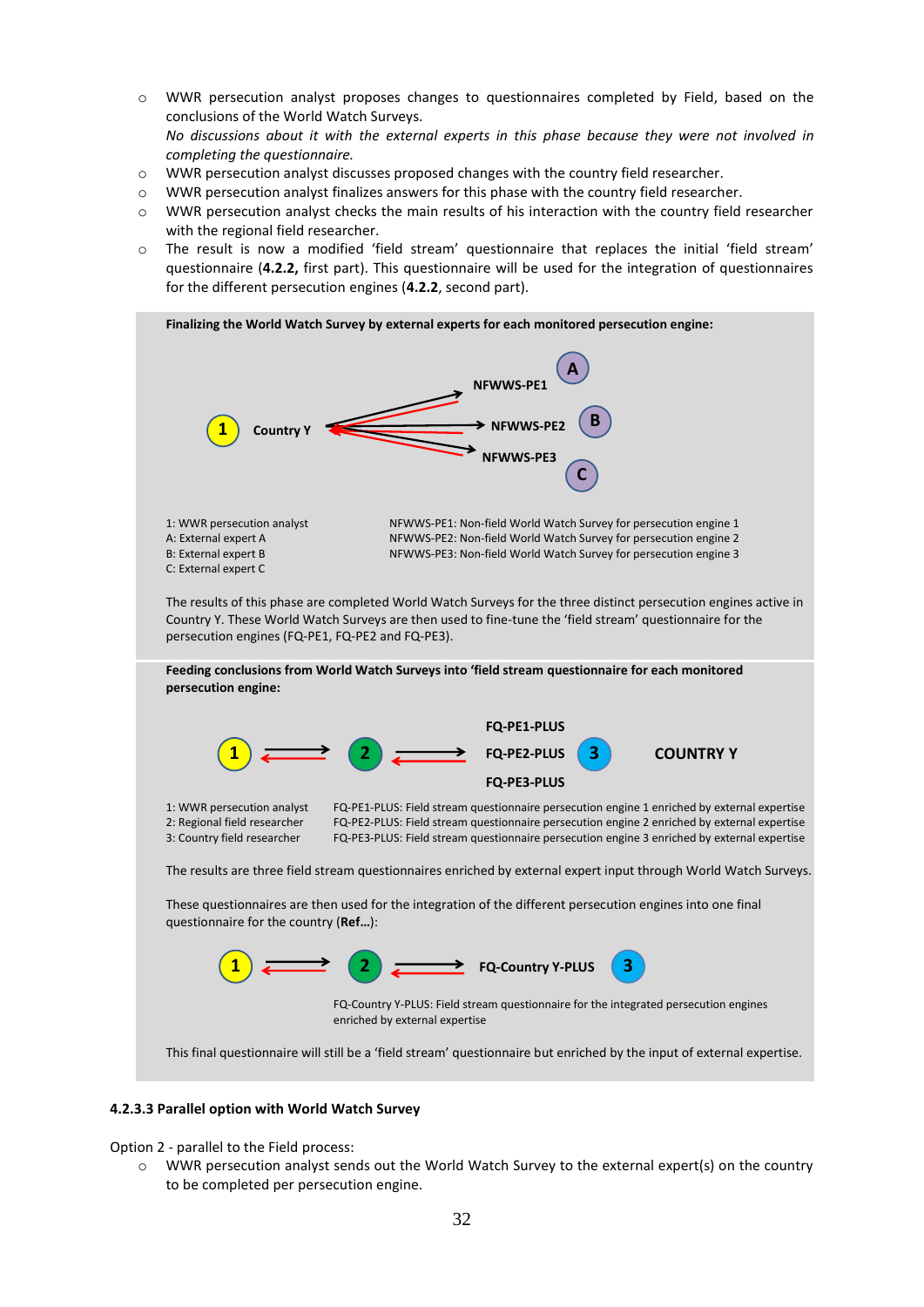*It is important to clearly define which external expert completes it for what persecution engine.*

- o External expert completes the World Watch Survey, and sends it back to the WWR persecution analyst.
- o WWR persecution analyst:
	- Checks consistency of essays for different blocks, including additional questions.



- Integrates results of essays for different blocks into a WWL questionnaire.
- Checks consistency of answers with own knowledge. *At this point, the Compilation file will be used per persecution engine.*
- Discusses identified gaps with the external expert.
- Discusses the resulting persecution picture, as presented in the completed questionnaire, with the external expert.
- $\cdot \cdot$  Finalizes the questionnaire of the persecution engine under scrutiny.

**Finalizing the non-field stream questionnaires based on World Watch Surveys completed by external experts for each persecution engine under scrutiny:**



The results of this phase are completed 'non-field' questionnaires for the three distinct persecution engines active in Country Y, based on the World Watch Surveys delivered by external experts.

- \* Integrates the results of the questionnaires of the different persecution engines. *At his point, the Compilation file will be used for integration of the different persecution engines.*
- Finalizes the integrated questionnaire for the country which is the 'non-field stream' questionnaire for that country.

*No discussions about it with the external experts in this phase because no one of them is responsible for the integration of questionnaires at country level.*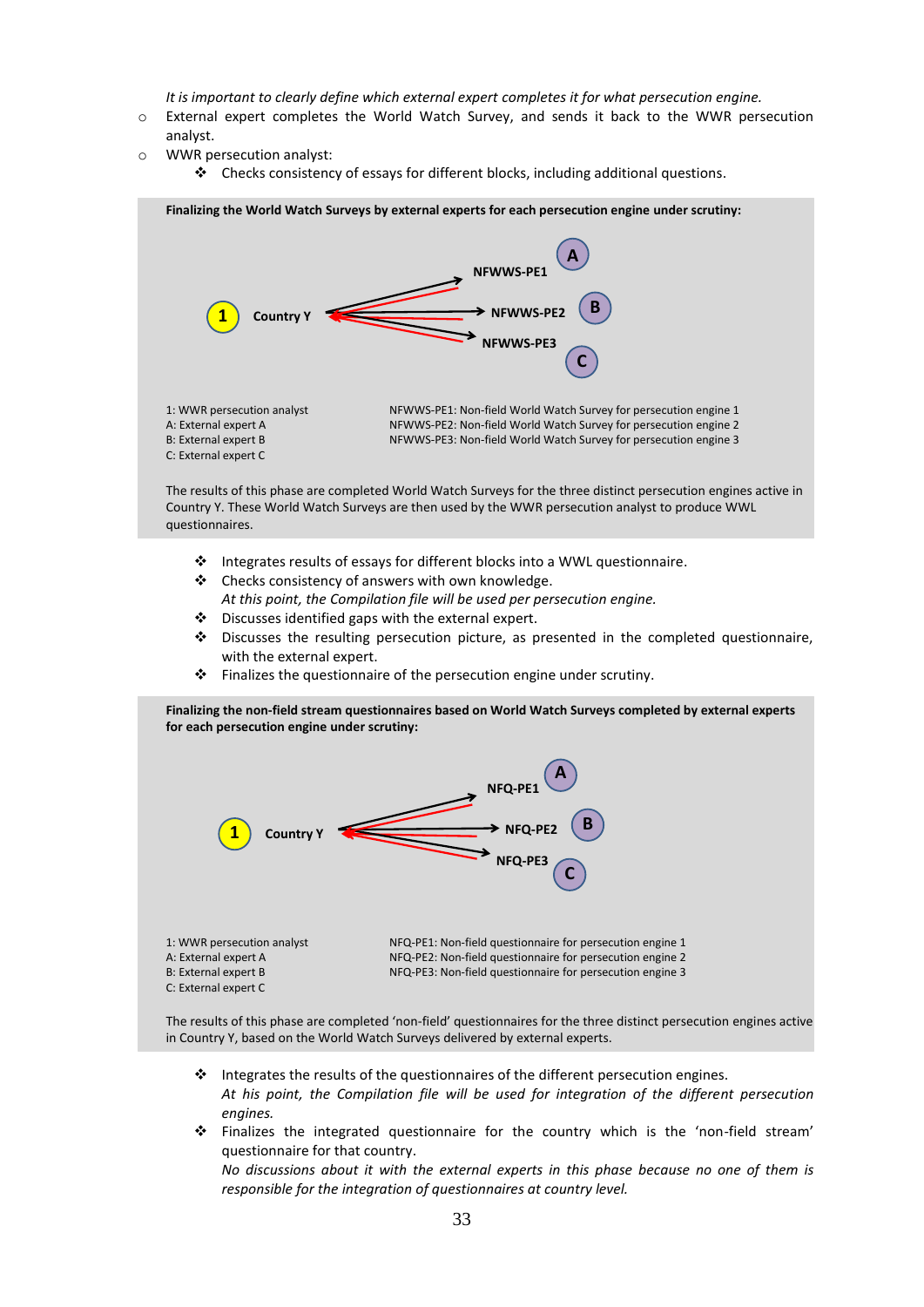| Finalizing the non-field stream questionnaire based on World Watch Surveys completed by external experts<br>for the integrated persecution engines under scrutiny: |                                                                                                                  |  |  |
|--------------------------------------------------------------------------------------------------------------------------------------------------------------------|------------------------------------------------------------------------------------------------------------------|--|--|
|                                                                                                                                                                    | $\overline{\phantom{a}}$<br><b>NFQ-Country Y</b>                                                                 |  |  |
| 1: WWR persecution analyst                                                                                                                                         | NFQ-Country Y: Non-field stream questionnaire for the integrated persecution engines                             |  |  |
| 'non-field stream' questionnaire for the country.                                                                                                                  | The results of this process – the integration of all persecution engines operational within Country $Y -$ is one |  |  |

# **4.2.3.4 Parallel option with WWL questionnaire**

Option 3 - parallel to the Field process:

- $\circ$  WWR persecution analyst sends out the WWL questionnaire to the external expert(s) on the country to be filled out per persecution engine.
	- *It is important to clearly define which external expert fills it out for what persecution engine.*
- o External expert fills out the questionnaire and sends it back to the WWR persecution analyst.
- o WWR persecution analyst:

C: External expert C

- Checks consistency of answers with comments.
- $\triangle$  Checks consistency of (technical) application of scoring grid.
- Checks consistency of answers with information block 7.
- $\triangle$  Checks consistency of answers with own knowledge. *At his point, the Compilation file will be used per persecution engine.*
- Discusses proposed corrections of the questionnaire of the persecution engine under scrutiny with the external expert.

**Finalizing the non-field stream WWL questionnaires completed by external experts for each persecution engine under scrutiny:** 1: WWR persecution analyst NFQ-PE1: Non-field stream questionnaire for persecution engine 1 **1 A C B NFQ-PE1 NFQ-PE2 NFQ-PE3 Country Y**

A: External expert A  $NFA-PE2$ : Non-field stream questionnaire for persecution engine 2<br>B: External expert B  $NFA-PE3$ : Non-field stream questionnaire for persecution engine 3 B: NFQ-PE3: Non-field stream questionnaire for persecution engine 3

The results of this phase are completed 'non-field stream' questionnaires for the three distinct persecution engines active in Country Y.

- $\cdot \cdot$  Integrates results of the questionnaires of the different persecution engines. *At his point, the Compilation file will be used for integration of the different persecution engines.*
- Finalizes the integrated questionnaire for the country which is the 'non-field stream' questionnaire for that country.

*No discussions about it with the external experts in this phase because no one of them is responsible for the integration of questionnaires at country level.*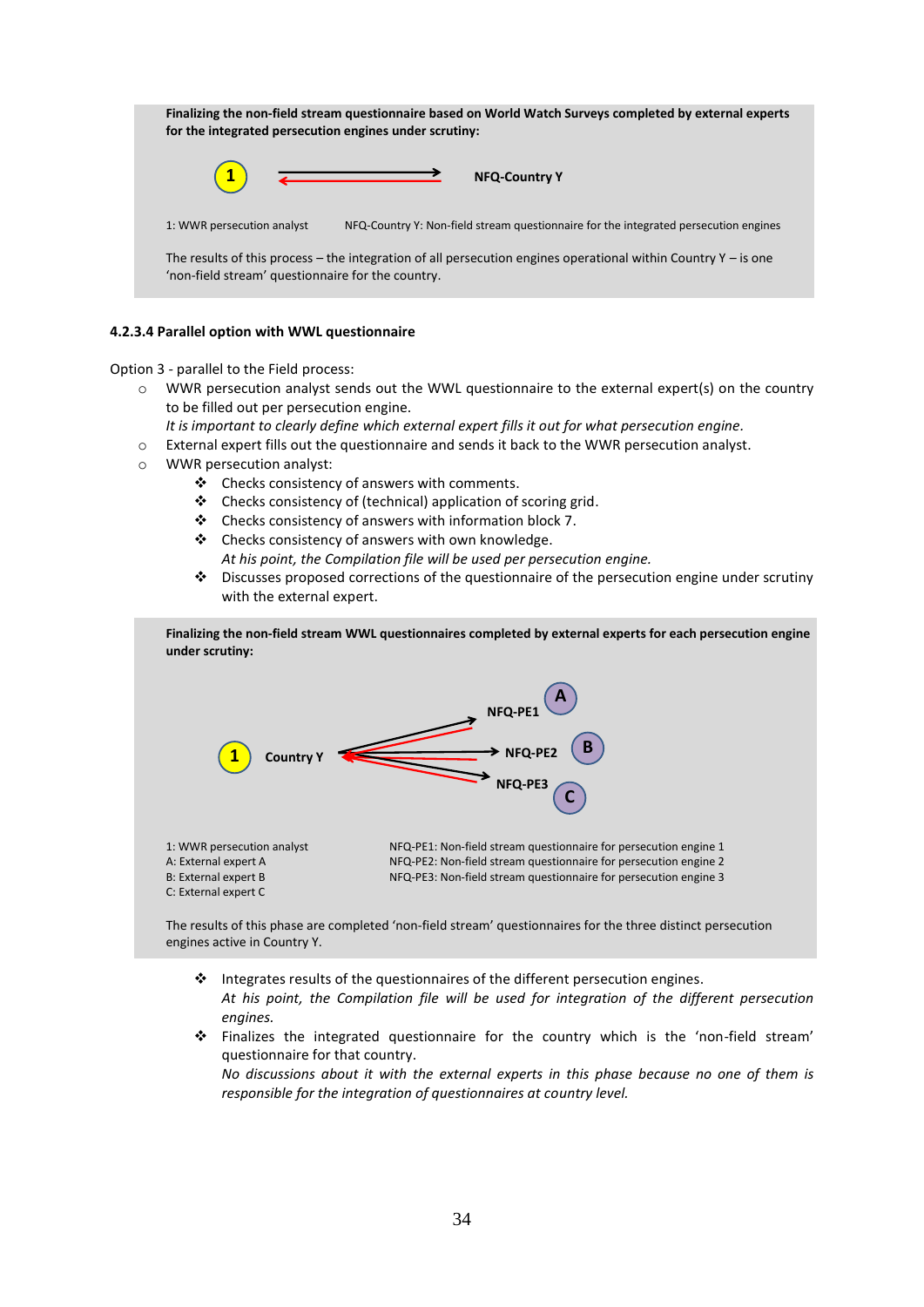| Finalizing the non-field stream WWL questionnaire based on WWL questionnaires completed by external<br>experts for the integrated persecution engines under scrutiny: |  |  |  |
|-----------------------------------------------------------------------------------------------------------------------------------------------------------------------|--|--|--|
| $\overbrace{\hspace{2.5cm}}$<br><b>NFQ-Country Y</b>                                                                                                                  |  |  |  |
| NFQ-Country Y: Non-field stream questionnaire for the integrated persecution engines<br>1: WWR persecution analyst                                                    |  |  |  |
| The results of this process – the integration of all persecution engines operational within Country $Y -$ is one<br>'non-field stream' questionnaire for the country. |  |  |  |

# **4.2.4 Final completion by Field & checking by World Watch Unit**

A final touch of the 'file stream' questionnaires is needed to complete them for changes to the persecution situation in September and October:

- o WWR persecution analyst sends the now completed draft 'field stream' questionnaires for each persecution engine to the regional field researcher for the final touch. The 'final touch' refers to changes needed according to the evolution of the pressure or violence against Christians and/or churches in the remaining period September to October.
- $\circ$  Regional field researcher sends out the completed draft questionnaires for each persecution engine to the country field researcher.
- o Country field researcher adapts the questionnaires.
- o Country field researcher sends results to the regional field researcher.
- o Regional field researcher checks main adaptations for the questionnaires.
- o Regional field researcher sends results to the WWR persecution analyst.
- o WWR persecution analyst checks changes on consistency, discusses corrections proposed by the analyst with the country field researcher and finalizes the questionnaires per persecution engine, and the integrated version.
- o The 'non-field stream' questionnaires remain untouched at this stage.

## **4.2.5 Determination of country score**

At this stage for each country that has sufficiently gone through the WWL process above, there are two basic sets of information:

- o 'Field stream' questionnaires for the different persecution engines, as well as an integrated 'field stream' questionnaire;
- o 'Non-field stream' questionnaires for the different persecution engines, as well as an integrated 'nonfield stream' questionnaire.

The final score for that country is the average of the scores of the 'field stream' and 'non-field stream' questionnaires. This average will be applied at the level of the variable answer elements for all questions of the questionnaire.

# **Average score for variable = (Variable-Score 'field stream' + Variable-Score 'non-field stream' / 2**

## **4.2.6 Overall check & follow-up by World Watch Research**

Once the country scores are defined, a preliminary ranking table with key scores is drafted. The following steps finalize the WWL process:

- o Ranking table to be discussed with internal and/or external experts on countries and/or regions and/or world. They will discuss if the outcome reflects the real situation i.e. the assumed correct sequence of the 50 WWL countries on the WWL.
	- *Document provided: Draft version of ranking table with key scoring details.*
- $\circ$  In case of doubt the WWR persecution analyst revisits the country questionnaires, and checks with the country field researcher if misinterpretations were given. If not, no changes will be made. If however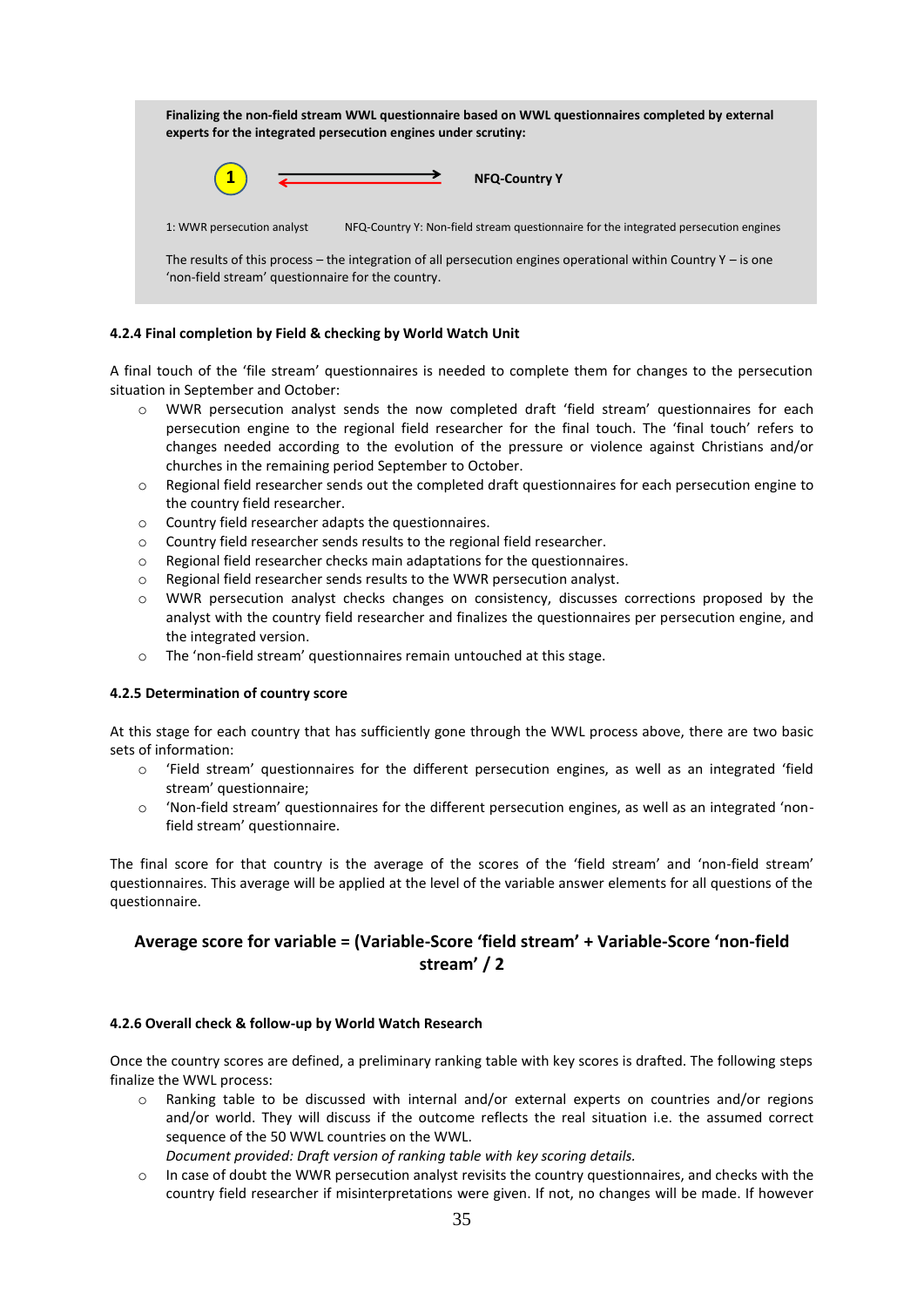misinterpretations are found, changes will be made and clearly registered to prevent undue manipulation of results.

o If needed, a new final ranking table is produced, including key scores.

# **4.3 Time frame for the WWL process**

The time frame for the WWL process starts beginning of July and extends till December:

| Processing of the WWL questionnaire                     |                           |  |  |  |
|---------------------------------------------------------|---------------------------|--|--|--|
| Send WWL questionnaire to Field & receive first results | July 1 - August 31        |  |  |  |
| Send WWL questionnaire or World Watch Survey to         | August 1 - August 31      |  |  |  |
| external experts & receive first results                |                           |  |  |  |
| First check by World Watch Research                     | September 1 - October 31  |  |  |  |
| Final completion by Field & external experts & check by | October 15 – November 22  |  |  |  |
| World Watch Research                                    |                           |  |  |  |
| Overall check & follow-up by World Watch Research       | November 23 – November 30 |  |  |  |
| Finalization new WWL (scores and ranking)               | December 1 - December 7   |  |  |  |
| Finalization of other documentation for release of WWL  | December 1 - December 15  |  |  |  |

# **4.4 Learning by doing and peer group review**

For the persecution analysts of World Watch Research working on the WWL with external experts has an element of on-the-job training. Once World Watch Research has worked with external experts on the sequential or parallel process using the World Watch Survey, the experts may start to grasp the whole set-up of the WWL exercise. In the course of one or two consecutive years, they may be well prepared to fill out the complete WWL questionnaires.

For Field, this on-the-job training and mutual learning by doing has already been taking place for years. Every year, however, adds to this experience, especially when changes are made to the methodology as is the case in 2013.

World Watch Research plans to organize one or two meetings annually through internet platforms with Field colleagues responsible for filling out the questionnaires. These meetings are for questions-and-answers and for exchange of experiences concerning the WWL questionnaire and methodology.

Meanwhile peer group review by the persecution analysts during the information gathering process is important for the comparability of the results of the different countries. The key moments for these reviews are:

- o During the first check of the Field questionnaires by World Watch Research after the consistency check and before discussing proposed corrections with the country field researcher (**4.2.2**);
- o Idem but now after integration of the results of the questionnaires of the different persecution engines, and before finalizing the answers for this phase with the country field researcher (**4.2.2**);
- o During the cross-check by external experts before discussing identified gaps or proposed changes of the 'field stream' or 'non-field stream' questionnaires with the country field researcher (option 1) or external experts (options 2 and 3) (**4.2.3.2**, **4.2.3.3** and **4.2.3.4**).

# **5. Analysis and communication of results**

Five key elements of the analysis and communication of the WWL results are the persecution pattern (**5.1**) the listing of countries according to scores (**5.2**), the grouping of country scores (**5.3**), the ranking of countries (**5.4**) and the country persecution profiles (**5.5**).

# **5.1 Persecution pattern**

The detailed country scores of the 6 blocks of the WWL questionnaire converge into a specific pattern, the *country persecution pattern*. This persecution pattern consists of the following elements:

o The average score over blocks 1 to 5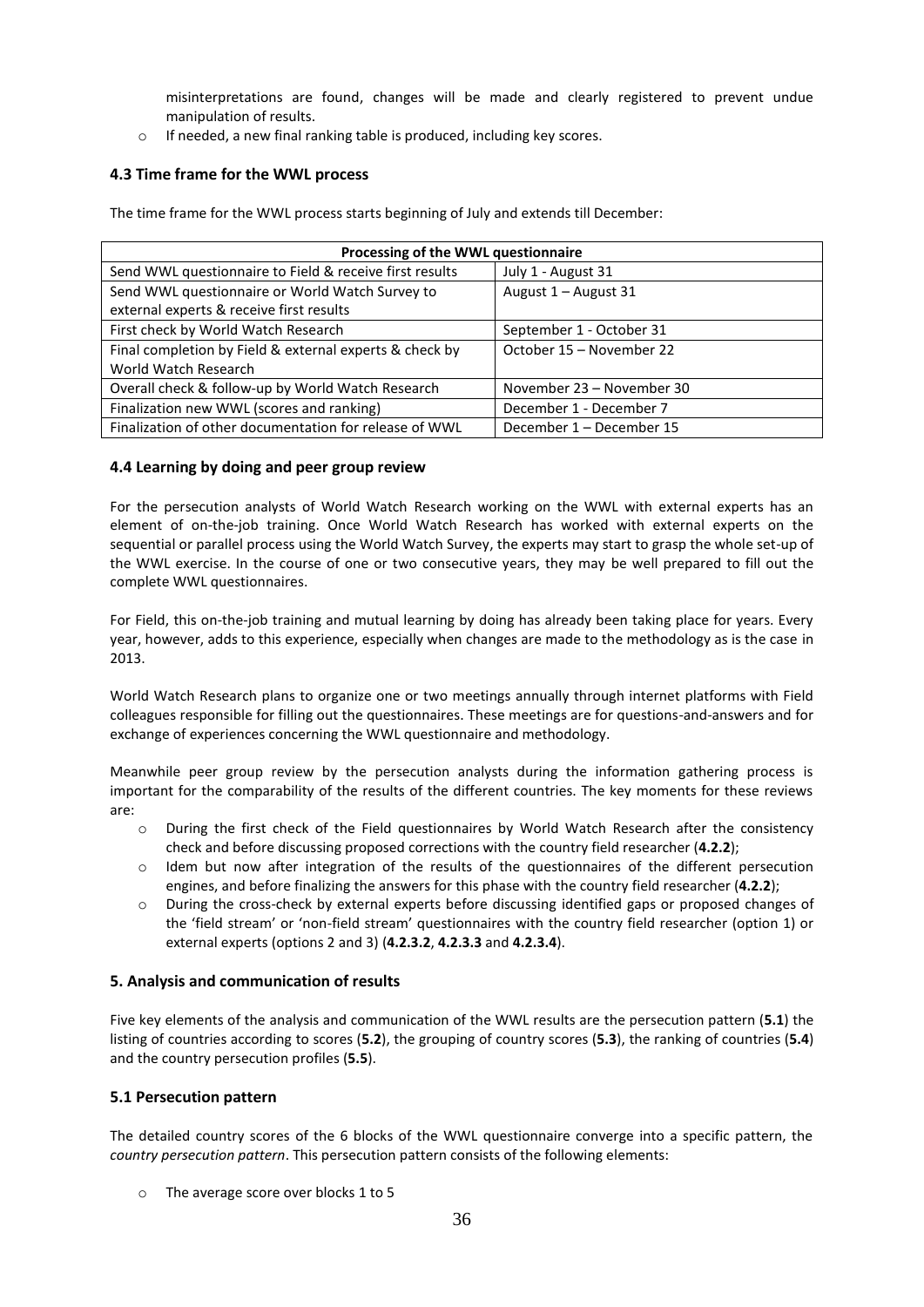- $\circ$  The deviance from the average score of the scores of the different spheres of life
- o The level of violence experienced by Christians in the country

These elements are often characteristic for the persecution situation in the country.

The example below is for Colombia. In Colombia three persecution engines were scored: *Tribal antagonism*, *Organized corruption* and *Aggressive secularism* (**3.3.3**). The diagram below presents the persecution pattern of the integrated questionnaire.



## *Developed by World Watch Research*

The persecution pattern of Colombia presents a medium average score. The scores for all spheres of life are rather equal. The squeeze on national and church life is somewhat lower than the squeeze on private, family and community life. This lower squeeze on national and church life is partly due to the fact that two of Colombia's three persecution engines, i.e. tribal antagonism and organized corruption, have a greater influence in the other spheres. The level of violence is high. This high level of violence indicates that there are still many visible groups of Christians to be violent against. It also is an illustration of a more dynamic, less 'set in stone' persecution pattern.

World Watch Research recognizes the potential of these scoring patterns as part of the consistency check of questionnaires from the 'field stream' and the 'non-field stream', and also as a tool for early warning about upcoming persecution in countries not yet in their active focus.

# **5.2 Listing of countries according to scores**

As a result of the WWL process each country gets a specific final score. This final score is used to determine the order of countries from position 1 to 50 on the annual World Watch List.

The final score can be the result of different persecution engines. For instance, one country may score high on *Islamic extremism* while another country does have a comparable score on *Totalitarian paranoia*.

The WWL methodology permits to compare different persecution realities, because it takes its starting point in the pressure and violence Christians experience in their different spheres of life. Whether this pressure or violence originates from the same or different persecution engines is not relevant for the final scores.

It follows that all countries of the world can be compared for pressure on and violence against Christians regardless of the origin of these hostilities.

The WWL methodology does not produce 'absolute scores'. This is because WWL has not established standardized norms and measures against which to score specific situations.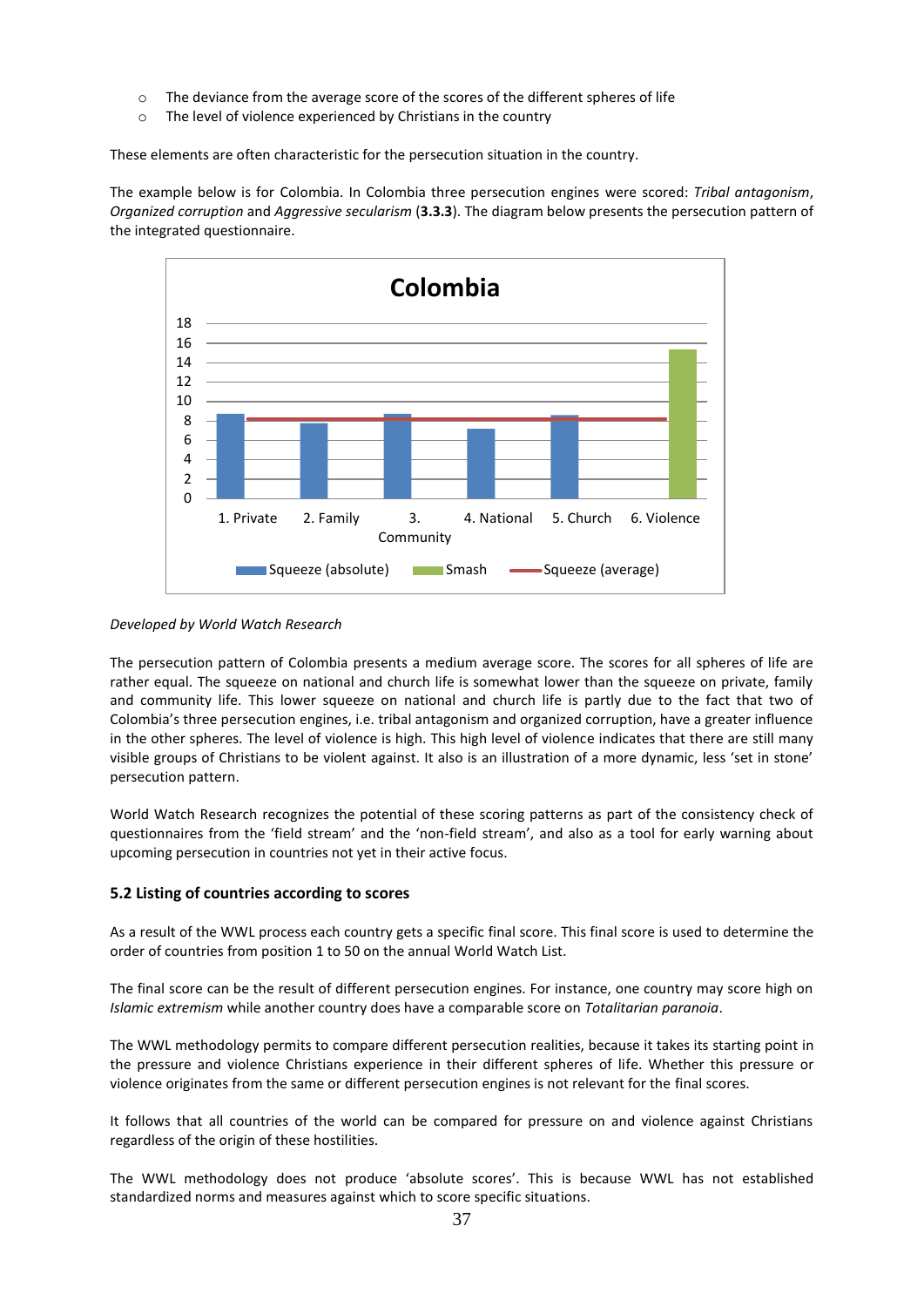The WWL scores are 'comparative scores'. This means that using the methodology, country A gets a score A and country B gets a score B. Comparing scores A and B (and further scores) can give the best indication of the severity of the persecution situation. Scoring a single country only would be less meaningful.

# **5.3 Grouping of scores**

The degree of persecution is characterized by a scale of  $0 - 100$  points, directly linked to a set of 96 questions covering five spheres of life and the prevalence of violent incidents. For practical purposes the WWL has split up this range  $0 - 100$  points into six categories.

The six categories are based on scoring intervals of 15 point, with the last group having 25 points. The number of categories and their ranges (15 or 25 point) do not have a special meaning.



## *Developed by World Watch Research*

The range of colours goes from dark to lighter to indicate degrees of intensity. These colours are however not prescriptive.

It is important to realize there is a group of countries below the WWL Top 50, in which serious degrees of hostility against Christians and churches are prevalent. World Watch Research is paying extra attention to these countries. There could be different reasons for doing so but they are always related to a suspicion of serious hostilities against Christians and their communities. WWR will list these countries and indicate them in grey on the world map to show something serious is going on but not yet to the degree of entering the WWL Top 50.

## **5.4 Ranking of countries**

The WWL ranks countries according to their final scores. The most important reason to rank the countries is to be able to present a complex reality to the broader public. For this to be done properly, the WWL must always be paired with country persecution profiles that explain the particularities of the persecution situation in the country (**5.5**).

The ranks give the possibility to compare the countries on the WWL among each other. They do not permit to compare ranks of the foregoing WWL exercise with the actual one. This is because ranks are relative positions based on a set of country scores that differs from year to year.

It can for instance happen that a country receives a lower rank on the WWL while the scores are higher than the year before. If this happens, other countries have received an even higher score and have, therefore, ended up higher on the WWL.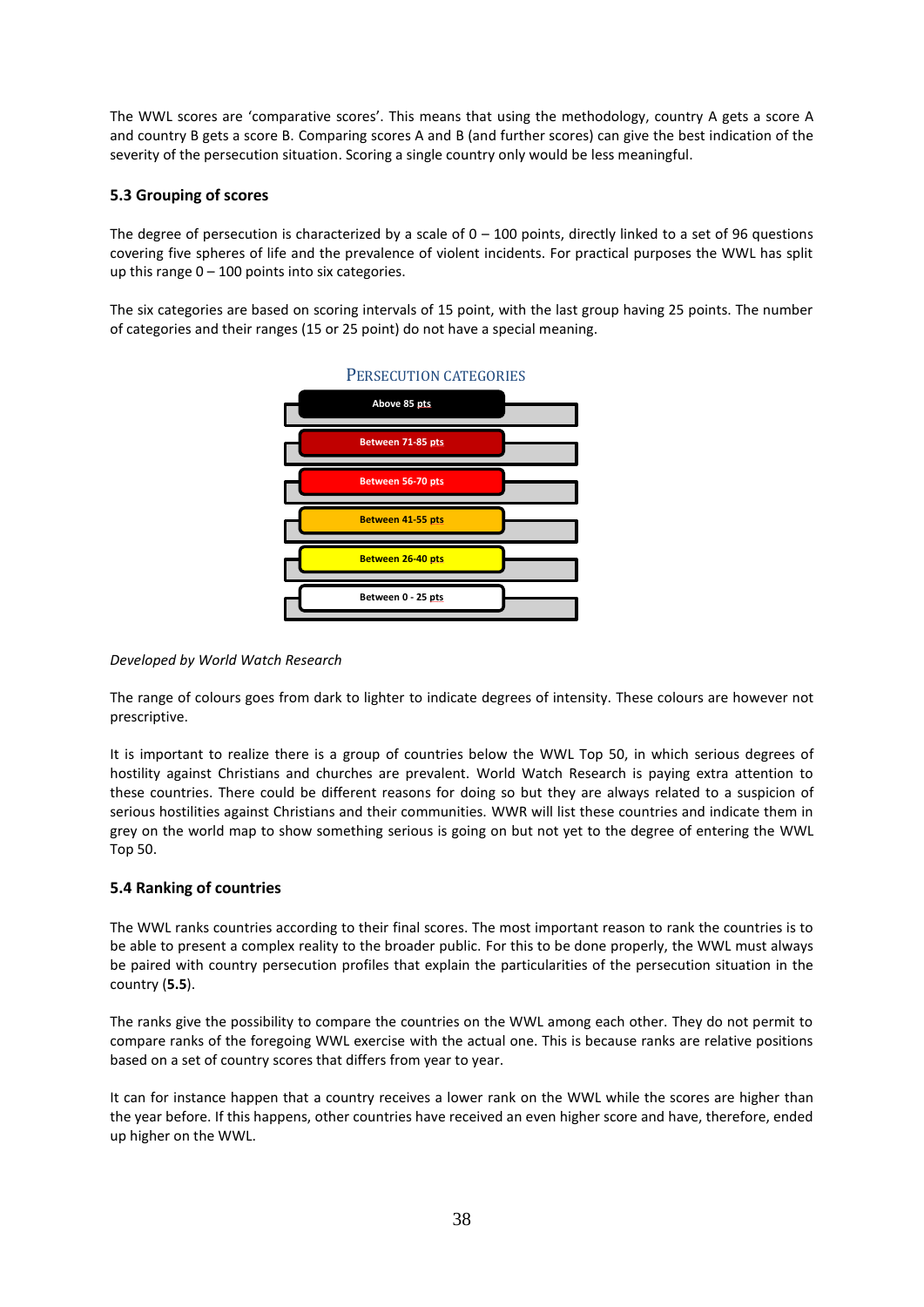On comparing country ranks for the same WWL, it must be stated that close scores can cause different ranks. The differences between these ranks are not necessarily very meaningful. This is due to the margin of statistical error inherent to any such exercise.

The relevance of the ranking produced by the WWL can be more adequately reflected by:

- o considering them in close connection with the scores (block scores and end-scores);
- o presenting them in categories or groups instead of a list;
- o analyzing them in relation to persecution engines.

# **5.5 Country persecution profiles**

Another important presentation tool is the *country persecution profile*. This profile gives a concise background analysis about each country on the WWL that is based on the results of the questionnaires, and additional back-ground information researched by World Watch Research.

Annex 6 gives the building plan of the *country persecution profile*.

## **6. Evaluative process and credibility rate system**

World Watch Research has defined a credibility rate system. The credibility rate is an internal rating that may play a role in the audit of the WWL process by IIRF. The credibility rate is mainly applied for the countries listed in the WWL but also touches upon countries not included in the WWL. It starts with credibility rates for countries (**6.1**), and then looks at the overall WWL situation (**6.2**).

Please note that the credibility rate system is still in a pilot phase and can be adapted according to work experiences. Adaptation will be discussed with IIRF, as the auditor, before implementation.

## **6.1 Credibility of WWL results at country level**

The credibility rate system is based:

- o **A**: On the chain length of information gathered by Field;
- o **B1**: On the number of cross-checks provided by external experts for each questionnaire delivered by Field per persecution engine;
- o **B2**: On the delivery by external experts of WWL questionnaires or World Watch Surveys
- o **C**: the completeness of questionnaires or World Watch Surveys delivered by Field or external experts.

## **A: Chain length of information gathering by Field**

The defined chain length of information gathering by Field is four: World Watch Research persecution analyst  $\rightarrow$  regional field researcher  $\rightarrow$  country field researcher  $\rightarrow$  in-country contacts. The number of in-country contacts can be 1, 2-3 or more than 3.

Rating of this element:

- o Each chain element receives a point, so maximum is 4 points.
- o Factor 1.0 on fourth chain element if more than 3 in-country contacts involved.
- o Factor 0.75 on fourth chain element if 2-3 in-country contacts involved.
- o Factor 0.5 on fourth chain element if 1 in-country contact involved.
- o Factor 0 on fourth chain element if no in-country contact involved.

The scoring will be defined for each WWL questionnaire at the level of the persecution engines. The final score will be the average of the individual questionnaire scores.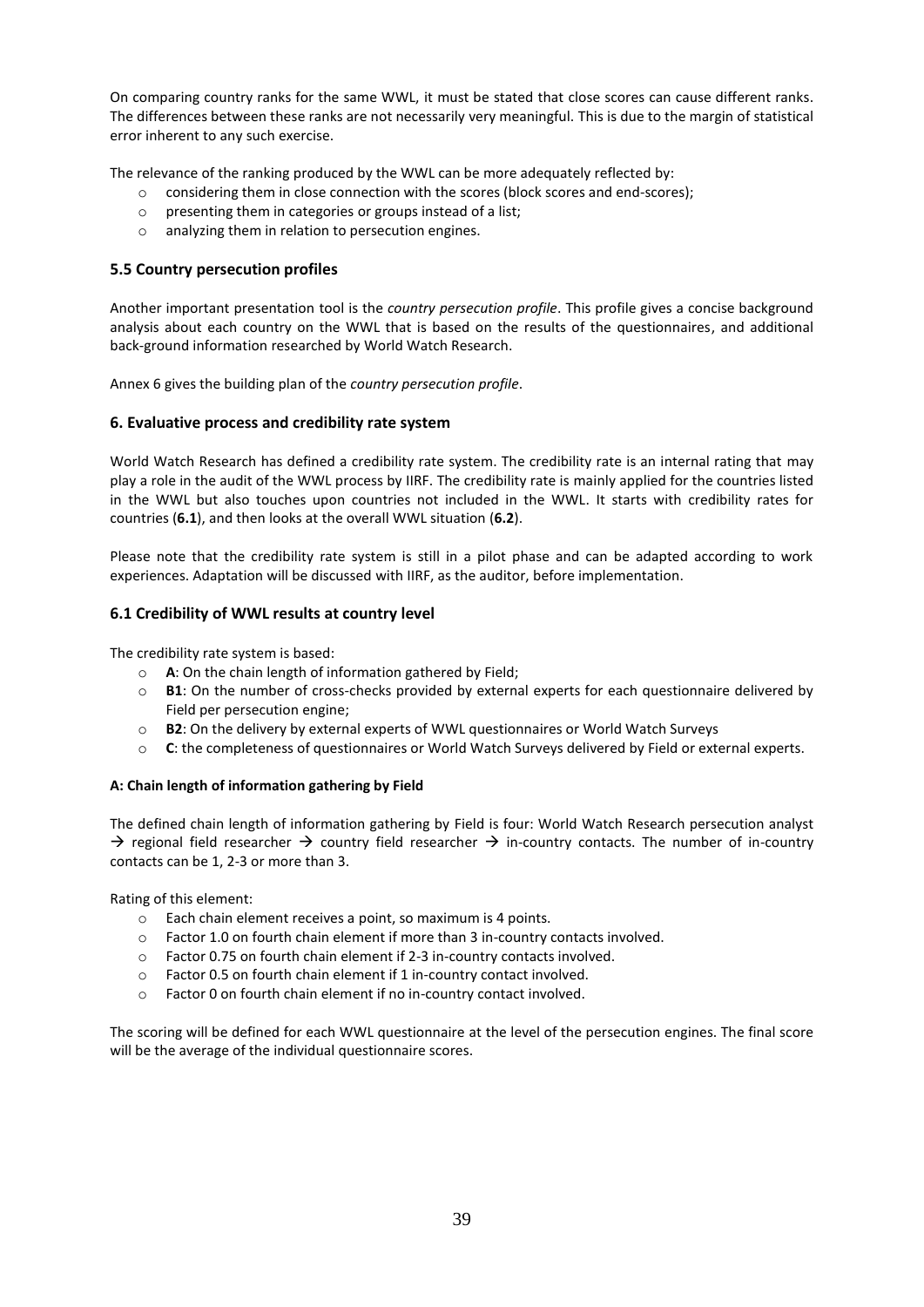| A. Chain length of information gathering for WWL questionnaires completed by Field |                |                       |                    |                          |  |
|------------------------------------------------------------------------------------|----------------|-----------------------|--------------------|--------------------------|--|
|                                                                                    |                | (maximum of 4 points) |                    |                          |  |
|                                                                                    | Number of      | Reduction factor for  | Resulting rate per | <b>Resulting average</b> |  |
|                                                                                    | chain elements | number of in-         | questionnaire      | rate for country         |  |
|                                                                                    | used           | country contacts      |                    |                          |  |
| First questionnaire                                                                |                |                       |                    |                          |  |
| Second questionnaire*                                                              |                |                       |                    |                          |  |
| Third questionnaire*                                                               |                |                       |                    |                          |  |
| Fourth questionnaire*                                                              |                |                       |                    |                          |  |
| <b>AVERAGE</b>                                                                     |                |                       |                    |                          |  |

If there is more than one questionnaire for the country. This list can be extended.

In some cases, a country field researcher is not in place but the regional field researcher has organized incountry research in another way. That is fine as long as information gathering from the grass-roots level can be done in four steps. However, World Watch Research will assess if the alternative solution has the same quality as the normative situation.

Country field researchers often check their results with their country managers. This is fine but not a prerequisite to filling-out questionnaires.

# **B1: Cross-checks by external experts**

Each questionnaire delivered by Field needs at least one cross-check by an external expert in the form of a completed questionnaire or World Watch Survey. The number of cross-checks per questionnaire can be 1 or more than 1.

Rating of this element:

- o Every questionnaire per persecution engine that has a cross-check done by an external expert gets a point.
- o If no cross-check available for a specific questionnaire, no points are given.

## **B2: Cross-check by WWL questionnaire or World Watch Survey**

External experts may send in WWL questionnaires or World Watch Surveys. Although the follow-up process of the World Watch Surveys normally guarantees a sufficient quality of cross-check, the quality of a completed questionnaire including comments column is valued higher than a World Watch Survey.

Rating of this element:

- o If a cross-check is done by using a World Watch Survey, which is completed by an external expert, to check a 'field stream' questionnaire, a reduction factor of 0.5 is applied.
- o A World Watch Survey instead of a WWL questionnaire provided by an external expert for the 'nonfield stream' reduces the scores for the 'cross-check by an external expert' with a factor 0.75.
- $\circ$  The number of points given will be divided by the maximal number of points that could be given and proportionated to 4 points.

| B. Cross-check by external experts of Field WWL questionnaires through |                    |                                                               |                         |           |            |  |
|------------------------------------------------------------------------|--------------------|---------------------------------------------------------------|-------------------------|-----------|------------|--|
|                                                                        |                    | WWL questionnaire or World Watch Survey (maximum of 4 points) |                         |           |            |  |
| Number of 'field                                                       | Number of 'field   | Reduction factor                                              | <b>Reduction factor</b> | Resulting | Rate       |  |
| stream' quest.                                                         | stream' question-  | 0.5 for use of W. W.                                          | 0.75 for use of W.      | rate      | proportio- |  |
| received for the                                                       | naires with cross- | Survey for 'field                                             | W. Survey for           |           | nated to 4 |  |
| country                                                                | check by external  | stream' quest.                                                | 'non-field stream'      |           | points     |  |
|                                                                        | expert(s)          |                                                               | quest.                  |           |            |  |
|                                                                        |                    |                                                               |                         |           |            |  |
|                                                                        |                    |                                                               |                         |           |            |  |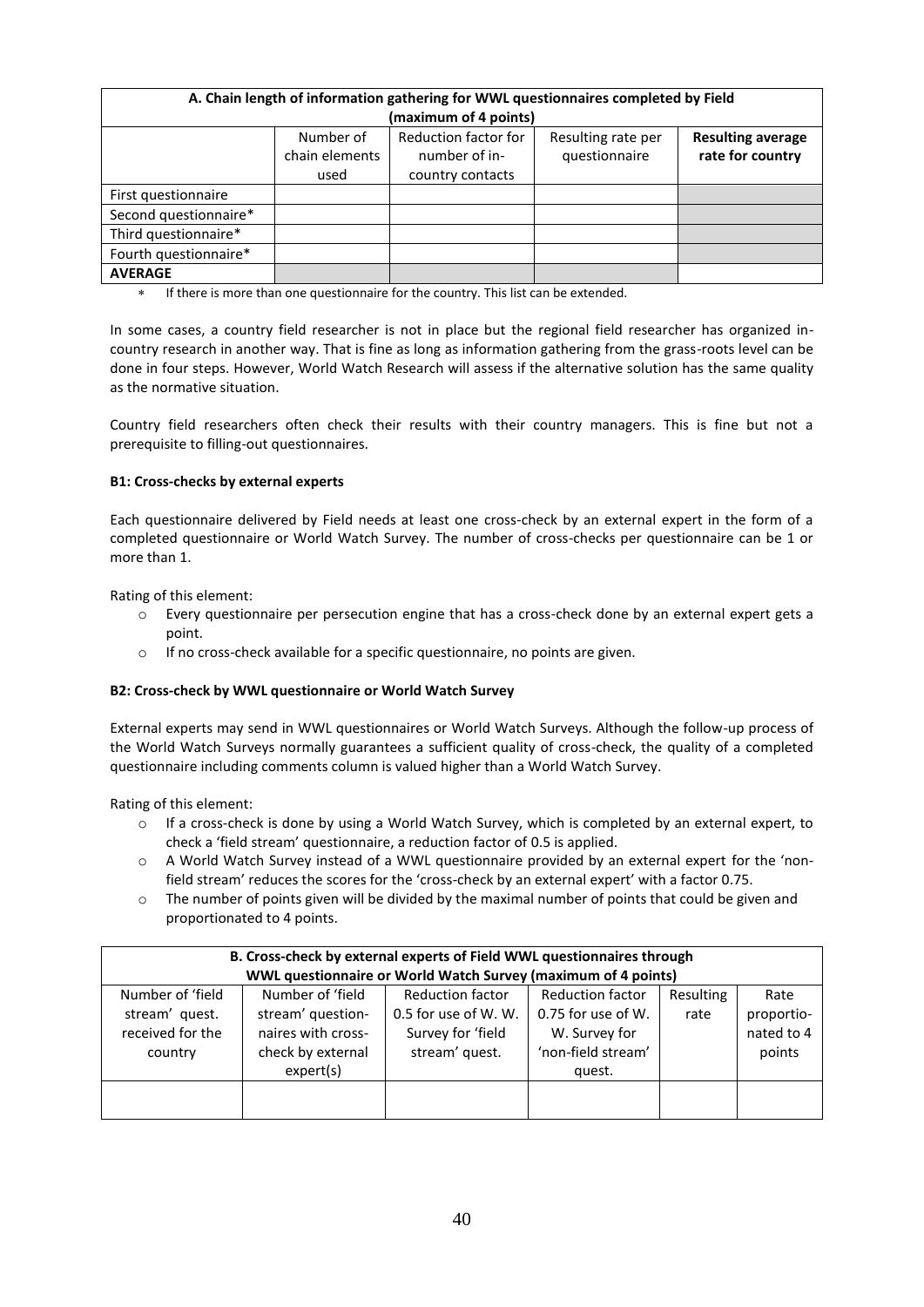# **C: Completing of questionnaires or World Watch Surveys**

Questionnaires or World Watch Surveys aren't always fully completed, especially when they are done by external experts. Partially completed questionnaires or World Watch Surveys have a lesser quality than fully completed ones. Therefore a partly completed document gives a negative rating effect on the results of the category above.

Rating of this element:

- o Every questionnaire or World Watch Survey made gets a point.
- o Reduction factors of a fully or partly completed questionnaire:
	- $\div$  factor 1.0: all answers given with comments;
		- $\cdot \cdot$  factor 0.75: all answers given but with no or few comments;
		- $\div$  factor 0.5: part of answers given but with comments;
	- $\cdot \cdot$  factor 0.25: part of answers given with no or few comments.
- o Reduction factors for a fully or partly completed World Watch Survey:
	- factor 1.0: more than half of the topics covered for each of the seven blocks;
	- $\triangleleft$  factor 0.75: less than half of the topics covered but for all blocks;
	- factor 0.5: more than half of the topics covered for part of the blocks;
	- $\div$  factor 0.25: less than half of the topics covered for part of the blocks.
- o The total number of points given to the WWL questionnaires and World Watch Surveys will be divided by the maximal number of points that could be given and proportionated to 4 points.

The reduction factors are defined at the end of the fine-tuning process with the WWR persecution analyst, as well for questionnaires delivered by Field as for questionnaires or surveys delivered by external experts.

| C. Fully or partly completed WWL questionnaires or World Watch Surveys by Field or by external experts<br>(maximum of 4 points) |     |                          |     |      |                         |                                       |
|---------------------------------------------------------------------------------------------------------------------------------|-----|--------------------------|-----|------|-------------------------|---------------------------------------|
| Number of WWL                                                                                                                   |     | Reduction factor applied |     |      | Resulting               |                                       |
| questionnaires received<br>for the country                                                                                      | 1.0 | 0.75                     | 0.5 | 0.25 | sub-rate                |                                       |
|                                                                                                                                 |     |                          |     |      |                         |                                       |
| Number of World Watch                                                                                                           |     | Reduction factor applied |     |      | Resulting               |                                       |
| Surveys received for the<br>country                                                                                             | 1.0 | 0.75                     | 0.5 | 0.25 | sub-rate                |                                       |
|                                                                                                                                 |     |                          |     |      |                         |                                       |
| Total number of WWL<br>questionnaires and World<br>Watch Surveys received<br>for the country                                    |     |                          |     |      | Resulting total<br>rate | Rate<br>proportionated<br>to 4 points |
|                                                                                                                                 |     |                          |     |      |                         |                                       |

## **Resulting credibility rate at country level**

The resulting credibility rate at country level is composed of the rates for the elements A, B (B1, B2) and C.

| Credibility rate at country level<br>(max. 12 points) |      |             |  |
|-------------------------------------------------------|------|-------------|--|
| Element                                               | Rate | Observation |  |
| A                                                     |      |             |  |
| B                                                     |      |             |  |
|                                                       |      |             |  |
| <b>TOTAL</b>                                          |      |             |  |

The WWL methodology does not propose an absolute minimum value for the credibility rate at country level. More than obtaining absolute values, the importance is to get a higher rate each year.